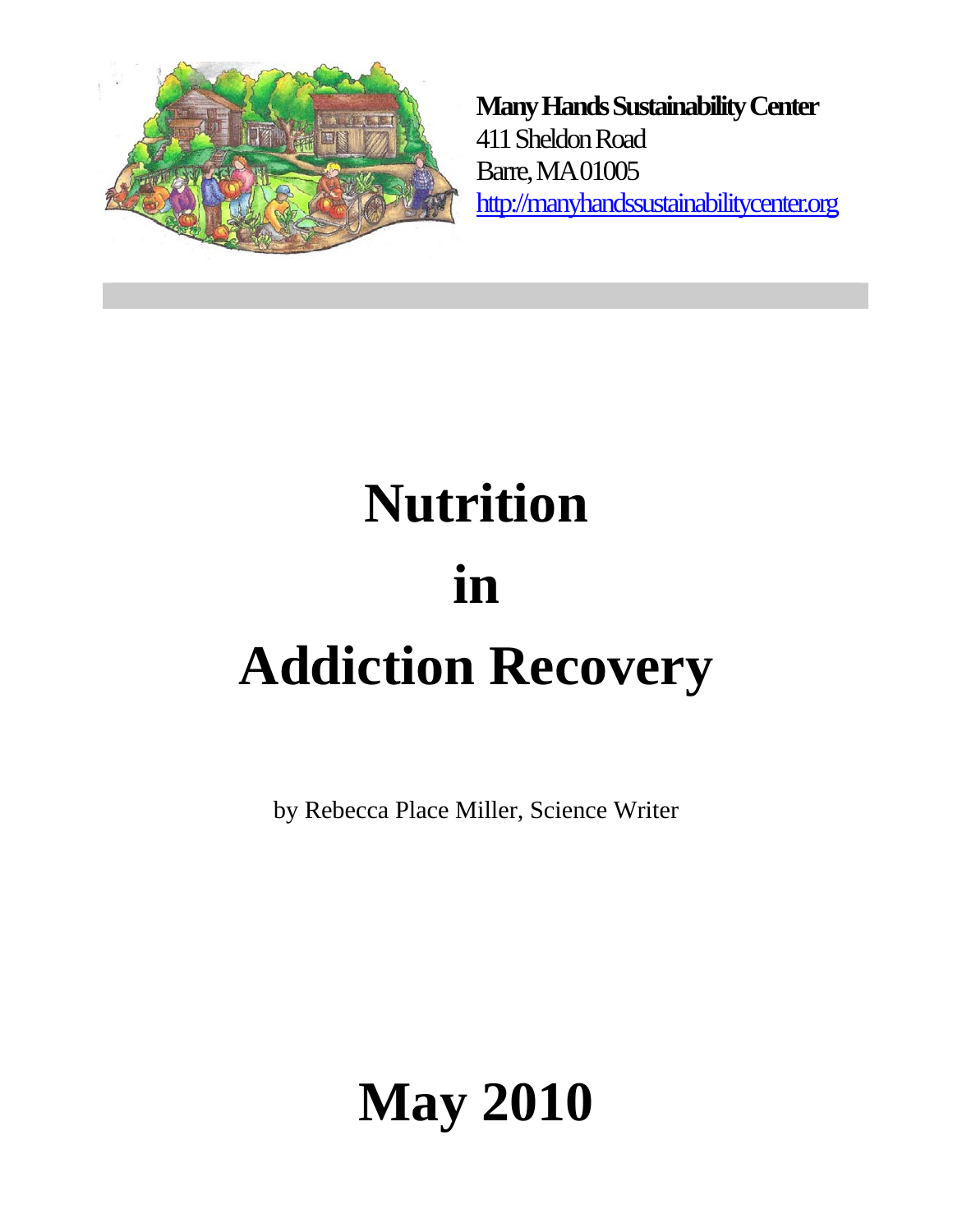Table of Contents

- I. Introduction
- II. What is Addiction?
- III. Addiction in the Brain
	- Neurotransmitters: Chemical Messengers
	- An Imbalanced Brain
	- Recovery Foods for Neurotransmitters
	- Summary of Abused Substances and Health Problems
- IV. Addiction in the Body
	- Hypoglycemia
	- Adrenal Fatigue
	- Allergies/Sensitivities
	- Leaky Gut
	- Yeast/Candida Problems
- V. Common Nutritional Deficiencies
	- Carbohydrates
	- Protein
	- Fats
	- Vitamins and Minerals
	- Nutritional Supplements
- VI. Eating in Recovery
	- What to Eat
		- What Not to Eat
	- When to Eat
	- Can Food Work in Recovery?
- VII. List of Resources
- VIII. References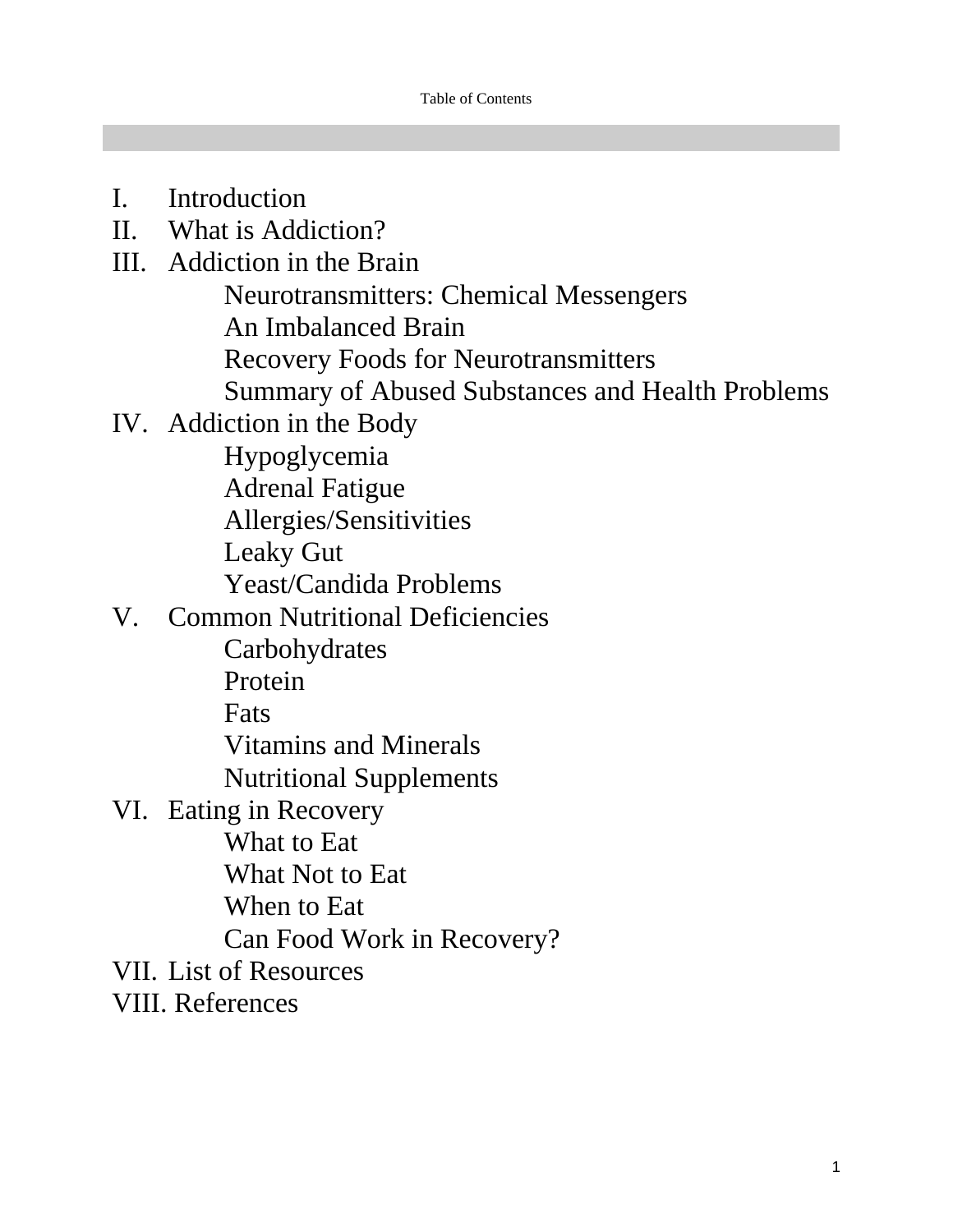# I. Introduction

*Making the connection between addiction and nutrition: a literature review.* 

This document has been prepared by Many Hands Sustainability Center (MHSC) as part of its *Nutritional Education and Job-Training Program*, a program that offers former prisoners recovering from drug and alcohol addiction an opportunity to develop job skills, learn about all aspects of organic farming, and become educated about proper nutrition and healthier lifestyle choices.

This document has been prepared to educate people about how drugs and alcohol can disrupt the normal functioning of the body and how better nutrition can help diminish some of these biochemical and digestive *Many Hands Sustainability Center, located in Barre, Massachusetts, is a nonprofit educational center established in 2007 to educate about sustainable living, organic farming, and good nutrition. The Center is an outgrowth of Many Hands Organic Farm, which since 1984 has offered over 300 educational workshops on food/nutrition and organic farming and has helped launch a number of successful farm education programs across Massachusetts.*

problems. This document only focuses on one specific component of a comprehensive recovery treatment program—better nutrition. It is not intended to be used as a substitute for a doctor's advice or as a recovery treatment program.

While research indicates that vitamin supplementation (e.g., amino acids, vitamins) may also be used successfully to support addiction recovery efforts, especially at the start of a recovery program when biochemical imbalances are at their highest, this document primarily focuses on how to get the proper nutrients from food. Although the information contained herein was specifically compiled to help recovering drug and alcohol addicts, it may be useful to a wide range of people who work or live with recovering addicts or for people who consume a "typical American diet" heavy in carbohydrates, sugar, and caffeine.

*Although we all eat, few really think about what we are eating and what it can do to our bodies. We rely on very incomplete, simplistic, and often incorrect bits of nutritional "knowledge" in making our food choices, and we expect our bodies to cope with whatever we give them. In recovery, this kind of behavior simply doesn't cut it (Beasley and Knightly, 1994).*

Numerous resources relating to nutrition and addiction were consulted in the creation of this document, many of which are listed in the Section VII. *List of Resources* at the end of it.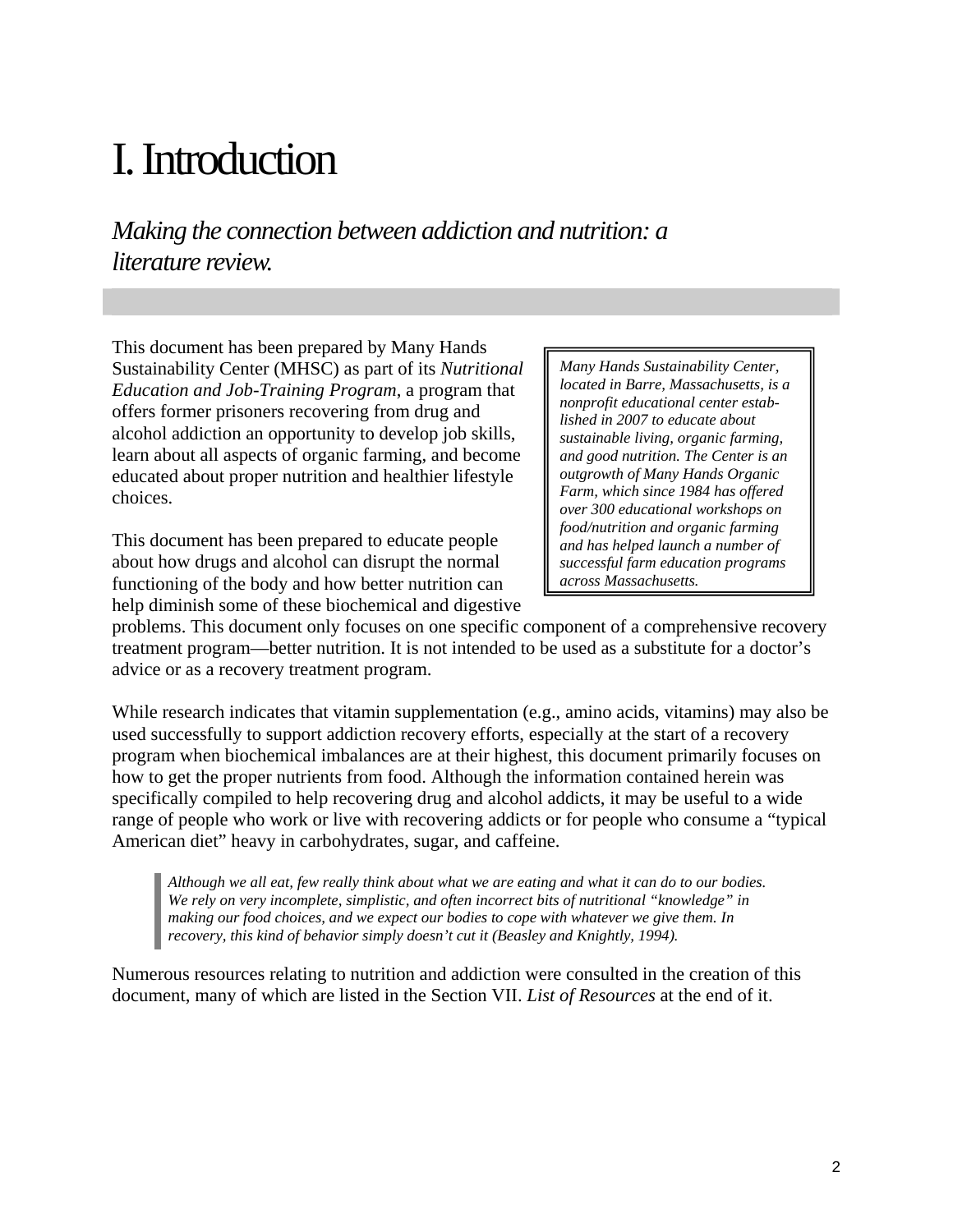# II. What Is Addiction?

# *Addiction is a complex physical and mental disease.*

Drug and alcohol addiction is a complex disease. According to the National Institute on Drug Abuse (NIDA), drug addiction is a chronic, relapsing brain disease. It is considered a brain disease because studies have shown that drugs and alcohol physically change the structure of the brain and how the brain works. In particular, drugs and alcohol have been shown to alter areas of the brain that can result in impaired judgment, lack of self control, the inability to regulate emotions, and lack of motivation, memory or learning function. These documented brain changes can lead to uncontrollable cravings that become more important than anything else family, friends, career, or even one's own health, personal safety, and happiness.

While drug and alcohol addicts have been historically thought to be weak willed, moral wrongdoers, or mentally ill, this type of brain research suggests otherwise. It suggests that addiction has physical roots as well as psychological ones. These physical changes can often lead to severe biochemical imbalances (or exacerbate preexisting ones), nutritional deficiencies, and digestion problems. As the body becomes more and more imbalanced, it relies more on drugs and alcohol to alleviate the problems and to make it feel balanced. Unfortunately, however, drugs and alcohol can only temporarily change one's mood or emotional state. Once the effects wear off, the user often seeks another short-term dose of relief. So unless these biochemical imbalances are addressed and corrected, in part through proper nutrition, a vicious cycle occurs with a greater need for drugs and alcohol to correct the imbalances. In addition to these biochemical imbalances, genetic predispositions (i.e., nutritional needs, metabolism) and ethnicity, food allergies/sensitivities, poor dietary choices, psychological distress or mental illness, exposure to toxins and social pressures can make a person more vulnerable to addiction or make it more difficult for a person to stay clean and sober.

Research has shown that a majority of addicts suffer from some of the following biochemical, nutritional, and metabolic disorders. Each of these disorders is discussed further in this document and must be corrected before people can have the freedom and ability to choose addiction-free living (Finnegan, 1989).

- Depleted or malfunctioning brain chemicals called neurotransmitters.
- Hypoglycemia, or low blood sugar, that causes a wide range of symptoms like anxiety, fatigue, depression and panic attacks, as well as poor adrenal function.
- Digestive problems such as the overgrowth of yeast, Leaky Gut Syndrome, and the malabsorption of nutrients.
- Food allergies or sensitivities to common foods such as corn, wheat, sugar, and dairy products.
- Nutritional deficiencies of key amino acids, vitamins (e.g., B-complex and vitamin C), and minerals (e.g., zinc, magnesium, and calcium).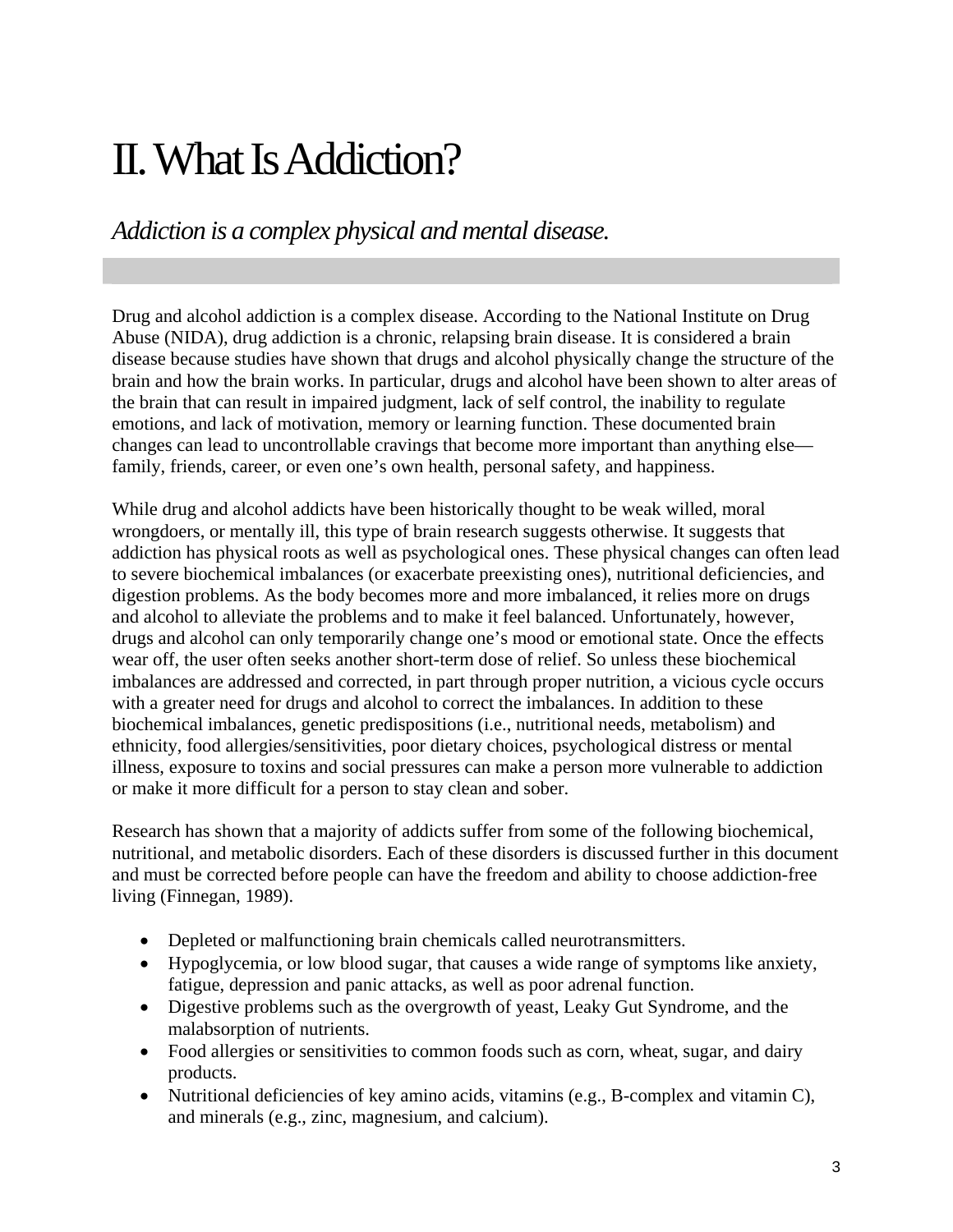# Addiction Recovery Programs

Historically most drug and alcohol treatment programs have included counseling and 12-step approaches like Alcoholics Anonymous (AA). While these types of psychologically-based efforts are a necessary part of a successful recovery program, these approaches alone have not been shown to be very effective. For example, studies have shown that AA has a success rate of around 25 percent (Sehnert, 1992; Larson, 1992). Unfortunately, these efforts often address the psychological aspects of the disease without considering the physical aspects of the disease. As Dr. Charles Gant found after working as the physician and psychiatric consultant for the New York State prison system and dealing with hundreds of drug users and traffickers serving prison terms and documented in his book *End Your Addiction Now*: "Unless the biochemical imbalances which are the true causes of substance problems are corrected, the benefits of psychological counseling will be marginal for most people."

While traditional recovery programs do help many people across the world, some lesser-known integrated, holistic programs rooted in nutrition are reporting great success. Kathleen DesMaisons, Ph.D. and president of Radiant Recovery in Burlingame, California, for example, reports a 92 percent success rate in her nutritionally-based program with alcoholics. Joan Mathews Larson, Director of the Health Recovery Center, reports a 70 percent recovery rate in her program which connects drug dependence with malnutrition and addresses common sugar sensitivities. In addition to the psychological aspects of addiction, these types of nutritionallybased treatment programs focus on the physical aspects of addiction. They work to correct biochemical imbalances, fix nutritional deficiencies, and manage digestive problems—all keys to improving and stabilizing energy levels, mood, and mental clarity, which can lead to a more successful recovery (Atkinson, 2009).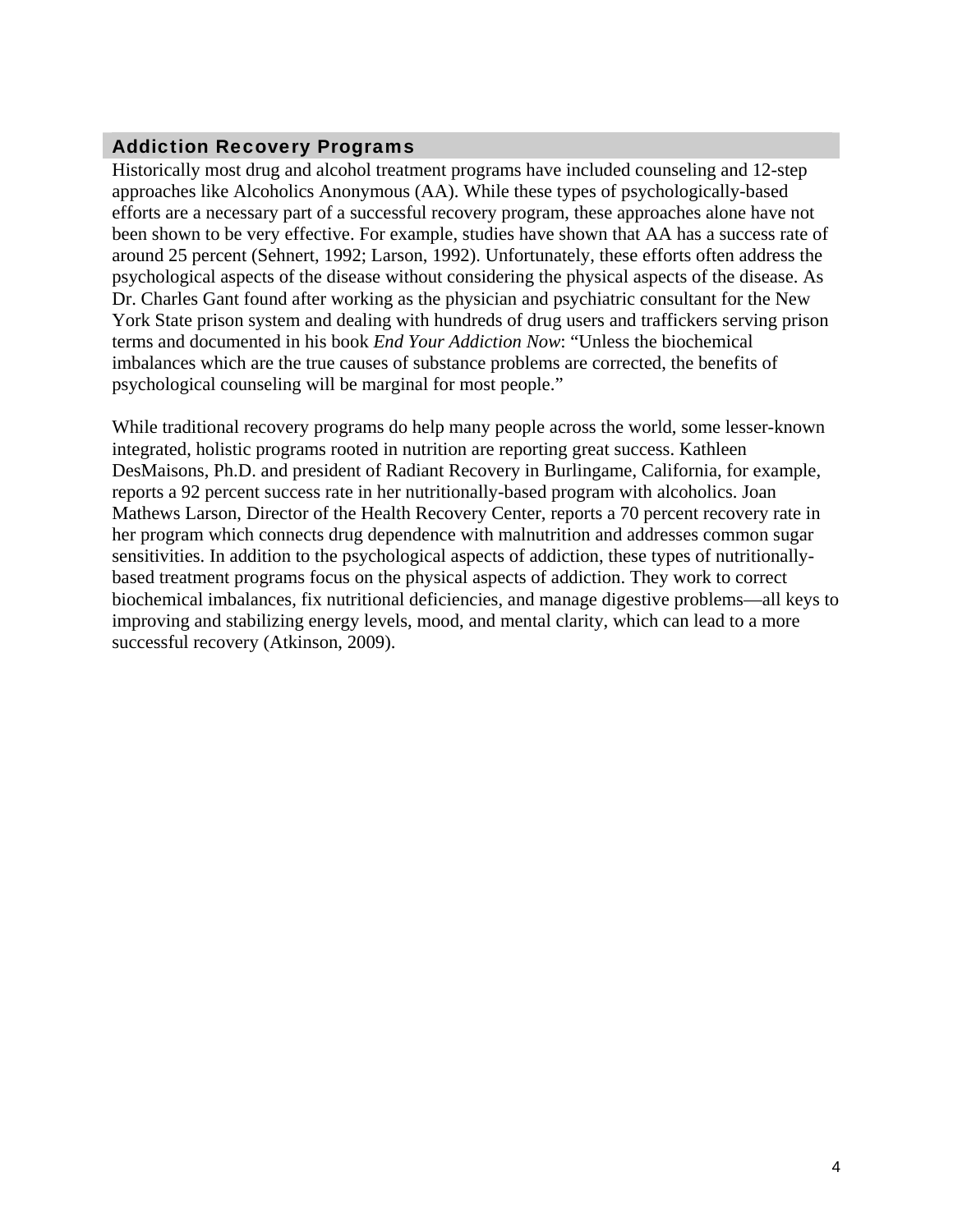# III. Addiction in the Brain

*Drugs and alcohol can disrupt how the brain functions.* 

The brain functions primarily as the communication and control center of the body. It is made up of billions of cells, called neurons, which communicate within the brain and to other parts of the body to perform all physical and mental activities. The brain is composed of three parts—brain stem, limbic system, and cerebral cortex—that control all the bodily functions from breathing and digesting food to thinking and controlling emotions.

Neurons in the brain are working all the time, even during sleep. Because of all this activity, brain neurons require about twice the amount of fuel, or energy, that other cells in your body do (Franklin Institute, 2000). Neurons get this fuel from glucose, or blood sugar, which the body makes from the carbohydrates and other foods that you eat. Neurons in the brain do not have the ability to store glucose so they need a constant and steady supply of it to function properly.

This need for a steady supply of glucose is often met with sugary snacks, sodas, and refined and processed food—a common diet for recovering addicts who often trade one drug for a more widely accepted legal "drug" like sugar, caffeine, or nicotine. If too many sugary snacks filled with simple sugars are consumed, then severe fluctuations of glucose levels in the body can occur—affecting how the brain functions and leading to common problems facing recovering addicts such as hypoglycemia and adrenal fatigue (discussed below in Section IV. *Addiction in the Body*.)

# Neurotransmitters: Chemical Messengers in the Brain

Brain neurons communicate with each other through an intricate network of chemical messengers called neurotransmitters. Neurotransmitters work in the body to relieve pain, control stress, and produce all the reactions needed to shape how you think, act, and feel. These neurotransmitters travel from one neuron to the next to deliver messages to receptor sites. Once a message is received at the receptor site, the neurotransmitter returns to be reused for another message or it is broken down by enzymes in the body and destroyed.

Receptor sites are highly specialized and respond to only a particular set of messages carried by specific types of neurotransmitters. Some describe this process like a key fitting into a lock; only certain neurotransmitters can fit with certain receptors. Drugs and alcohol disrupt these natural processes in the brain by mimicking or otherwise interacting with the neurotransmitters at receptor sites to prolong or accelerate the brain's natural processes. Some drugs, for example, occupy receptor sites and turn signals to your body up or down while others turn signals on or off altogether.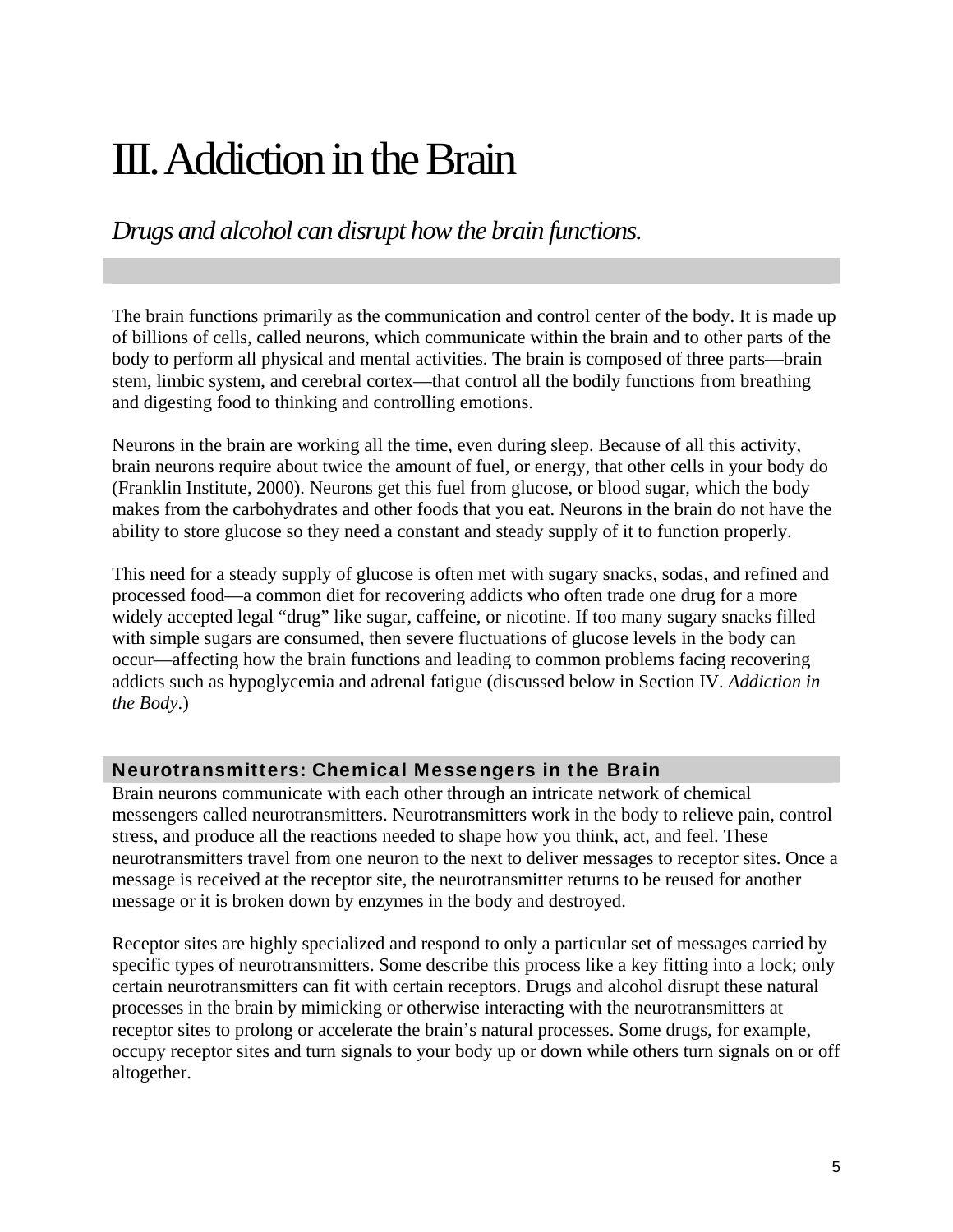Neurotransmitters are manufactured in the brain by assembling them from the nutrients in the food you eat, specifically amino acids found in protein-rich foods. If you have insufficient nutrients in your diet, like most recovering addicts, you may produce inadequate neurotransmitters —further disrupting your brain balances. Imbalances like these can alter your mood and behavior and set up more cravings for drugs, alcohol, and other substances like refined sugar for a temporary fix. More specific information about *Common Nutritional Deficiencies* for recovering addict can be found in Section V. of this document.

#### An Imbalanced Brain

When the brain is receiving all the nourishment it needs through food and is not receiving any mixed signals from outside drugs and alcohol, the brain neurons can function properly and naturally maintain a proper balance of neurotransmitters. However, once the inner balance of the brain is disrupted because of these outside chemicals or because of inadequate diets that are nutrient deficient and too high in sugar, the natural balance is disrupted. The brain is then forced to compensate in other ways. The brain may open up more receptors (upregulate) or, if it not getting enough of a particular brain chemical, produce more of it. It may shut down receptors (downregulate) to produce less of a certain chemical if it appears to be getting too much. The brain may also communicate that it is unhappy by sending physical messages to the body in the form of such things as headaches, joint pains, irritability, or diarrhea; these flu-like withdrawal symptoms are common problems for most recovering addicts.

There are many different chemicals in the brain that function as neurotransmitters, but some common ones affecting mood and behavior and often linked with drug and alcohol addiction are described below—serotonin, endorphins, GABA, and catecholamines (e.g., dopamine and norepinephrine). Each of these can be severely disrupted and depleted in people with drug and alcohol addiction.

# Serotonin

Serotonin is a brain chemical that helps to regulate mood, sleep, pain, emotion, and appetite, as well as other aspects of brain function. This chemical influences self-control, impulse control and the ability to plan ahead. Normal serotonin levels, for example, prevent you from emotionally overreacting to difficult and frustrating situations.

Some drugs disrupt the production, release, and reuse of serotonin. Ecstasy (also known as MDMA or 3,4-Methylenedioxymethamphetamine), for example, causes serotonin chemicals to remain in receptors for an abnormally long time. This keeps the receiving neurons artificially stimulated and temporarily increases the amount of serotonin in the brain. Eventually, the brain thinks it is producing too much serotonin and thus slows the natural production down (NIDA, 2006).

The inability to produce serotonin in adequate amounts can result in emotional burnout from frequent emotional outbursts. It is also one of the primary causes of depression. People who have low serotonin levels do not have good impulse control and can often have shortened attention spans and feel depressed, and scattered. Low levels of serotonin can lead to cravings for simple carbohydrates like bread, pasta, and candy. Eating sugary and highly-refined or processed foods artificially stimulate the release of serotonin and elevates the serotonin levels in the brain, which make you feel more relaxed and comfortable after consuming them (Gant and Lewis, 2010).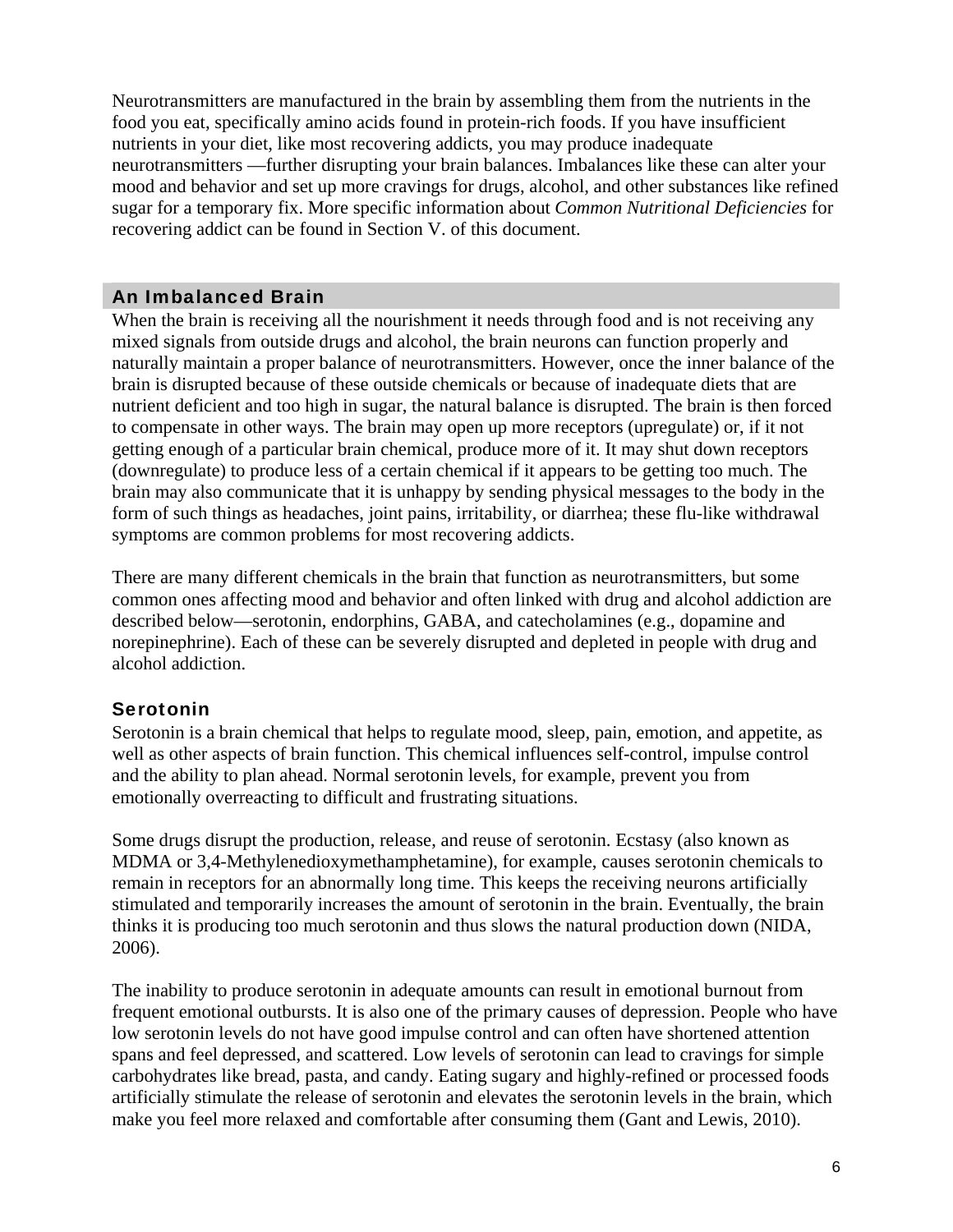Nicotine and other highly-processed foods can have a similar effect as well as (Wurtman and Wurtman, 1995).

# **Endorphins**

Endorphins are brain chemicals that are naturally manufactured in the brain when the body experiences pain or stress. Endorphins help you feel good and are sometimes referred to as "natural pain relievers" or the natural opiates of the body. Endorphins help block the transmission of pain signals and allow you to continue physical activity even in the presence of inflammation or injuries; they are responsible for what long-distance runners experience as the "runner's high."

Some drugs can disrupt the normal functioning of endorphins in your body. For example, opiate drugs like morphine, heroin, prescription painkillers (e.g., codeine, methadone, and Demerol), and alcohol have chemical structures that mimic the shape of natural endorphins produced by the brain. That means that these drugs can bind to and occupy pain receptors designed to accept naturally-occurring endorphins.

These drugs also interfere with the natural enzymes that break down the endorphins as part of the natural recycling of the neurotransmitters. As a result the drug occupies the receptors for longer periods of time, numbing pain and producing higher levels of euphoria. When the body's endorphins are not naturally being produced or the receptors are not working correctly, you have a strong urge to get opiates elsewhere (like from marijuana or poppy plants) which make you feel good for a while. Then it wears off. This is why these drugs can become highly addictive.

If your endorphin level is low, you may feel depressed, impulsive, or victimized. You may also feel isolated, touchy, and tearful. You may crave sugar, as many recovering addicts do. Researchers have discovered that the immune system is primarily made up of endorphin receptors. In fact, over 90 percent of the receptors on all the immune cells of our bodies are endorphin receptors (Cowen, 2008). That means that endorphins are the fuel for the proper functioning of the immune system and without them, you have a compromised ability to protect against such things as bacteria, viruses, cancer, and autoimmune diseases—problems that are often higher for drug and alcohol addicts.

# Gamma-Aminobutyric Acid (GABA)

GABA is a brain chemical associated with mental relaxation in the body, as opposed to the emotional relaxation produced by serotonin. GABA is important to help calm racing thoughts and is often associated with sleep. It has been labeled the "natural Valium of the brain" (Gant and Lewis, 2010) because it works so well. GABA also regulates moods by controlling other neurotransmitters in the body such as serotonin, nonradrenaline, and dopamine which are discussed below (Cass and Holford, 2002).

People often use alcohol and other depressants (e.g., Valium, Xanax) to unwind and relax. Part of what is really happening is that those substances are mimicking the effects of naturallyproduced GABA in the brain. While initially the anxiety may be controlled, use of these types of substances can significantly impact the normal production of GABA in the brain. GABA production in the brain can also be disrupted when a diet is deficient in glutamine, which is one amino acid that makes GABA. Glutamine is the single most abundant amino acid in the body and is involved in most bodily biochemical reactions (Gant and Lewis, 2010). Glutamine is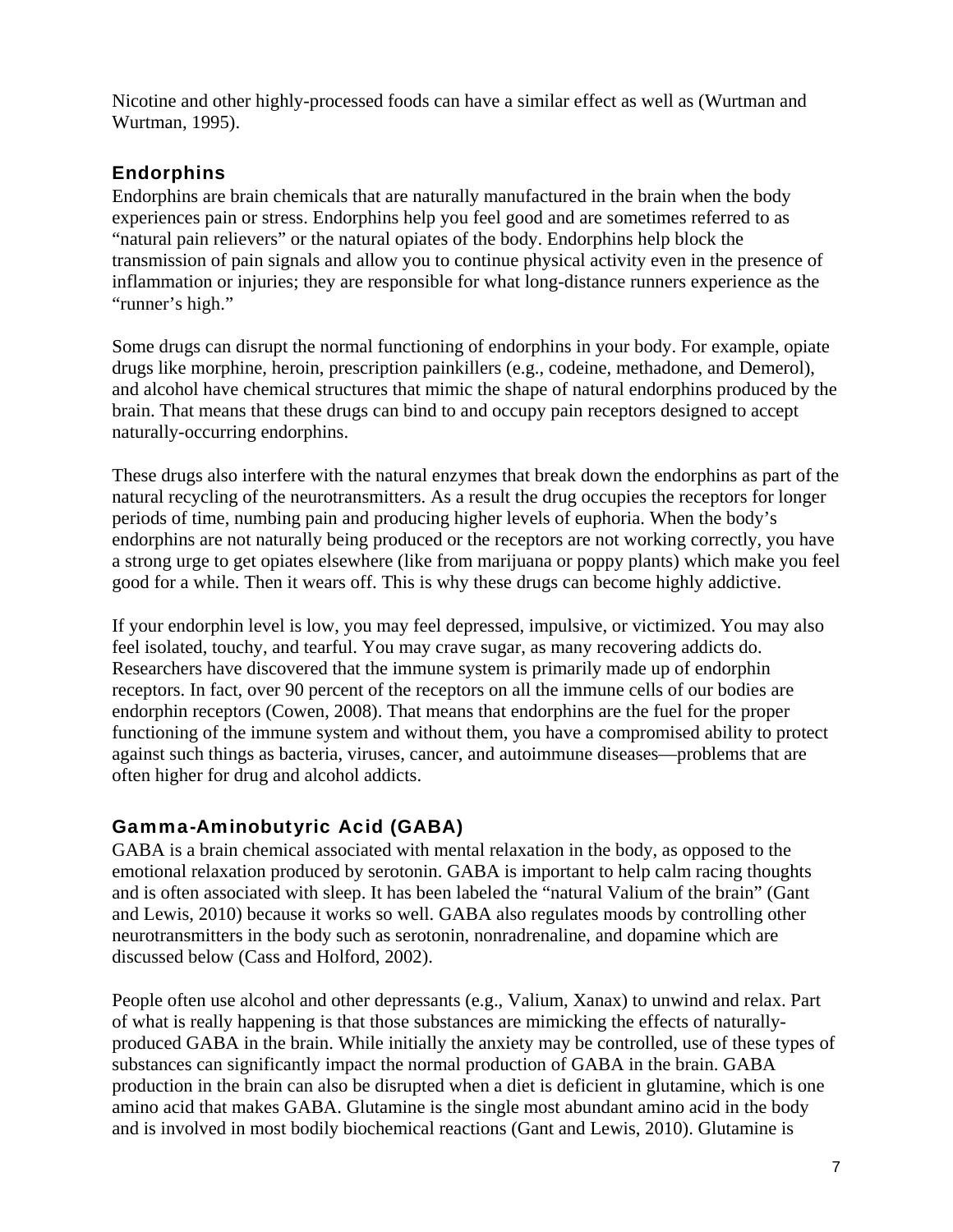especially important for the production of energy when sugar is in short supply. It is also important in digestion.

If a person is deficient in GABA, it can be more difficult to relax as GABA deficiencies are associated with chronic anxiety and panic attacks as well as sleep problems (Cass and Holford, 2002). Those deficient in GABA often have cravings for things such as carbohydrates, alcohol, nicotine, and other substances that temporarily help you relax.

# Dopamine and Other Catecholamines

Dopamine and norepinephrine are the two primary catecholamine neurotransmitters produced by the brain. These handle the energizing functions of the brain and are required for you to focus intently on tasks or stay alert. Dopamine regulates short-term activities such as a burst of intense concentration while norepenephrine controls more sustained alertness.

Stressful situations cause the brain to over-release catecholamines. When in the middle of a stressful situation at work or home, for example, you need more of the catecholamines to retain focus and keep going. This over-increased production can cause the body to become depleted, which can leave you tired and unmotivated or with an inability to concentrate.

Some stimulant drugs function by disrupting the natural production and recycling of dopamine in the brain. For example, amphetamines occupy dopamine receptors directly and mimic the effects of naturally-produced dopamine; they trick the brain into thinking it is naturally producing those chemicals. Cocaine and cocaine-like substances like Ritalin do not allow the dopamine neurotransmitters to be recycled back to be reused or destroyed after delivering the message to the receptor. This causes dopamine to build up to abnormally high levels in the brain and is what causes the initial euphoria commonly reported by cocaine abusers (NIDA, 2009).

# Recovery Foods for Neurotransmitters

As described above, addictive substances can disrupt the balance of neurotransmitters in your brain, thereby affecting your mood, mind, memory, and behavior. Your diet can also influence the balance of neurotransmitters as well. If your diet is too low in the amino acids derived from the protein you eat, then you cannot make the necessary neurotransmitters. You can work toward correcting these brain imbalances by eliminating addictive substances like nicotine and sugar that are hard to quit—and by making sure you supply your brain with enough high-protein foods, which provide the body with the amino acids necessary to make neurotransmitters, along with essential fatty acids like Omega-3s which are discussed in detail in Section V. *Common Nutritional Deficiencies* later in this document (Cass and Holford, 2002).

The neurotransmitter serotonin, for example, is made from the amino acid tryptophan. If a diet is too low in tryptophan, then serotonin cannot be made. Julia Ross, author of *The Diet Cure* and *The Mood Cure*, suggests eating the following protein-rich foods containing tryptophan and serotonin along with moderate amount of carbohydrates at meals: pumpkin, sunflower, and sesame seeds, hazelnuts (a.k.a. filberts), almonds, pork, beef, wild game, shrimp, chicken, turkey, tempeh, tofu, kelp, bananas, and milk (if you are not dairy intolerant). Ross also recommends a few other techniques to raise serotonin levels: 1. Trying the herb St. John's Wort, which has been shown to increase serotonin activity; 2. Exercising to temporarily raise serotonin; and 3. Getting enough light, even if just from full-spectrum light bulbs that mimic the sun, to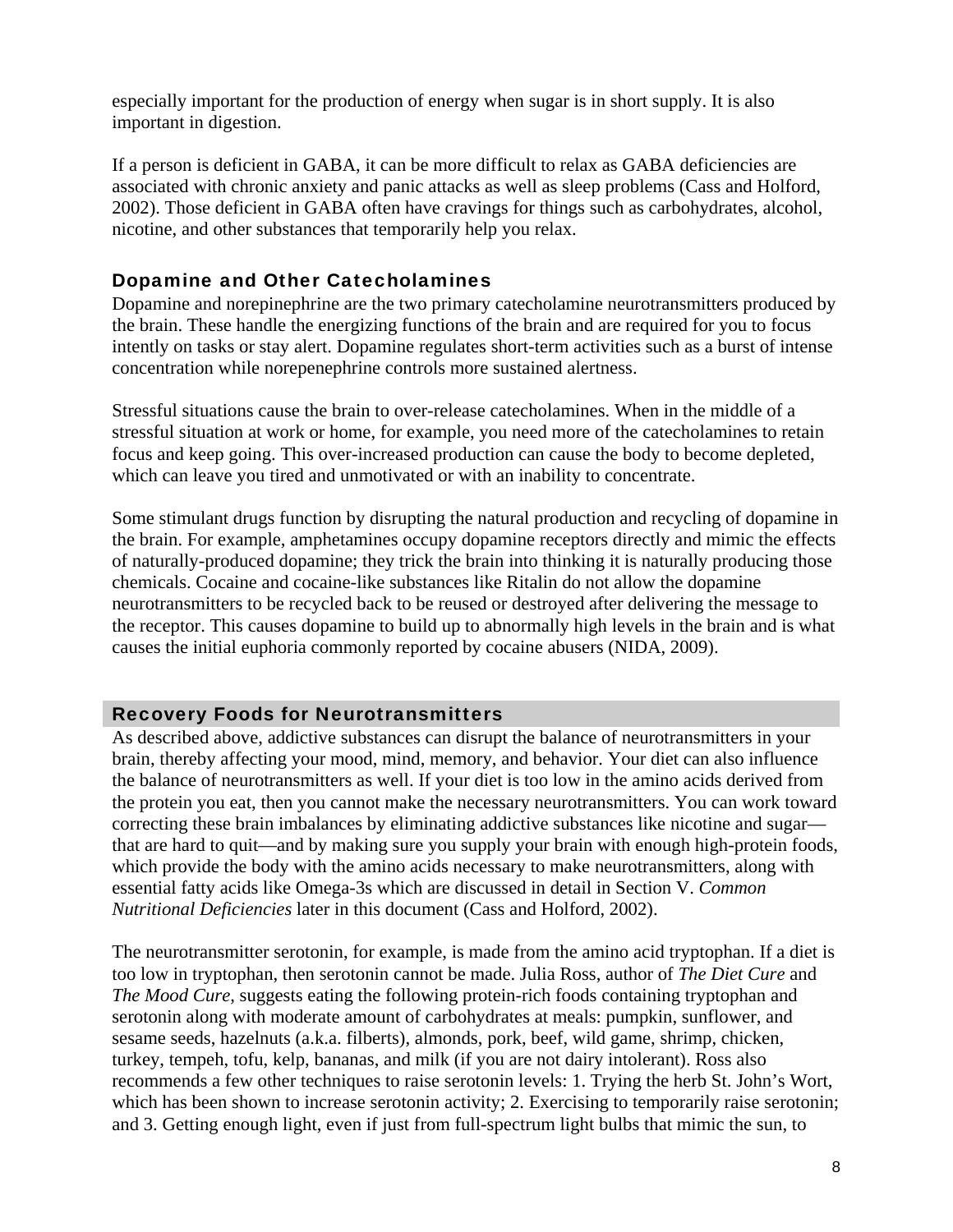help encourage the brain to take in extra tryptophan and help those who tend to get depressed in the winter and the evening. Full spectrum lighting also helps vitamin D levels and helps with absorption of vitamin C.

In general, most experts recommend that those in recovery consume a diet that consists of highprotein meals at regular intervals to regulate the production of neurotransmitters and keep you free from cravings. Many of the nutritionally-based programs reviewed for this document also recommend supplementation of multiple amino acids (see the "Nutritional Supplements" at the end of Section V. *Common Nutritional Deficiencies* further in this document).

#### Summary of Abused Substances and Associated Health Problems

The table below outlines, by substance, the neurotransmitters disrupted as well as some of the other associated health problems, most of which are discussed further in this document. (Table information from Gant and Lewis, 2010.)

| <b>Drug</b>                                                                     | <b>Neurotransmitters</b><br><b>Affected</b>        | <b>Associated Health Problems</b>                                                                                                                                                                                                                                                                                                                                                                                                                                                                                                                                                                                                                                                                                                                                                                                                                                                                                                                                                                                                                                                                                                                                                                                                                                                                                                                                            |
|---------------------------------------------------------------------------------|----------------------------------------------------|------------------------------------------------------------------------------------------------------------------------------------------------------------------------------------------------------------------------------------------------------------------------------------------------------------------------------------------------------------------------------------------------------------------------------------------------------------------------------------------------------------------------------------------------------------------------------------------------------------------------------------------------------------------------------------------------------------------------------------------------------------------------------------------------------------------------------------------------------------------------------------------------------------------------------------------------------------------------------------------------------------------------------------------------------------------------------------------------------------------------------------------------------------------------------------------------------------------------------------------------------------------------------------------------------------------------------------------------------------------------------|
| Alcohol                                                                         | <b>GABA</b><br>Serotonin<br>Endorphins/Enkephalins | . May cause an excessive production of insulin, which can<br>lead to hypoglycemia and diabetes.<br>• Makes liver work overtime to detoxify the body, which<br>can lead to liver disease.<br>• May lead to osteoporosis as alcohol has a diuretic effect<br>and causes the body to get rid of fluids which depletes<br>minerals, including calcium, as it draws fluids from the<br>body.<br>· Disrupts neurotransmitters serotonin and GABA, which<br>may lead to sleep disorders.<br>• Can cause migraine headaches and high blood<br>pressure.<br>. Disrupts neurotransmitters that maintain a healthy<br>emotional state which can lead to depression and anxiety.<br>• Disrupts production of the natural painkilling<br>neurotransmitters endorphins/enkephalins, which can<br>lead to an extremely low tolerance for pain.<br>. May lead to gastrointestinal disorders such as acid<br>reflux and irritable bowel syndrome, leaky gut syndrome,<br>maldigestion, yeast overgrowth, and intestinal bacterial<br>infections.<br>• Impairs nutrient absorption by damaging the cells lining<br>the stomach and intestines and disabling transport of<br>some nutrients in the blood. May lead to nutritional<br>deficiencies which cause further absorption problems.<br>Common deficiencies are the amino acid glutamine,<br>magnesium, calcium, and Omega 3 fatty acids. |
| Opiates (e.g.,<br>morphine, heroin,<br>opium, oxycontin,<br>codeine, methadone) | Endorphin/Enkephalins                              | • Artificially stimulates the neurotransmitter<br>endorphin/enkephalin receptors in the brain (brain's<br>natural painkillers) sending false signals that there are<br>plenty of endorphins and enkephalins and that the brain's<br>requirements for protein are satisfied. Makes user<br>unaware of the need to eat, setting up a situation where<br>malnutrition is common.<br>• Causes a downregulation (or reduction) in the normal<br>production of the body's natural painkilling<br>neurotransmitters to compensate for the over abundance<br>of artificial opioids and can lead to chronic pain.<br>• Reduces manufacturing of endorphins and enkephalins,<br>which are made from several amino acids, including<br>tyrosine, glycin, phenylalanine, leucine, and methionine.<br>This causes the brain to produce fewer amino acids and a<br>deficiency which is further exacerbated by malnutrition.                                                                                                                                                                                                                                                                                                                                                                                                                                                                |
| Marijuana                                                                       | Dopamine                                           | • Causes junk food cravings that contribute to dietary<br>imbalances and nutritional deficiencies, especially in such                                                                                                                                                                                                                                                                                                                                                                                                                                                                                                                                                                                                                                                                                                                                                                                                                                                                                                                                                                                                                                                                                                                                                                                                                                                        |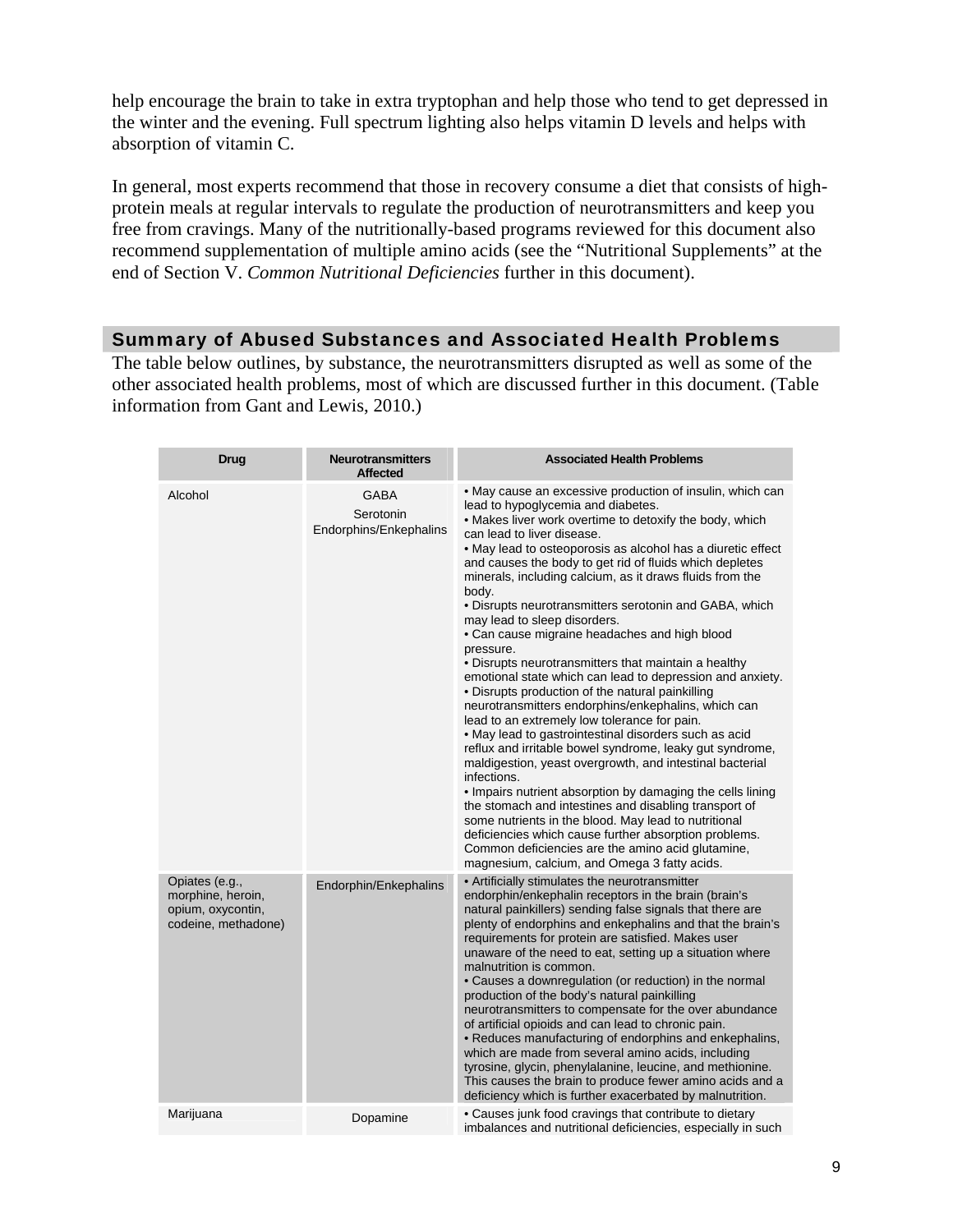|                                                         |                                    | things as Essential Fatty Acids. Overconsumption of junk<br>food also means that many people are consuming too<br>many trans fats which do not support cell membrane<br>function and repair. Also, THC (the psychotropic<br>compound in marijuana) disrupts the normal repair and<br>maintenance of cell membranes.<br>• Increases activity of dopamine, which regulates<br>motivation and reward. May lead to depression,<br>listlessness, and unmotivation.                                                                                                                                                                                                                                                                                                                                                                                                                                                                                                                                                         |
|---------------------------------------------------------|------------------------------------|-----------------------------------------------------------------------------------------------------------------------------------------------------------------------------------------------------------------------------------------------------------------------------------------------------------------------------------------------------------------------------------------------------------------------------------------------------------------------------------------------------------------------------------------------------------------------------------------------------------------------------------------------------------------------------------------------------------------------------------------------------------------------------------------------------------------------------------------------------------------------------------------------------------------------------------------------------------------------------------------------------------------------|
| Stimulants (e.g.,<br>cocaine.<br>amphetamines, Ritalin) | Catecholamines<br>(e.g., Dopamine) | • Takes the place of catecholamine neurotransmitters in<br>the brain and over-stimulates them, which eventually<br>decreases the brain's ability to produce them. This can<br>lead to problems such as anxiety, panic attacks, or<br>depression.<br>• Occupies the neurotransmitter catecholamine receptors<br>in the brain and sends false signals that the need for food<br>has been satisfied, which can lead to long periods without<br>food and result in malnutrition.<br>• Affects catecholamine receptors in and around the<br>heart, which can cause heart arrhythmia or palpitations in<br>severe cases and lead to an increased risk of heart<br>attack.<br>• Over-stimulates excitatory neurotransmitters, which can<br>lead to difficulty falling asleep or staying asleep.<br>• Exhausts the brain's ability to produce relaxing<br>neurotransmitters and may lead to violent and/or<br>criminal/psychotic behavior.<br>• Can lead to other health problems like high blood<br>pressure and bronchitis. |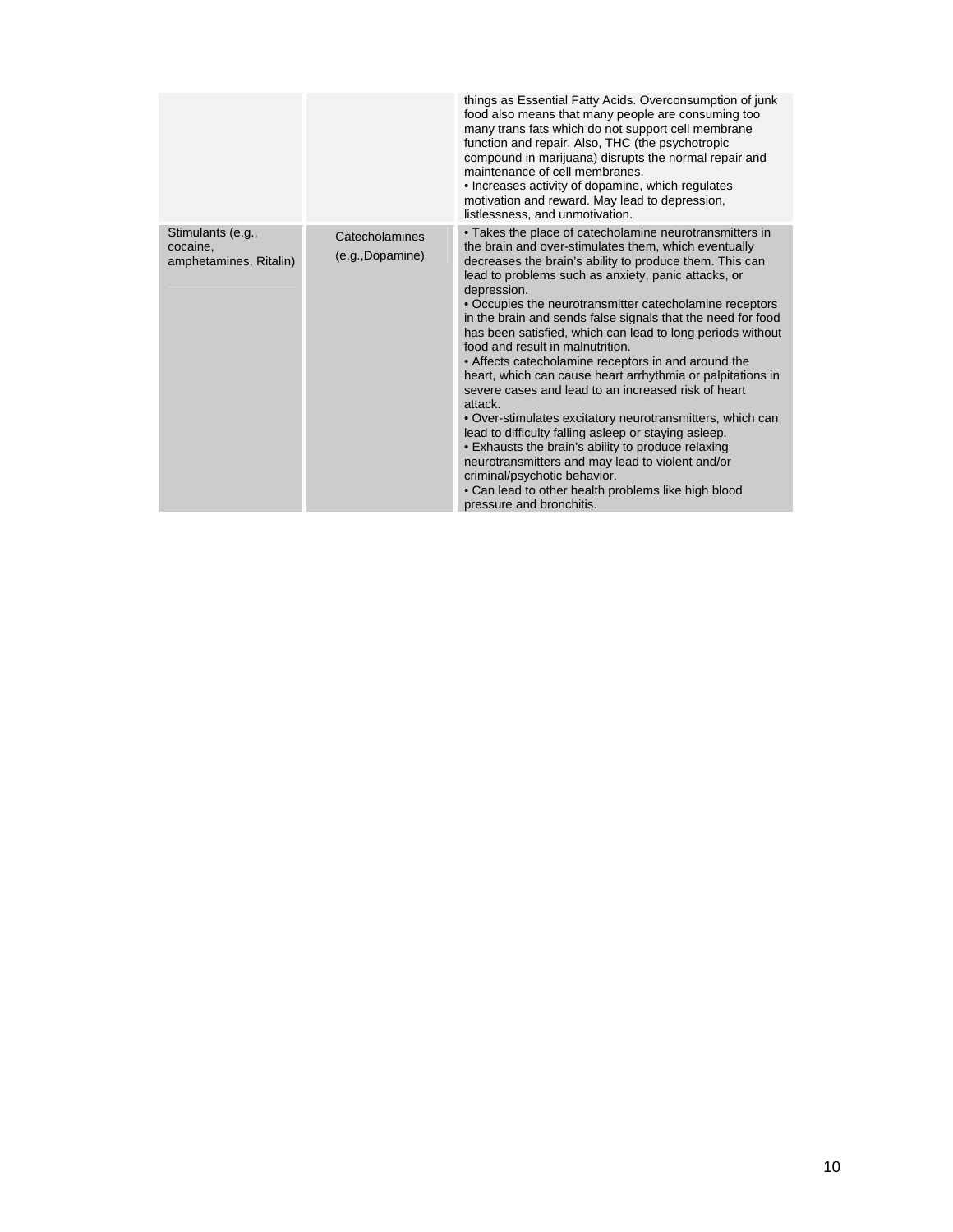# IV. Addiction in the Body

*Addiction can lead to diet-related problems like hypoglycemia, adrenal fatigue, allergies, and digestive problems.* 

As described above, drugs and alcohol disrupt the inner workings of the brain, causing depleted or imbalanced neurotransmitters in the brain. These biochemical imbalances are further aggravated by poor diet choices and nutritional deficiencies. All of these biochemical changes deplete the immune system and cause or exacerbate other diet-related problems such as hypoglycemia (low blood sugar), adrenal fatigue, allergies, and digestive abnormalities such as "Leaky Gut" syndrome and intestinal overgrowth of yeast. Each of these conditions is discussed below.

#### Hypoglycemia

One common problem for recovering drug and alcohol addicts is hypoglycemia. In fact, some studies on inmates have shown that hypoglycemia rates can run higher than 85 percent (Stitt, 2004; Schauss, 1981). Hypoglycemia is a state of low blood sugar in the body. While certain illnesses (e.g., liver disease and some types of tumors) can cause some types of hypoglycemia, this is usually rare (Stitt, 2004). A more common form of hypoglycemia, called reactive or functional hypoglycemia, is caused by the type of food consumed (Pfeiffer, 1975; Stitt, 2004). In particular, this condition results when a person habitually consumes too many foods containing highly-refined sugar, including alcohol, as shown in the list below.

#### Hypoglycemia and Alcoholism

Research has shown a connection between hypoglycemia and alcoholism. Below is a list of resources, most of which are published by Roberta Ruggiero, President and Founder of The Hypoglycemia Support Foundation, Inc., as listed in her book *The Do's and Don'ts of Hypoglycemia*.

•Dr. Atkins' New Diet Revolution: "Experience shows that when an alcoholic succeeds in getting off alcohol, he usually substitutes sweets. This is because almost all alcoholics are hypoglycemic and sugar provides the same temporary lift that alcohol once did."

•Dr. Joan Mathews Larson, Ph.D. in *Seven Weeks to Sobriety*: *The Proven Program to Fight Alcoholism Through Nutrition* lists a number of research studies that demonstrate the connection between hypoglycemia and alcoholism (e.g., J. Poulos, D. Stafford and K. Caron compared 100 alcoholics, outpatients and halfway-house residents, to a control group of nurses and teenagers. 96 of the 100 alcoholics were hypoglycemic while only 14 of the control group were. Emanuel Cheraski, M.D. found 75 to 90% of the alcoholics studied were hypoglycemic).

•James R. Milam, Ph.D. and Katherine Ketcham in *Under the Influence*: "While the diagnosis of hypoglycemia may be mistakenly used by people to explain unrelated psychological and emotional problems, there is no question that the great majority of alcoholics suffer from chronic low blood sugar. When given the 5-hour glucose tolerance test, over 95 percent of both early- and late-state alcoholics experience a spike in blood sugar after intake of sugar and then a rapid plunge."

•Dr. Harvey M. Ross in *Hypoglycemia: the Disease Your Doctor Won't Treat*: "What is most important is the plethora of doctors and counselors who ignore the results of the research that proves that the alcoholic has a blood sugar problem."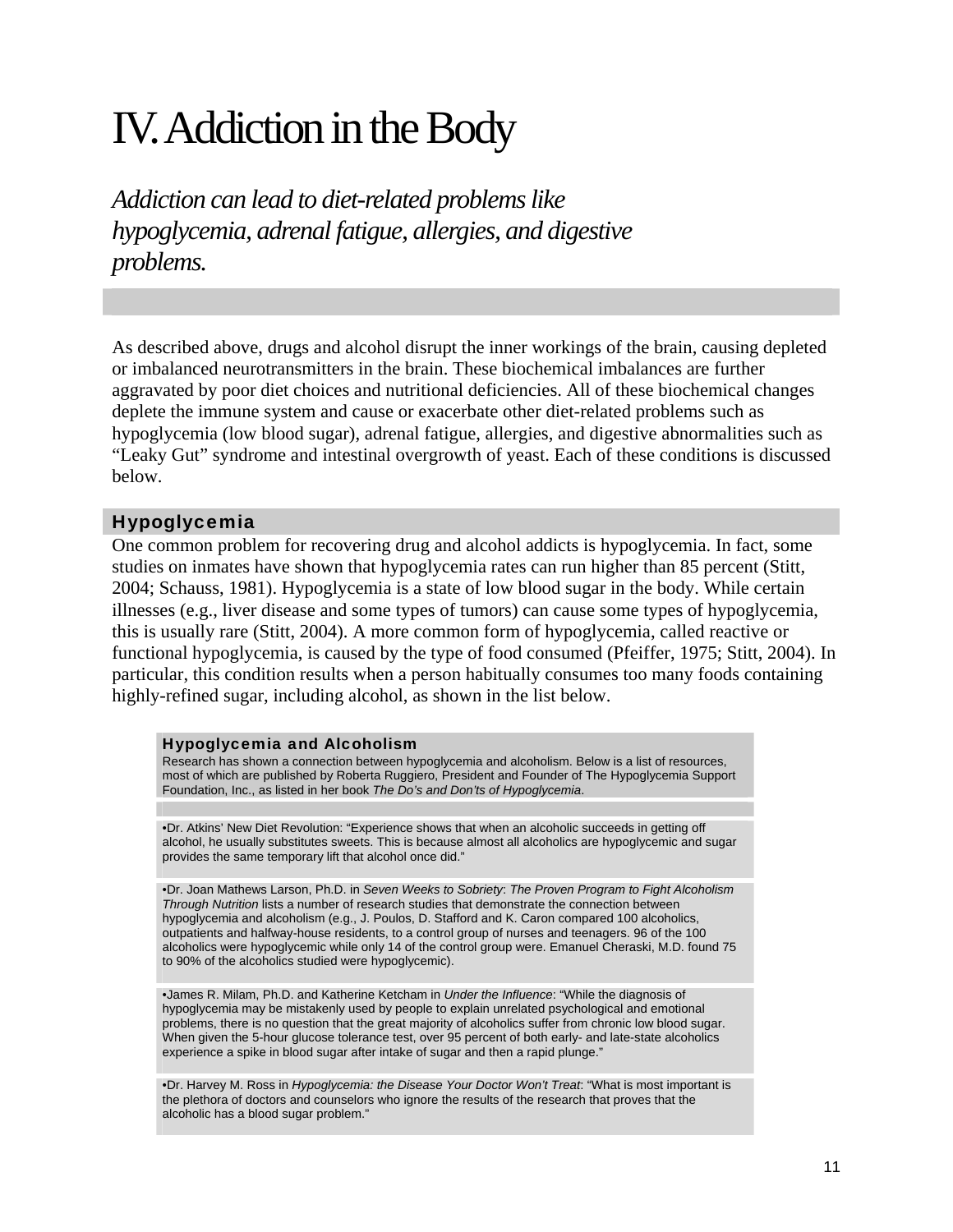•Dr. Alexander Schauss in *Diet, Crime and Delinquency* suggests that if you treat the alcoholics for hypoglycemia there can be a success rate as high as 71% compared to 25% for approaches like AA.

•Dr. John D. Tintera, M.D concluded after years of research that even recovered alcoholics who have been sober for many years continue to suffer the effects of hypoglycemia and states that "…by far the most important part of the physiological treatment of alcoholics is the complete restriction of easily absorbed carbohydrates."

•Dr. David Williams in *Hypoglycemia: The Deadly Roller Coaster*: "To combat alcohol and other drug abuse, abstinence, proper diet, nutritional supplementation, and education about abuse and hypoglycemia must be part of the program."

# How Does It Work?

When foods are digested, they are broken down into many nutrients. These nutrients are then absorbed into the bloodstream to be used by the body. One of the nutrients absorbed is glucose, or blood sugar. Glucose provides fuel for the body through a complex process. Because sugary or highly-refined foods like white bread, donuts, soda and alcohol are already broken down into their simplest forms, they are rapidly absorbed into the bloodstream and can destroy the natural balance by sending the blood sugar levels skyrocketing (Tintera, 2000).

To counteract this surge in blood sugar, your body is forced to produce insulin from the pancreas. As the pancreas works to control the frequent and excessive intake of sugars, it can become over-sensitized and produce too much insulin (Larson, 1997), which in turn removes too much sugar from your bloodstream and causes your blood sugar to drop down below normal levels. When glucose levels drop, cells in the body (and brain) can be starved. This can lead to a host of physical and emotional problems—shakiness, mood swings, irritability, emotional instability, sudden fatigue, mental confusion—all common problems for recovering addicts.

When glucose levels drop, it also prompts the adrenal glands to start working and send out adrenaline. This signals the liver to release emergency sugar (glycogen) to prevent further insulin shock, which can then trigger more unpleasant reactions like shakiness, weakness, sweatiness, and rapid heartbeat (Larson, 1997). Caffeine, another commonly overused beverage for addicts, can also produce these symptoms as it stimulates the adrenal glands to trigger the release of stored glycogen to temporarily raise blood sugar levels.

Consuming excessive amounts of refined sugars in any form gradually breaks down the body's ability to manage blood glucose (Larson, 1997; Tintera, 2000). This process, however, may take place slowly over a long period of time. Like any addiction, you might notice it takes more sugar (or other drug-like substance) to maintain your inner balance and combat the periods of let down. This accumulated roller coaster of ups and downs can damage the adrenal glands because they are forced to work overtime. It can then lead to something known as Adrenal Fatigue, which is discussed in the next section.

# Recovery Foods for Hypoglycemia

Many recovering addicts have inconsistent eating patterns and diets full of highly-processed carbohydrates and sugar. This coupled with the extra assault from consuming drugs and/or alcohol can cause a person to have low blood sugar. The best way to manage this type of hypoglycemia is to have glucose enter the bloodstream steadily. This can be done by changing eating habits: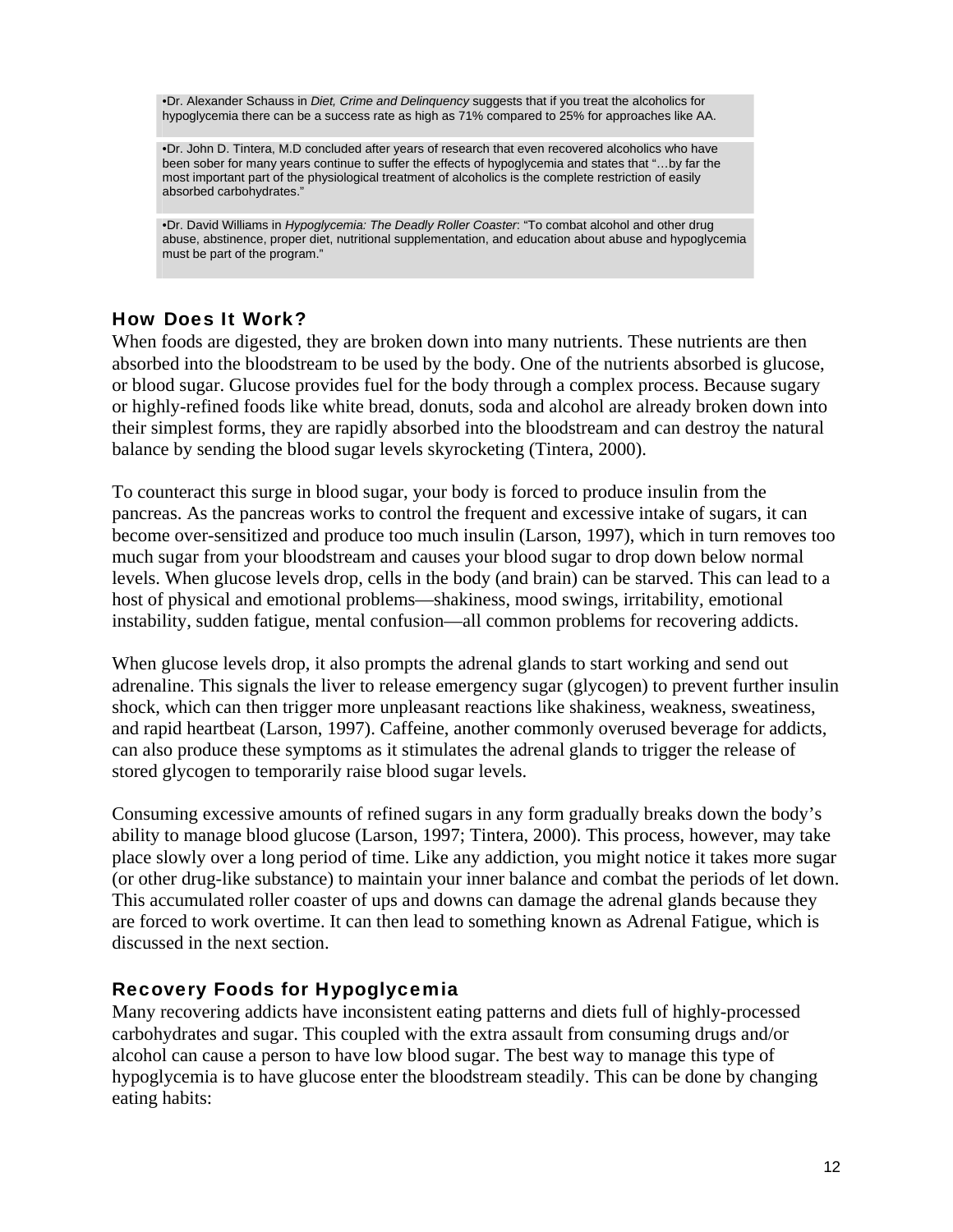- *Eliminate simple carbohydrates from your diet, especially highly-refined and processed carbohydrates that are quickly absorbed by the body. (See Section V.* Common Nutritional Deficiencies *for more information about carbohydrates and other nutrients.)*
- *Replace simple carbohydrates with more complex carbohydrates, or starches, that can be found in foods such as whole grains and vegetables.*
- *Add protein and fats to your diet since carbohydrates are absorbed more slowly with fats.*
- *Do not skip meals. Instead eat at regular intervals throughout the day to regulate blood sugar levels.*

If you suspect hypoglycemia, work with a practitioner to get a glucose tolerance test and follow the diet tips as described in V. *Common Nutritional Deficiencies* and VI. *Eating in Recovery* later in this document.

# Adrenal Fatigue

Adrenal fatigue is another common problem facing recovering drug and alcohol addicts. Adrenal fatigue is the condition in the body where the adrenal glands do not function at optimal levels. While adrenal fatigue can occur because of stress or other factors, one common reason for adrenal fatigue in recovering addicts is the constant demands put on the glands to manage the rise and fall of blood sugar levels in the body as described above. This can cause the adrenals to become overworked and adrenal fatigue to set in.

# How Does It Work?

Adrenal glands are part of the endocrine system and help regulate your mind and body. They are located over the kidneys and are responsible for secreting hormones, particularly ones that deal with stress. These glands are particularly important because they are the prime regulators of the chemical processing that converts what we eat and drink into substances to help our bodies to function, grow, change, rebuild, and repair.

Adrenal glands are designed to cope with emergencies. For example, they release adrenaline, the hormone that gives you a quick surge of energy and mobilizes you when in danger. The adrenaline rush makes your heart pump faster and makes you more alert. It also tells your pancreas to release insulin to reduce the high levels of sugar in your blood. Unfortunately, if you are under stress, have infections, use drugs, smoke, or have poor eating habits, your body forces the adrenal glands to work more frequently than designed and can lead to adrenal fatigue.

Many people disrupt their adrenals because they consume too much sugar and/or highly-refined carbohydrates. Because these substances are stripped of their vitamins, minerals, and fiber, they are easily and quickly absorbed by the body. This shoots up the blood sugar levels and forces the adrenal glands to go into action. This can happen multiple times daily, something the adrenal glands are not designed to do. Eventually they begin to respond more slowly to the "danger" signals and do not reduce the rapidly rising blood sugar levels as quickly. When your adrenals are reacting slowly or late, your blood sugar continues to rise so your body releases more insulin to get the sugar out of your blood and into your cells. This sets up more pronounced blood sugar ups and down and symptoms such as fatigue, restlessness, confusion, shakiness, frustration, irritable, difficulty remembering, anger, weepiness, and/or anxiousness. These can lead to other problems like lack of sleep or stress.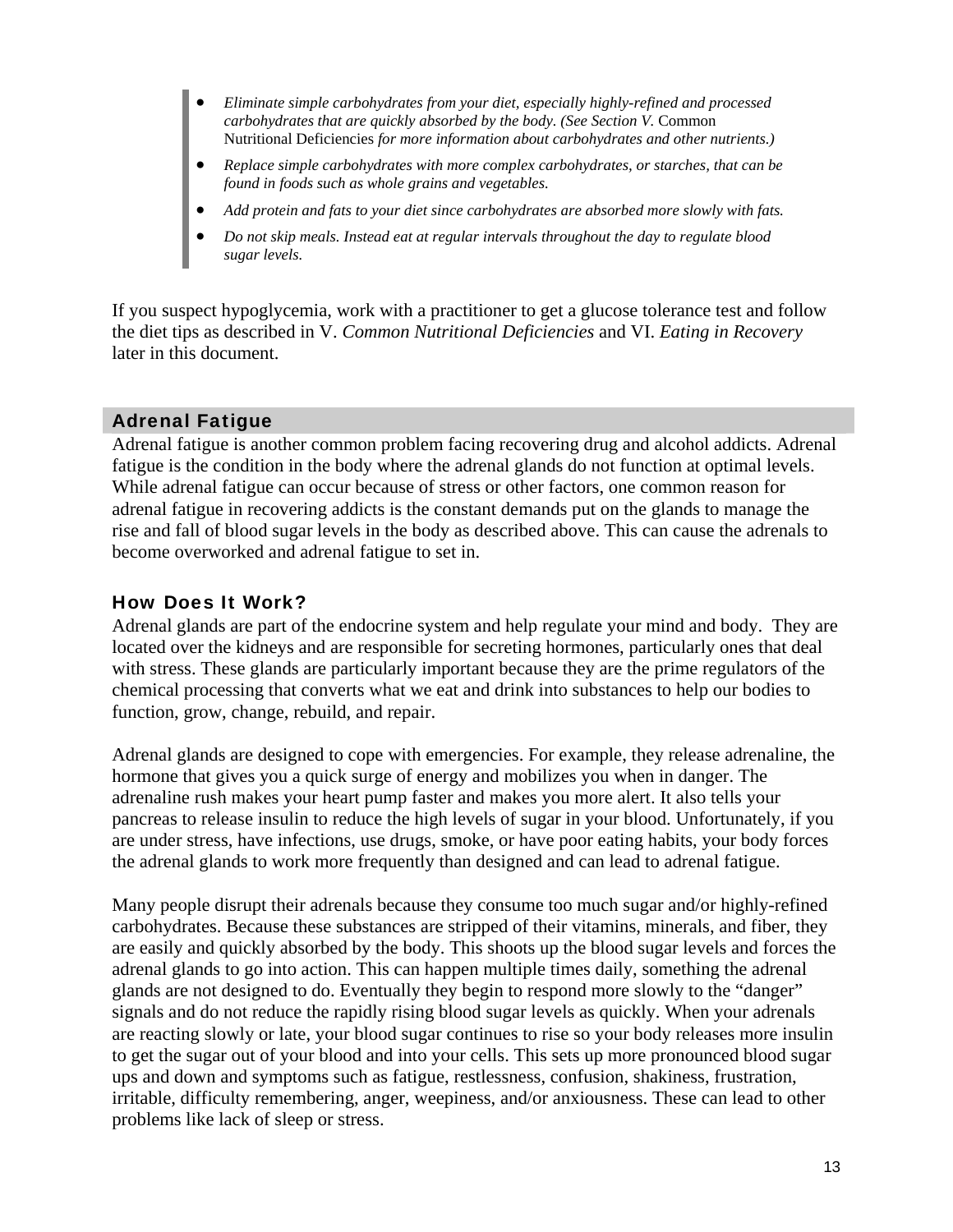# Recovery Foods for Adrenal Fatigue

Your adrenal glands are the regulators of your disposition, your mental efficiency, and your personality. "Whether they regulate well, and help you, or regulate poorly, and harm you, depends, in large measure, upon what you eat (Tintera, 2000)." Like hypoglycemia, adrenal fatigue can be best managed with the diet—stabilizing your blood sugar levels throughout the day by eating meals at regular intervals. It is especially important to eat a meal in the morning to offset the energy used up through the night. Meals should consist of unrefined carbohydrates (whole grains) with protein and oils (nuts and seeds) such as olive, walnut, fiber, flax and highquality fish oil. Diets should also contain a lot of vegetables. Those with adrenal fatigue should also eliminate highly-refined carbohydrates, sugar, caffeine, chocolate, hydrogenated fats, and other types of "junk" food. More specific information about nutrients like carbohydrates, proteins, and fats can be found in Section V. *Common Nutritional Deficiencies* of this document*.* If you suspect adrenal fatigue, consider getting tested by your doctor.

# Allergies/Sensitivities

Allergies are another common problem for many recovering drug and alcohol addicts. Dr. Charles Gant, former physician and psychiatric consultant for the New York State prison system and author of *End Your Addiction Now*, notes that a high percentage of his substance abuse patients have multiple allergies and that "removing specific allergens from their diets and limiting their exposure to environmental allergens are often significant keys to restoring the emotional and biochemical foundations necessary for recovery." If identified, foods and other allergens can be avoided in recovery until the digestive systems are healed and capable of handling them again.

Allergies to food, pollen, dust, and environmental chemicals can cause or contribute to a wide range of symptoms such as runny nose, headaches, hives, and asthma. In some cases, allergies have also been linked to increased violence (Stitt, 2004) and conditions such as Attention Deficit Disorder (Beasley and Knightly, 1994). Allergies can also lead to digestive problems and a depleted immune system.

# Environmental Allergies

A study at the Health Recovery Center in California showed that 56 percent of clients were sensitive to chemicals in the environment (Larson, 1997). The most common sensitivity was to ethanol, which is found in natural gas, gasoline, paints, automobile exhaust, alcohols, plastics, some hand lotions and perfumes, disinfectant cleaners, tobacco smoke, and hydrocarbons. Common reactions to those sensitive or allergic to environmental toxins are fatigue, exhaustion, "spaciness", mental confusion, depression, cravings, and irritability. Because of the chemical exposures associated with certain jobs—house painters, garage mechanics, hair stylists, printers—people in these occupations may be more susceptible to alcoholism than others.

# Food Allergies

People recovering from drug and alcohol addiction often have "classic" allergies to pollen as well as allergies to various foods. Some common food allergies are: peanuts, milk, eggs, grains (wheat, rye, or corn), tomatoes, citrus fruits, yeast, soy, and chocolate. Studies indicate that some alcoholics may even be allergic to alcohol, or more specifically to the underlying ingredients in alcohol. As cited in Larson (1997), Theron Randolph, M.D. in his work with members of AA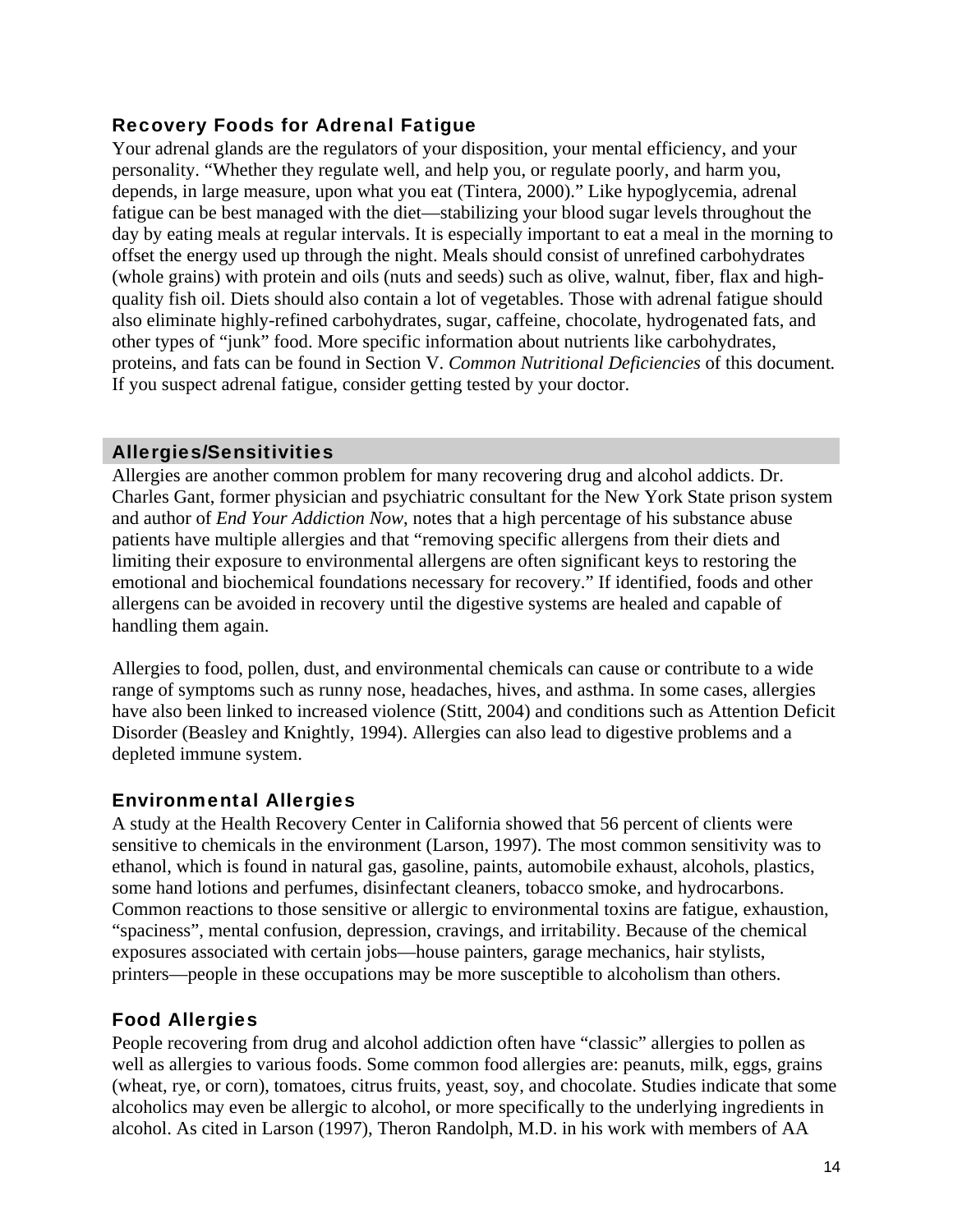discovered that many alcoholics were allergic and/or addicted to the sugars, grapes, and grains from which alcohol is made. Likewise, Dr. Herbert Karolus studied 422 alcoholics and found that most were allergic to wheat or rye, the grain bases of many distilled liquors (Larson, 1997).

Although some adverse food reactions may be present from birth, some develop over time because of chronic exposure or biological damage. Food allergies may develop with drug and alcohol addiction, due to damage to the gastrointestinal tract. Allergies may also develop over time when eating a limited or repetitive diet or because a diet lacks essential nutrients and fiber (Beasley and Knightly, 1994).

While some allergy symptoms may occur instantaneously like hives or swelling, other reactions make take hours or days to appear, which means they may go undiagnosed for a while. When allergies go undiagnosed, and you continue to eat the offending foods, the body is forced to adjust by "down regulating" the immune system to essentially ignore the threat. By ignoring threats, however, you are teaching your body to ignore other potentially dangerous threats, increasing your susceptibility to other illnesses and autoimmune disorders. Delayed food allergies can also lead to a variety of digestive problems, like Leaky Gut and yeast overgrowth as discussed below.

#### One Study: Milk and Crime

The Schauss-Simonsen study in 1978 compared the diets of 30 chronic juvenile offenders to the diets of kids who had behavior problems but no criminal background. They found that the children who got in criminal trouble drank a lot more milk. The results as described by Schauss (Schauss and Simonsen, 1979) and cited in Larson (1997) are:

*The male offenders consumed an average of 64 ounces of milk a day, while their comparison group only drank an average of 30 ounces daily. Similarly, the delinquent females drank an average of 35 ounces of milk a day, while the comparison group of non-delinquent girls consumed only 17 ounces daily. Among the delinquent boys, two reported drinking more than 113 ounces of milk, or over 14 eight ounce glasses daily.*

If you crave certain foods, it may also be possible that you are allergic or addicted to those foods. Those foods may then be improperly metabolized in your body and trigger psychoactive chemicals that produce an initial high soon followed by a loss of control and other negative symptoms like fogginess, fatigue, and depression.

If you suspect allergies or food sensitivities, you should avoid those foods. In order to determine those foods specifically, you may also want to get skin testing and blood screens by your doctor. Or check out various diets designed to target allergies (i.e., elimination diet) (Larson, 1997).

# Leaky Gut

If you are allergic or sensitive to certain foods and do not realize it for years, you may unknowingly expose your digestive tract to substances that can upset the intestinal lining. The intestinal lining is an important barrier between your inner body and food and beverage you eat; it absorbs nutrients and rejects toxins. If your intestinal lining is inundated with a heavy load of toxins or allergens, it can become inflamed or damaged and disrupt the way the digestive system functions. This can lead to chronic health problems like arthritis and other autoimmune diseases.

Leaky Gut syndrome can occur as a result of taking certain medications, infections, food allergies, or a nutrient-deficient, low-fiber diet. What happens is that large spaces in the gut eventually develop and allow bacteria, toxins, and undigested food particles to mistakenly enter the bloodstream. Once in the bloodstream, the body recognizes them as "foreign" invaders and triggers the immune system prompting an allergic or autoimmune reaction. Leaky Gut syndrome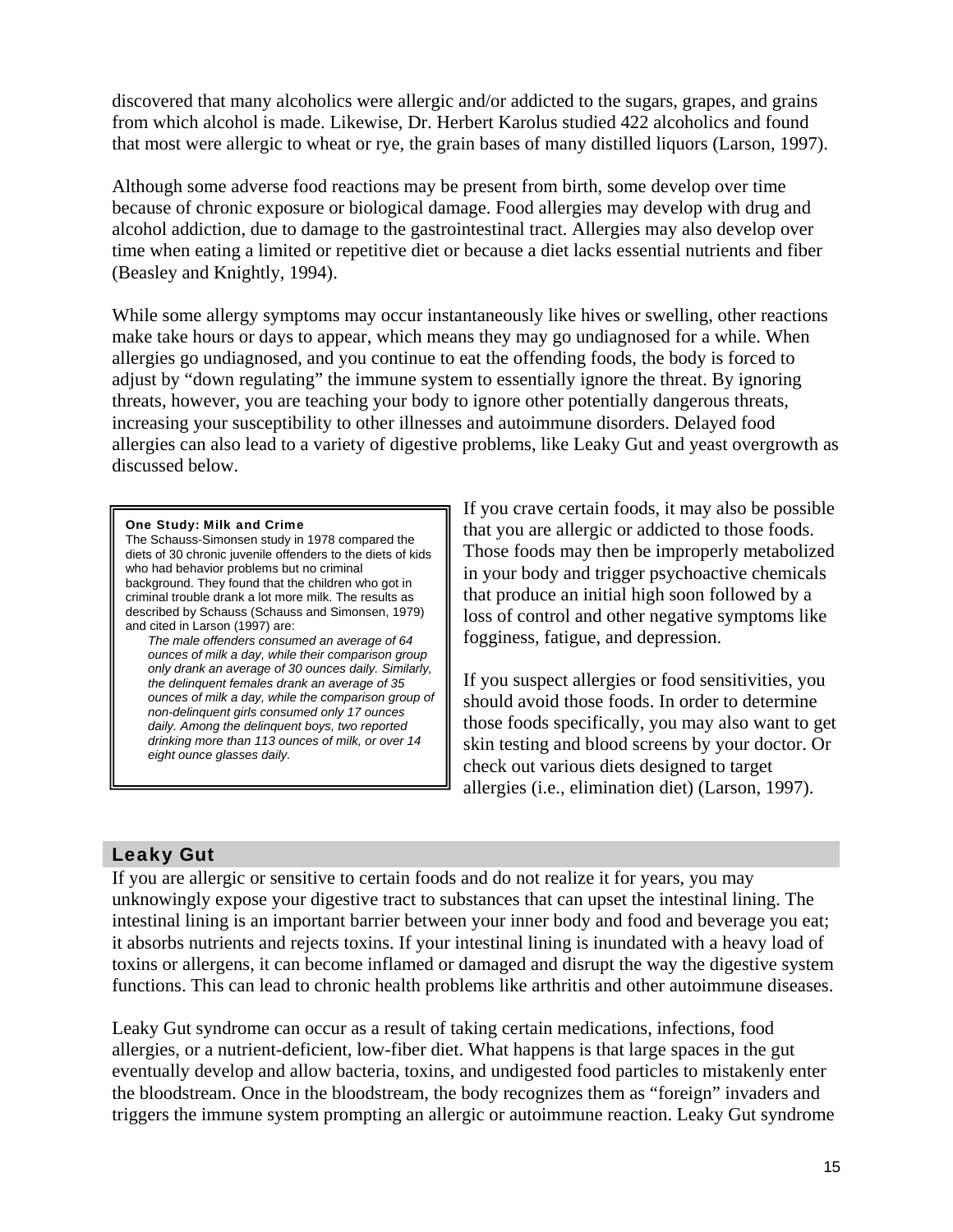is a common problem associated with allergies, gas, bloating, systematic yeast infections, and arthritis.

# Recovery Foods for a Leaky Gut

Because the intestinal lining has the highest rate of cell turnover in the body, it has a great potential to heal itself; healing your digestive tract can be as important in recovery as rebalancing your brain chemistry (Gant and Lewis, 2010). Dr. Lauri M. Aesoph, N.D, naturopathic physician, medical writer, and Senior Editor for the *Journal of Naturopathic Medicine* in her book, *How to Eat Away Arthritis,* recommends a seven-day cleansing diet of salads, soups, and juices to give your liver a rest and reduce the amount of harmful compounds it must manage. Once the purifying week is over, she recommends a nutrient-dense week of basic whole foods to help start mending your gut. These foods are filled with fiber and complex carbohydrates and include fresh raw fruits, fresh vegetables (raw or lightly steamed), beans, and legumes, nongluten whole grains (i.e., brown rice, quinoa, amaranth, millet), some cold water fish, and a small amount of raw, unsalted seeds along with water, herbal teas and a small amount of canola or olive oil.

Certain foods can stress the digestive system and should be avoided—foods like highly saturated fat, protein, and simple carbohydrates as well as refined foods. Additives and preservatives create intestinal changes which disrupt digestion and permit passage of oversized molecules into the blood. This not only overwhelms a hardworking liver, but disrupts your immune system. Unlike fresh, raw foods, cooked refined foods have very little or no natural enzymes left. This places a greater demand on your body's digestive enzyme reservoir.

# Yeast/Candida Problems

Yeast problems are another problem commonly associated with addiction, especially alcoholism and sugar addictions. This condition, widely known as Candida, or sometimes referred to as Candida-related complex (CRC) or *Candida albicans*, is widespread and causes a yeast overgrowth in the digestive tract, sinuses, and vaginal area. Pilot studies of the medical records of 213 patients treated at the Health Recovery Center in California were published in the International Journal of Biosocial and Medical Research in 1991. They showed that 55 percent of the women and 35 percent of the men had histories of probable Candida overgrowth (Larson, 1997).

# How Does It Work?

There are over 400 different types of single-celled organisms, primarily bacteria and yeast, which inhabit the large intestine and are sometimes referred to as intestinal flora. Some of the microorganisms, like acidophilus and bifidobacteria, are beneficial. Others like Candida, salmonella, and staphylococcus are harmful. For healthy individuals, a balance is maintained between the good and the bad microorganisms. This balance is critical to the digestive process, absorption of nutrients, and production of vitamins in the body. When the balance is disrupted, the harmful microorganisms, which are usually found only in small amounts in the intestinal tract, start to multiply and outnumber the beneficial ones. These harmful microorganisms release toxins that may cause localized infections which can spread to the liver and other organs. It also forces the immune system to produce antibodies and inflammatory mediators to counteract the effects of toxins.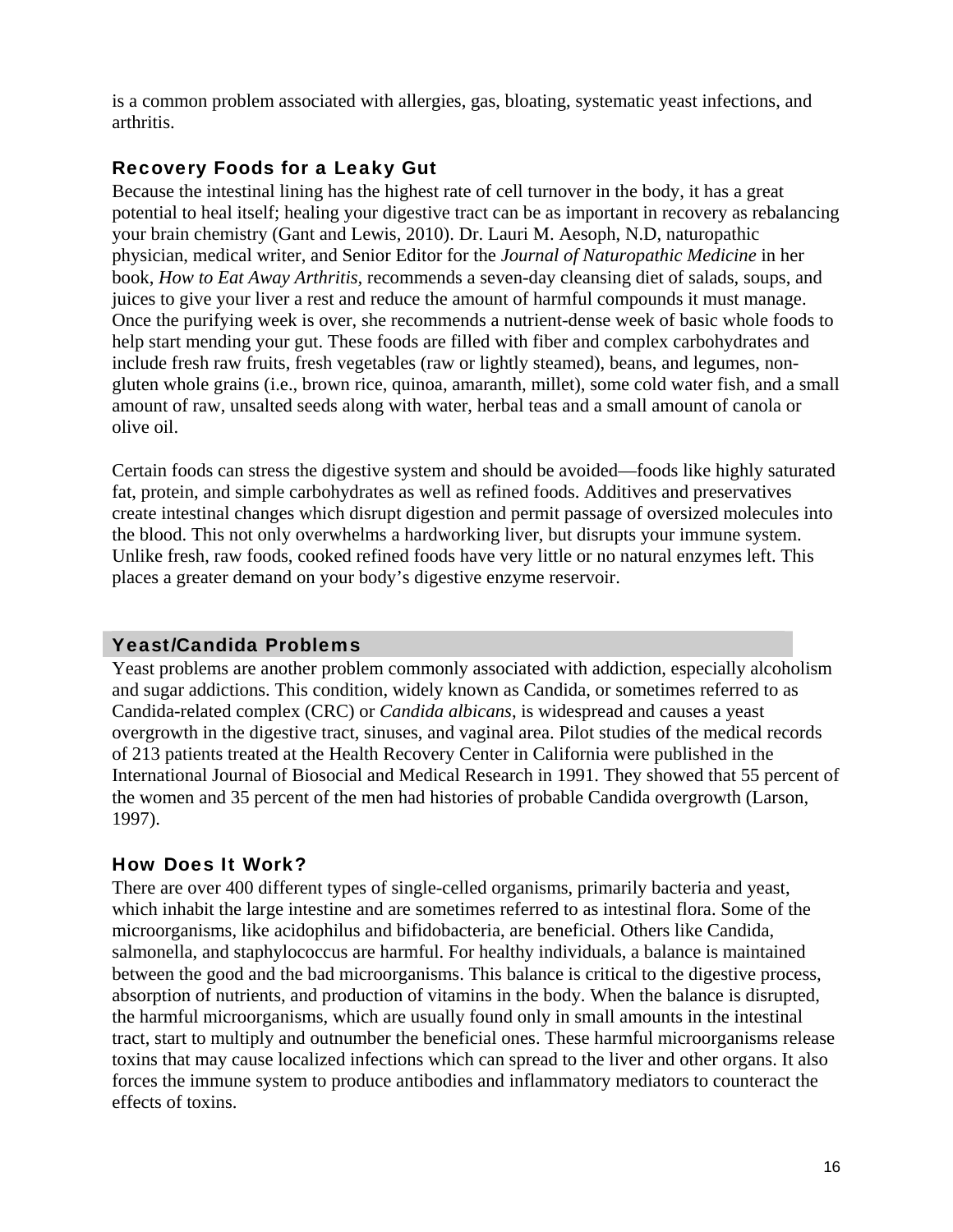# Recovery Foods for Yeast Problems

Yeast thrives with diets that are filled with highly-refined carbohydrates and/or sugar. When yeast digests sugar, it produces alcohol, among other toxins. These toxins kill off many forms of bacteria that are beneficial in the body and disrupt the natural balance. When the body's mechanism for keeping them under control is thrown out of balance (by poor nutrition and drug/alcohol use) the harmful bacteria will flourish and cause infection in the tissues. Because the yeast feed on carbohydrates, an overgrowth will cause intense cravings for and addictions to alcohol and sweets. These cravings will diminish once the infection is under control.

Diet can be used to control and reduce yeast problems. Among the resources reviewed for this document, many different types of foods and dietary plans are suggested. Most plans, however, contain three general steps, as described by Dr. John Finnegan in his book *Addictions: A Nutritional Approach to Recovery*:

- *1. Stop feeding the yeast by eliminating highly-refined and sugary foods and simple carbohydrates and reducing complex carbohydrates;*
- *2. Repopulate the gastrointestinal tract with beneficial bacteria using food and supplements;*
- *3. Eat a nutrient-dense, high fiber diet so the beneficial bacteria can grow more easily. (Note: In his book he also recommends killing the yeast with various herbal extracts like golden seal, Fortune Delight tea, garlic, calendula, methylsulfanomethane, or other formulas. See book for more details.)*

Nutritionist Julia Ross, author of *The Mood Cure* and *The Diet Cure*, provides more specific information: she suggests eating a nutrient-rich diet for four weeks including eggs cooked at a low temperature, freshly prepared soups (without cream or milk), fresh nuts and seeds, goat cheese, unsweetened yogurt, buttermilk, legumes, beans, lentils, peas, protein (fish, antibioticfree poultry, beef, lamb), vegetables, whole grains (basmati rice, millet, or amaranth). She also suggests you add some anti-yeast or anti-fungal foods, such as avocado, broccoli, Brussels sprouts, cabbage, spices (cinnamon, cloves, oregano, rosemary, sage, thyme, turmeric), nonhydrogenated coconut oil, collards, fresh lemon, garlic, kale, olive oil, flax oils, and onion. She also recommends avoiding alcohol and yeast-containing foods, like bread and dairy (except butter and unsweetened yogurt) as well as fermented products like apple cider vinegar, hops, malts, soy sauce, pickles and other pickled vegetables. Other foods to avoid are fresh and dried fruit, fruit juices, all types of mushrooms, processed meats, and simple carbohydrates, like cookies, muffins, soda, and candy. Her book also describes some anti-yeast supplement programs include lactobacillus, pau d'arco, grapefruit seed extract, garlic, oregano oil, ginger, and biotin.

In *Seven Weeks to Sobriety: The Proven Program to Fight Alcoholism through Nutrition* (1997), Larson recommends reducing yeast with some natural non-drug yeast supplements such as citrus seed extract (antifungal agent that fights Candida), caprylic acid (shown to heal the intestinal tract and eliminate or greatly reduce the Candida growth in the intestinal tract), kyolic garlic extract (antiviral, antibacterial, and antifungal herb), and lactobacillus acidophilus (friendly bacteria in intestines that compete with the bad bacteria). She uses these in conjunction with hydrochloric acid with betaine, which help to increase absorption of food and nutrients. She then recommends starving the harmful yeast by eating fewer carbohydrates while raising protein and fat intake and avoiding refined sugars and other simple-sugar foods, dairy products (except unsweetened yogurt and kefir), and foods that are high in mold and yeast (i.e., cheese, peanuts, alcoholic drinks, and dried fruits).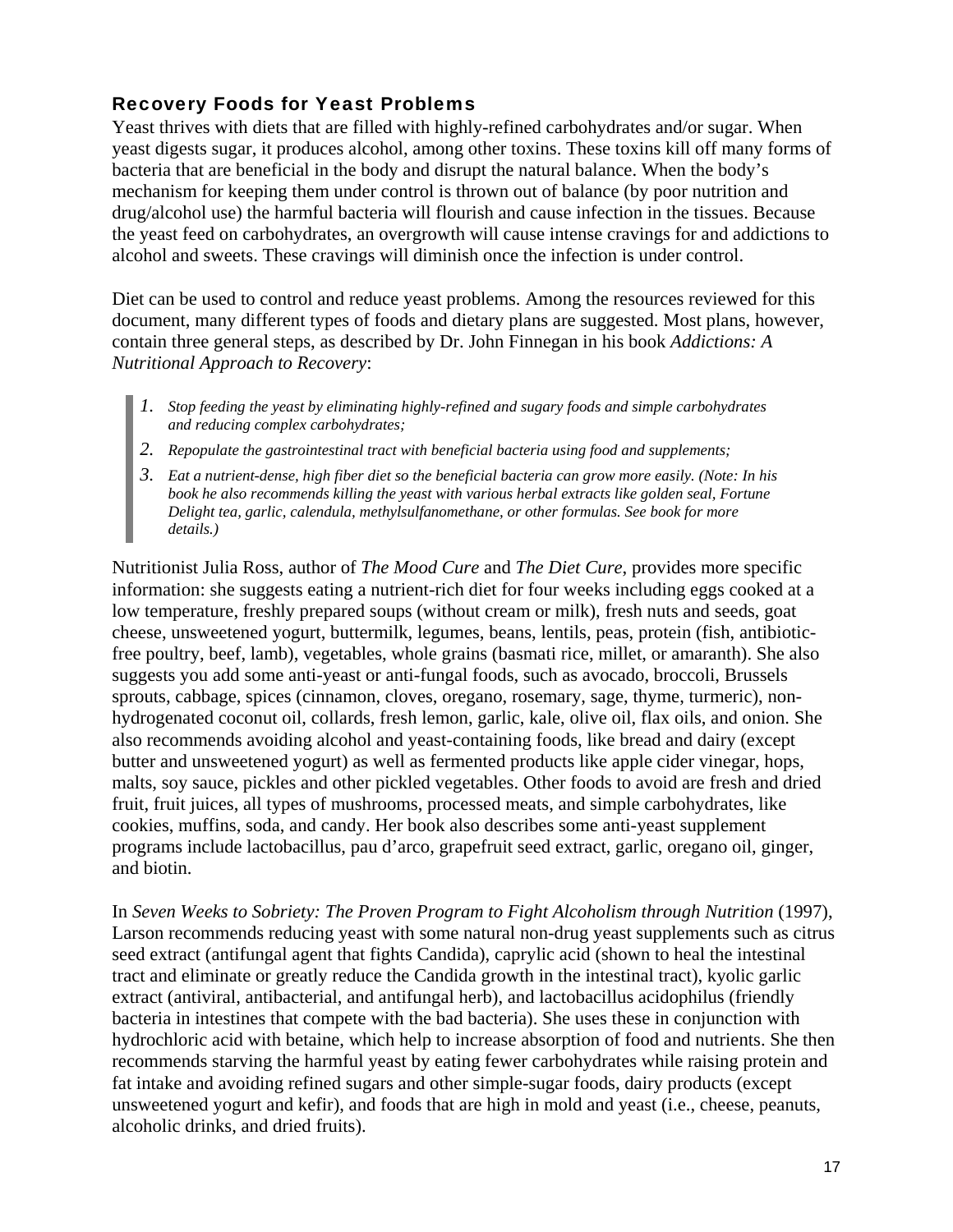#### Acupuncture (Reuben, 1998)

As the Chinese discovered thousands of years ago, inserting needles into the skin at specific sites can make organs and glands work better, helping the body heal from disease. Despite this long history, only in the late 1970s did acupuncture start to become recognized as an effective tool in drug detoxification. Today over seven hundred drug treatment centers all over the world use acupuncture as part of their drug treatment programs. Acupuncture can be used to help stop headaches, muscle aches, nausea, insomnia, depression, and other disruptive discomforts of withdrawal that can block recovery.

Those who receive acupuncture for drug detoxification do it in conjunction with counseling and other recovery efforts. For example, those in drug treatment programs such as Recovery Systems in Mill Valley, CA and Radiant Recovery in Burlingame, CA receive acupuncture along with counseling, nutritional education, and biochemical restoration.

In addition to dietary changes, Larson (1997) also suggests strengthening the immune system. She recommends getting dry heat or sunlight because yeast thrives in wet, cold, and damp conditions; homes with little natural sunlight or homes that have mold or mildew promote yeast overgrowth. She also recommends avoiding exposure to toxins that can lower immunity—things like chemical sprays and solvents as well as highly-processed foods. She recommends exercise to encourage your lymph fluid to remove bacteria from the body. She also suggests acupuncture to restore the immune, digestive, and eliminative systems, as well as the adrenal glands (see box to the left).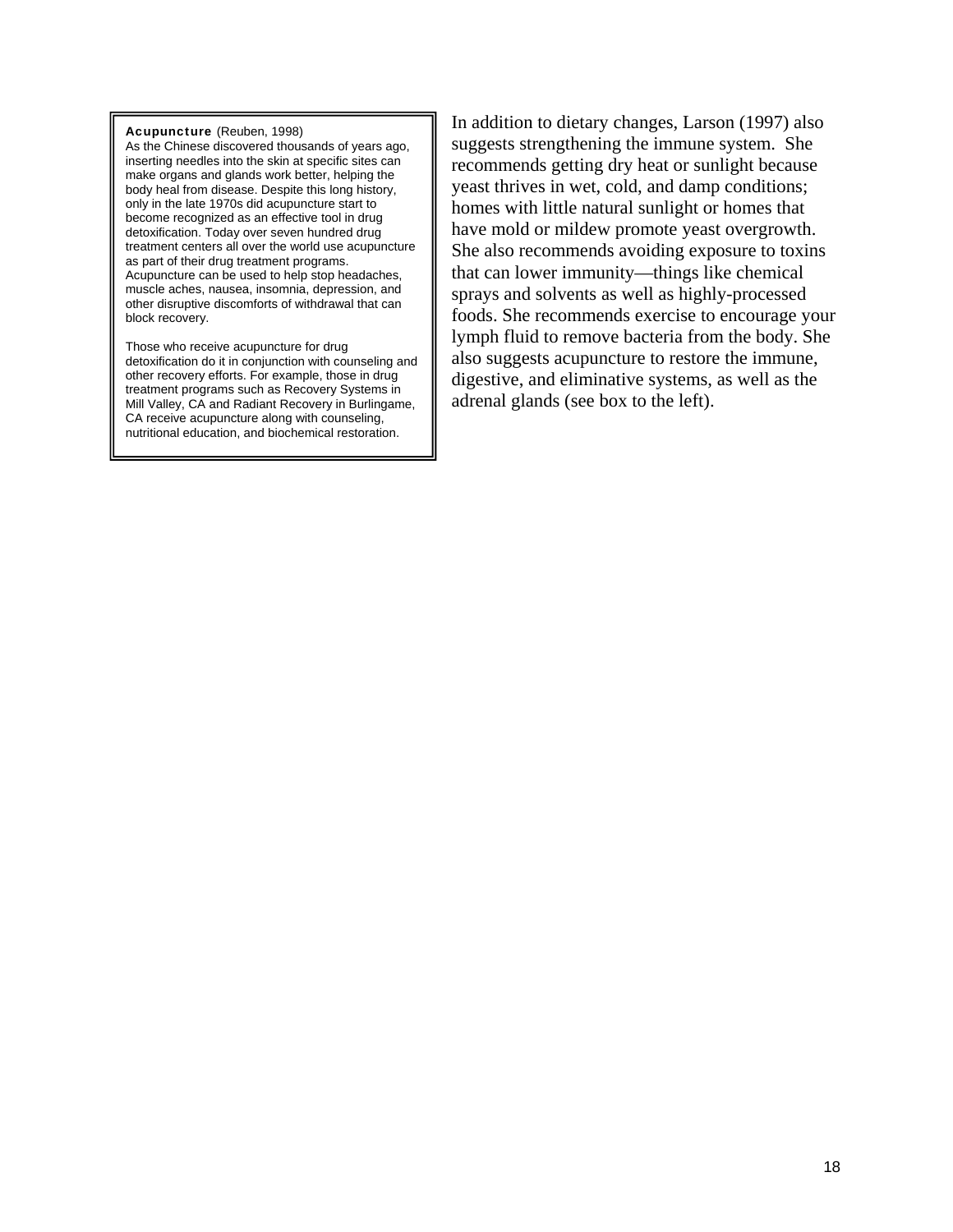# V. Common Nutritional **Deficiencies**

# *Many recovering addicts are malnourished.*

Most recovering addicts have developed serious nutritional deficiencies of key proteins, fats, vitamins, and minerals and disrupted their ability to digest carbohydrates effectively (DesMaisons, 1998; Finnegan and Gray, 1990; Larson, 1997; Stitt, 2004; and others). While some of these nutritional deficiencies are caused by the physical and biochemical changes that occur from drug and alcohol use, others happen because of poor dietary choices. In fact, Barbara Reed Stitt Ph.D., a former probation officer and author of *Food & Behavior: A Natural Connection,* reviewed the diets of thousands of probationers and noticed the following common food patterns:

- *1. No breakfast.*
- *2. High consumption of sugar and refined carbohydrates.*
- *3. High consumption of processed foods.*
- *4. Low consumption of protein.*
- *5. Low consumption of fresh fruits and vegetables.*
- *6. High milk consumption.*

Dietary habits, such as those above, provide too much sugar and too few vital nutrients nutrients that are especially important for recovering addicts who are battling chemicallydepleted brains and bodies, digestive problems, and other health issues that prevent them from absorbing and utilizing nutrients effectively.

While research is still discovering new and intricate ways the body and brain chemistry work, we do know the brain and body require the presence of all nutrients [e.g., vitamins (Vitamin B), minerals, essential fatty acids] in order to function properly. Research shows that the lack of a single vitamin or mineral can cause metabolic imbalances that will create addictive cravings (Stitt, 2004; Finnegan, 1989). The late biochemist Roger Williams, for example, found that rats that were deficient in certain vitamins (e.g., Vitamin A, thiamine, riboflavin, pantothenic acid, and vitamin B6) consumed more alcohol than those that were not vitamin deficient. But once those vitamins were returned to the diet, alcohol consumption decreased (Beasley and Knightly, 1994; Williams, 1956).

In addition to setting up more cravings, nutritional deficiencies can also be a major cause of withdrawal-like symptoms such as fatigue, depression, irritability, mental derangement, and other conditions that block recovery and lead to a relapse. Below is a closer look at what specific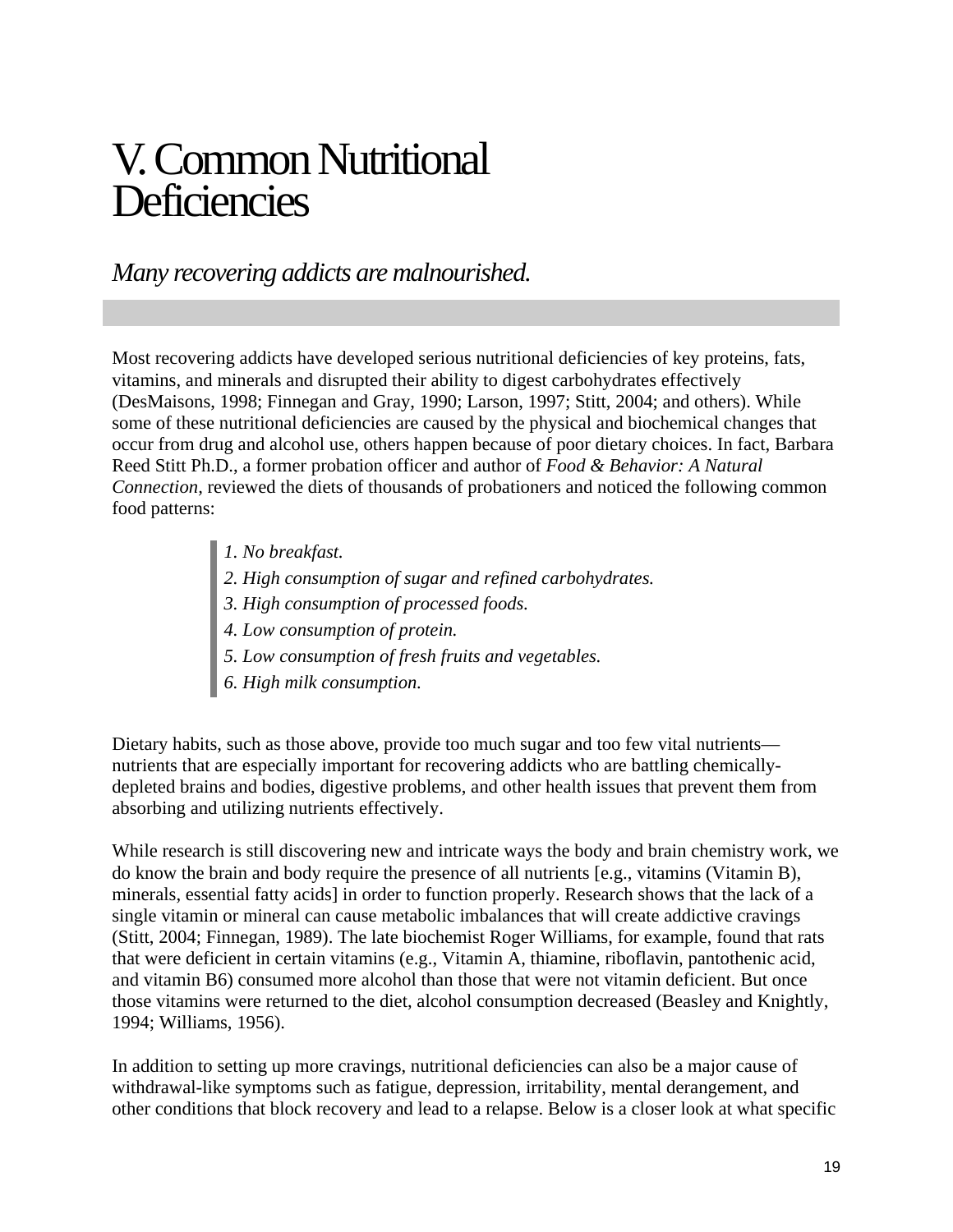nutrients the body needs—carbohydrates, proteins, fats, vitamins, and minerals—and which ones are lacking for many recovering addicts.

#### **Carbohydrates**

Carbohydrates provide the sugar, or glucose, needed by all parts of the body for fuel (e.g., brain, central nervous system, kidneys, and muscles). Carbohydrates are also important for intestinal health and waste elimination. The USDA recommends 45 to 65 percent of daily calorie intake should come from carbohydrates.

Carbohydrates can be found in many types of food and come in two different forms: complex or simple (sugar). Unfortunately, many recovering drug and alcohol addicts, like most Americans, consume too many simple carbohydrates and too few complex carbohydrates. Simple carbohydrates are found in highly-refined and/or processed foods, sugary colas, alcohol, pastries, and other types of food that contain white sugar and white flour. Simple carbohydrates have been stripped of all their nutrients (e.g., enzymes, vitamins, minerals) and fiber. They consist primarily of sugar that does not need to be broken down by the body. In fact, simple carbohydrates are broken down so quickly by the body that they are often absorbed into the blood nearly instantaneously, providing a jolt of energy.

In contrast, complex carbohydrates are found in food such as whole grains, nuts and seeds, potatoes, squash, and many other kinds of vegetables. Complex carbohydrates are sometimes referred to as starches and have sugars that are still combined with vitamins, minerals, and fiber. Because complex carbohydrates remain combined with other nutrients, the body slowly breaks them down into sugar to be used by the brain and body. This slow breakdown process allows the body to absorb sugar in the bloodstream over a longer period of time, which provides the body with a steady stream of energy.

# Carbohydrate Nutritional Deficiencies

Carbohydrates and sugar are highly addictive (Gant and Lewis, 2010) and often a problem for people recovering from drug and alcohol addiction. In particular, most consume too many simple carbohydrates and not enough complex carbohydrates, which can lead to severe malnourishment as well as problems related to digestion and nutrient absorption, like hypoglycemia and adrenal fatigue as discussed previously in Section IV. *Addiction in the Body* of this document.

# Recovery Foods for Carbohydrates

Hypoglycemia, adrenal fatigue, and other carbohydrate-metabolism health problems are best managed with the diet by increasing proteins, and reducing simple carbohydrates and replacing them with more complex carbohydrates in the form of vegetables and whole grains (Fishbein and Pease, 1988). Also, meals should be eaten at regular intervals to stabilize blood sugar throughout the day.

Simple carbohydrates that should be avoided or eliminated from the diet are things like cereals (except oatmeal), breads, pies, cakes, spaghetti and other white pasta, all sweet soft drinks, alcohol, caffeine, and other types of "junk" food that lack nutrients. These simple carbohydrates should be replaced with complex carbohydrates like whole grains, nuts, and seeds, and many vegetables that are more slowly absorbed in the body whereby placing less pressure on your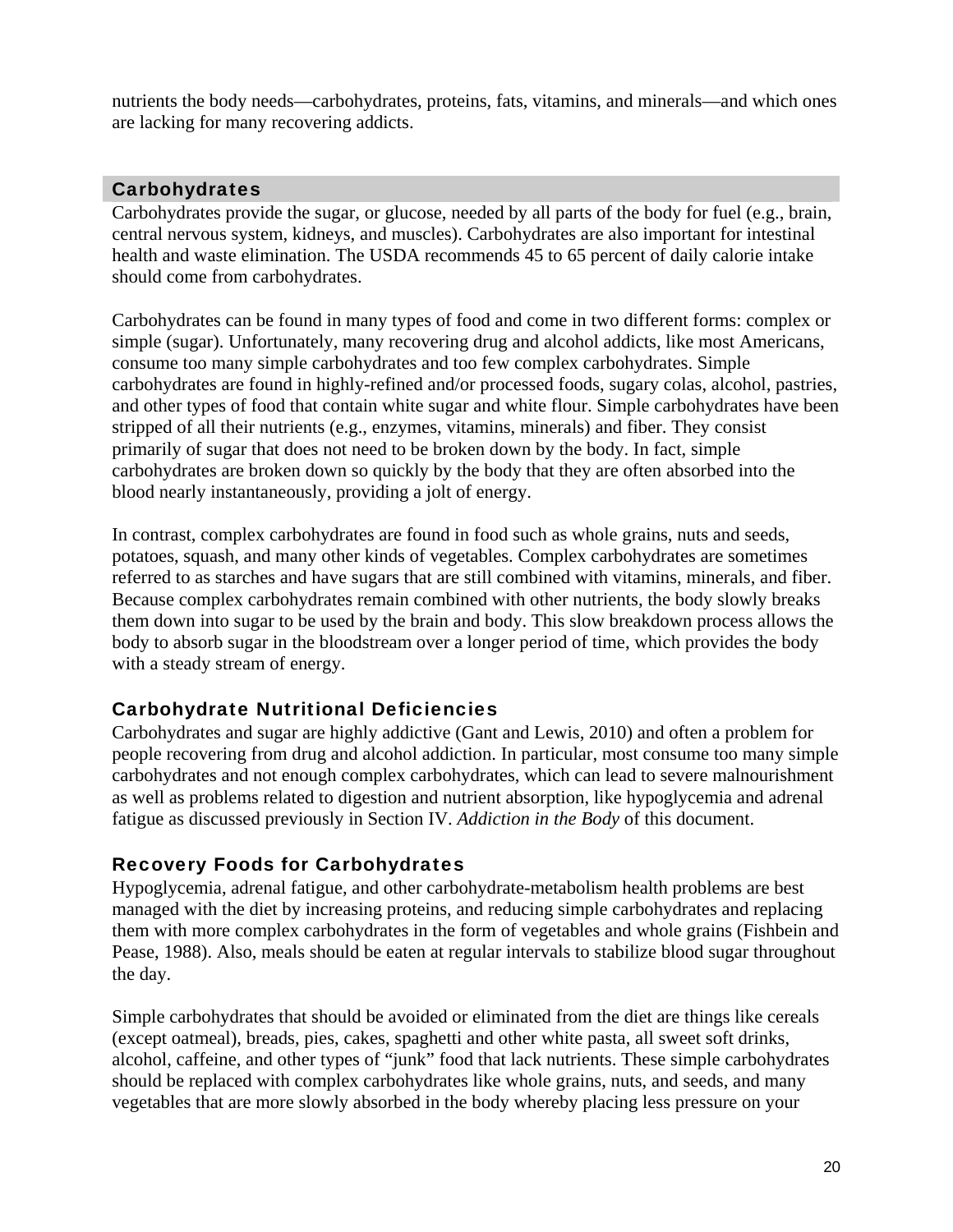adrenal glands. Also add proteins and high-quality fats (i.e., olive, flax, fish oil) as carbohydrates are absorbed more slowly when consumed with fats.

Also note that when purchasing food at the store, check the labels to avoid food heavy in sugar. Sugar can be found in many forms such as sucrose, glucose, dextrose, corn sweetener, corn syrup, corn starch, molasses, brown sugar, and honey (Fishbein and Pease, 1988).

#### Proteins and Amino Acids

Protein is needed for growth, tissue repair, healthy immune systems, essential hormone production, digestive enzymes, and energy when carbohydrates are not available. Protein also

preserves lean muscle mass. Protein does not usually get absorbed directly into the bloodstream, but rather it is first broken down by the body into amino acids. Some amino acids can be manufactured by the body, but others—essential amino acids—cannot and must be consumed daily for proper functioning of the body. For example, neurotransmitters in

# Essential Amino Acids

*hysine, leucine, isoleucine, methionine, phenylalanine, threonine, tryptophan, valine* 

the brain are made up of amino acids that you get solely from the protein you eat. Another neurotransmitter, serotonin, is derived from tryptophan-rich foods like turkey and milk.

According to the Dietary Reference Intakes published by the USDA, 10 to 35 percent of our calories should come from protein. However, research suggests that chemical substances like alcohol can impair the digestion of proteins into amino acids, the processing of amino acids by the small intestine and liver, and the amount of protein secreted by the liver (Feinman, 1989). That means you need to eat even more protein and amino acids when recovering from drug and alcohol addiction.

# Protein/Amino Acid Nutritional Deficiencies

People often underestimate how many proteins/amino acids are needed for the body to function properly. Every second the bone marrow makes 2.5 million red cells. Every four days most of the gastrointestinal tract and blood platelets are replaced. Most of the white cells are replaced in ten days. All this continuous repair work requires amino acids (Braverman, 1987).

#### Eating "Complete" Proteins

Eating any type of protein will raise the amount of amino acids in your bloodstream. However, for amino acids to function, you must either eat complete proteins that contain all the essential amino acids or supplement your diet with other complementary ones. Animal food proteins (meat, fish, eggs, dairy products) are usually complete while plant proteins (vegetables, beans, and grains) are generally incomplete.

If eating a vegetarian diet, you must be sure to combine different types of proteins to make sure the body is getting all the essential amino acids. For example, beans and rice combined makes a complete protein while separate they are incomplete. While historically it was thought that each separate meal needed to consist of a complete protein, research now suggests that getting a complete amount of protein over an entire day is sufficient (DeMaisons, 2008).

When a body is under stress or chemically imbalanced, as is the case for most recovering addicts, even more protein/amino acids are required than normal. For one thing, nonessential amino acids may become essential amino acids as the body works to supply the increased need for amino acids resulting from the increased breakdown caused by drugs and alcohol. Dr. Joan Mathews Larson, Ph.D., director of Health Recovery Center (a holistic center that combines psychological, spiritual, and nutritional components in treatment) notes in her book, *Seven Weeks to Sobriety: The Proven Program to Fight Alcoholism Through Nutrition,* that alcoholics and drug addicts are often so depleted of amino acids that their conversion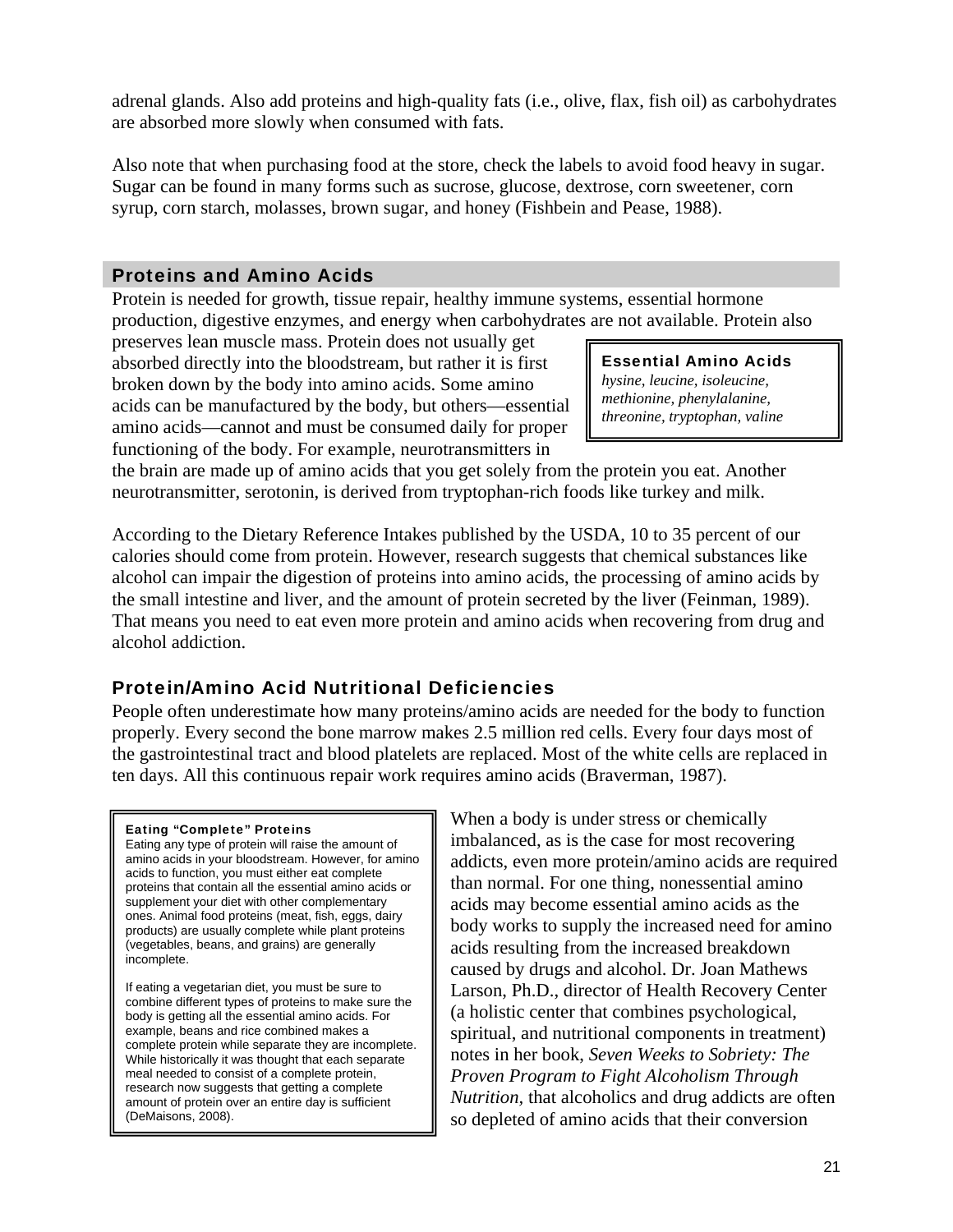process from protein to amino acids often slows or stops altogether. This deficiency can lead to common recovery problems of depression, poor recall, hostile and aggressive behavior, mental confusion, anxiety, and paranoia.

Hundreds of research studies at Harvard, MIT, and elsewhere have confirmed the effectiveness of using just a few targeted amino acids "precursors" to increase the key neurotransmitters, thereby eliminating depression, anxiety, and cravings for food, alcohol, and drugs (Ross, 1999).

# Recovery Foods for Proteins/Amino Acids

The brain and the body depend on proteins/amino acids. They are especially important in recovery and can be found in meat, poultry, eggs, cheese, milk, nuts, and legumes as well as in smaller amounts in complex carbohydrates and vegetables. While many people consume a large quantity of their protein from beef (e.g., hamburgers), that particular protein source can be high in fat and not as easily digested as some other sources (Stitt, 2004; Lappe, 1975). Below is a list of alternative high-quality protein choices. The body doesn't store amino acids, as it does fats or carbohydrates, so it needs a daily supply of amino acids to make new proteins.

| <b>High Quality Protein Choices</b> (Cass and Holford, 2002) |                                         |                                                          |                                              |                                          |                                     |
|--------------------------------------------------------------|-----------------------------------------|----------------------------------------------------------|----------------------------------------------|------------------------------------------|-------------------------------------|
| <b>Grains/Legumes</b>                                        | <b>Fish/Meat</b>                        | <b>Nuts/Seeds</b>                                        | Eggs/Dairy                                   | <b>Vegetables</b>                        | <b>Combinations</b>                 |
| Quinoa, Brown Rice,<br>Tofu, Corn,<br>Chickpeas, Lentils     | Tuna, Cod, Salmon,<br>Sardines, Chicken | Sunflower Seeds,<br>Pumpkin Seeds,<br><b>Cashew Nuts</b> | Eggs, Yogurt<br>(natural), Cottage<br>Cheese | Peas. Other<br>Beans.<br><b>Broccoli</b> | Lentils and Rice.<br>Beans and Rice |

Because amino acids play a critical role in promoting good health and proper brain function, most programs reviewed for this document stressed the importance of eating three to six highprotein meals per day. In addition, most programs supplemented a good diet with amino acid supplements (see *Nutritional Supplements* discussed below), especially at the start of the program until the body can readjust from all the imbalances and start absorbing nutrients effectively.

> *Tyrosine is one of the common nutrients supplemented at the start of a recovery program. It is a non-essential amino acid that is a natural stimulant and thought to help turn off chocolate and caffeine cravings. It can be found in natural sources such as algae, kelp, and other seaweeds, milk, sunflower or sesame or pumpkin seeds, pumpkin pulp, banana, and turkey (Ross, 1999).*

# Fats

Fats are an important nutrient needed for normal growth and development as well as for energy. Fats are also needed to absorb certain vitamins (e.g., Vitamins A, D, E, K, and carotenoids) and are needed to maintain healthy cells in the body (Beasley and Knightly, 1994). Fat is also required for the production of serotonin to elevate mood and promote good sleep (Ross, 1999).

Fats are composed of fatty acids, two of which are known to be absolutely necessary to the body—linoleic acid (Omega-6) and linolenic (Omega-3) acid. These are called the essential fatty acids and they are what the body uses to construct a variety of substances that are important to the functioning of the cardiovascular, immune, and nervous systems. These two essential fatty acids are not produced in the body and must be obtained solely from the diet (Finnegan and Gray, 1990).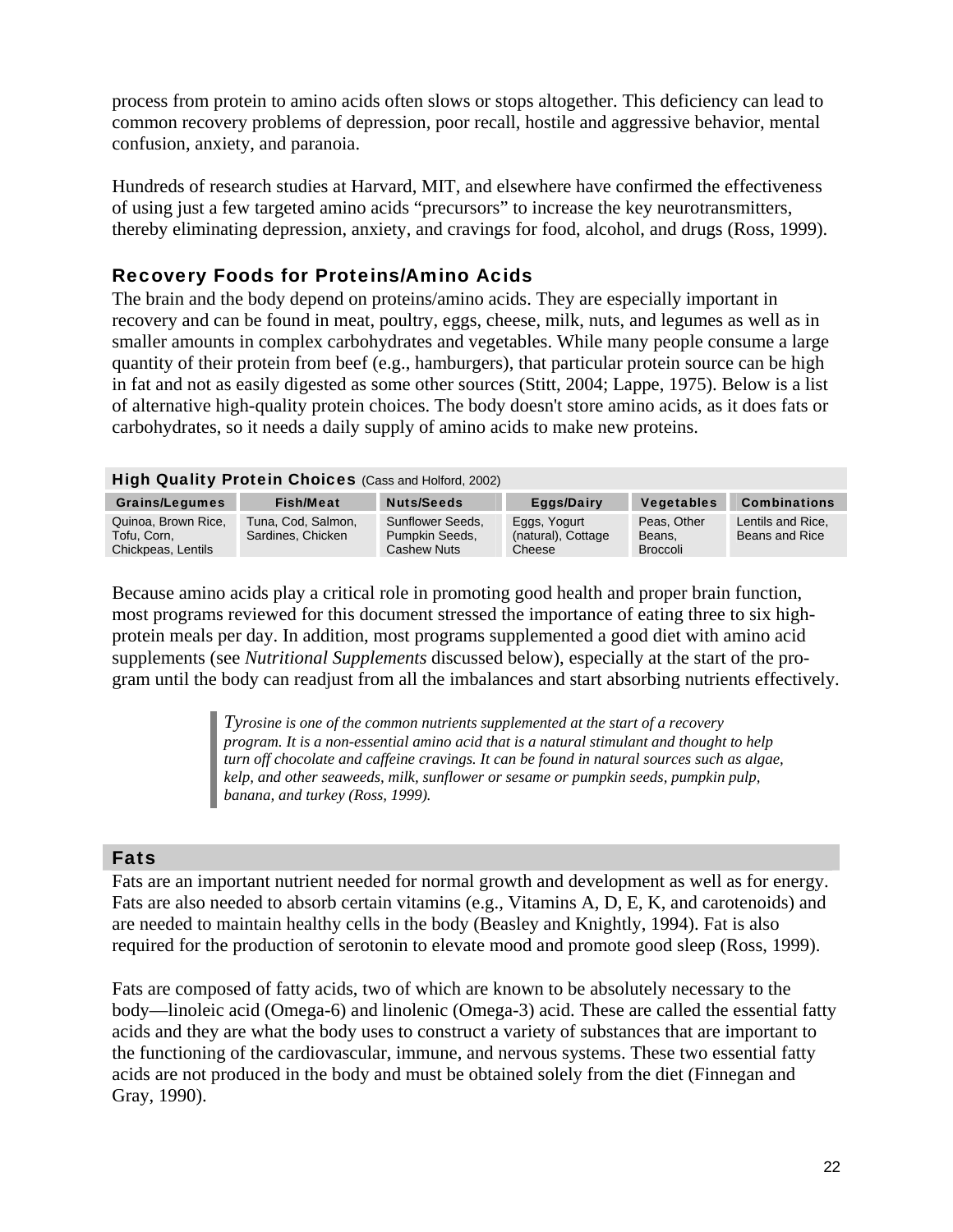Although fats often have a bad reputation in the era of "low-fat" or "no-fat" options, the USDA recommends that 20 to 35 percent of your calories come from high quality fats. There are two main types of fats needed by the body—saturated and unsaturated fats—and a third type, hydrogenated/refined fats, which should be avoided.

• **Saturated Fats:** These can be found in food like butter, eggs, fish, chicken, meats, and un-hydrogenated coconut oil, and are typically high in cholesterol. Saturated fat and cholesterol help strengthen cell membranes, protect the liver from alcohol and other toxins, enhance the immune system, and help the body absorb the calcium needed for bone health. Cholesterol from saturated fats is also needed for the proper function of the serotonin receptors in the brain that regulate mood and emotions as discussed previously in Section III. *Addiction in the Brain* (Engelberg, 1999; Enig and Fallon, 2000). Some saturated fats like butter and un-hydrogenated coconut oil can also help keep you feeling full longer and stabilize your blood sugar levels because they take longer to burn off than other nutrients like carbohydrates (Ross, 1999).

#### A Note about Cholesterol

*While many are concerned about consuming saturated fatty acids because of the cholesterol levels and associated increase in the risk of heart disease, others suggest that the cholesterol issue is more complicated than simply avoiding saturated fatty acids or high cholesterol foods. In fact, studies show that high cholesterol is linked to overall lifestyle changes and diets in the modern age. "Heart disease, cancer, and other degenerative diseases rise precipitously whenever a natural, wholefoods diet, even one high in saturated fat, is replaced with a modern diet high in refined carbohydrates and processed foods (Beasley and Knightly, 1994)." It has been shown that sugar and junk foods raised blood cholesterol levels, despite their low cholesterol content (Braverman, 1989).* 

 Unsaturated Fats**:** These fats can be found in high-quality fish oils and vegetable oils like sesame, safflower, corn, and flax seed. They are high in the essential fatty acids Omega-3 and Omega-6, which are the nutrients used in the largest amount by the body's digestive processes. The body uses these essential fatty acids to produce energy and heat, strengthen cells, and regulate many bodily functions like the immune system and nervous system. Most commercial vegetable oils contain very little Omega-3 fatty acids and large amounts of Omega-6 fatty acids.

Essential Fatty Acids and Alcoholism Researchers have suggested that consuming a diet high in naturally-occurring essential fatty acids from fatty fish like mackerel and salmon have caused some people of seafaring areas like Scandinavia, Ireland, Scotland, and Wales to lose the digestive enzymes necessary to build essential fatty acids from other fat sources naturally. That means that once people switched to the more modern diets lacking in essential fatty acids, their bodies did not have the ability to get the proper essential fatty acids like they did from their old diet. Not all people from ethnic backgrounds are going to be deficient in essential fatty acids and develop alcoholism, but if you are a descendent of one of these countries there is a good chance you may have unique essential fatty acid needs. (Beasley and Knightly, 1994).

# Refined or Hydrogenated Fats**:**

These fats are prevalent in many diets today as they can be found in margarines, shortening, or refined/hydrogenated oils. These hydrogenated oils are manufactured from a process that rearranges the fatty acid molecules and creates trans fatty acids, which are difficult to digest and may cause problems such as heart disease, diabetes, and obesity.

# Nutritional Deficiencies for Fats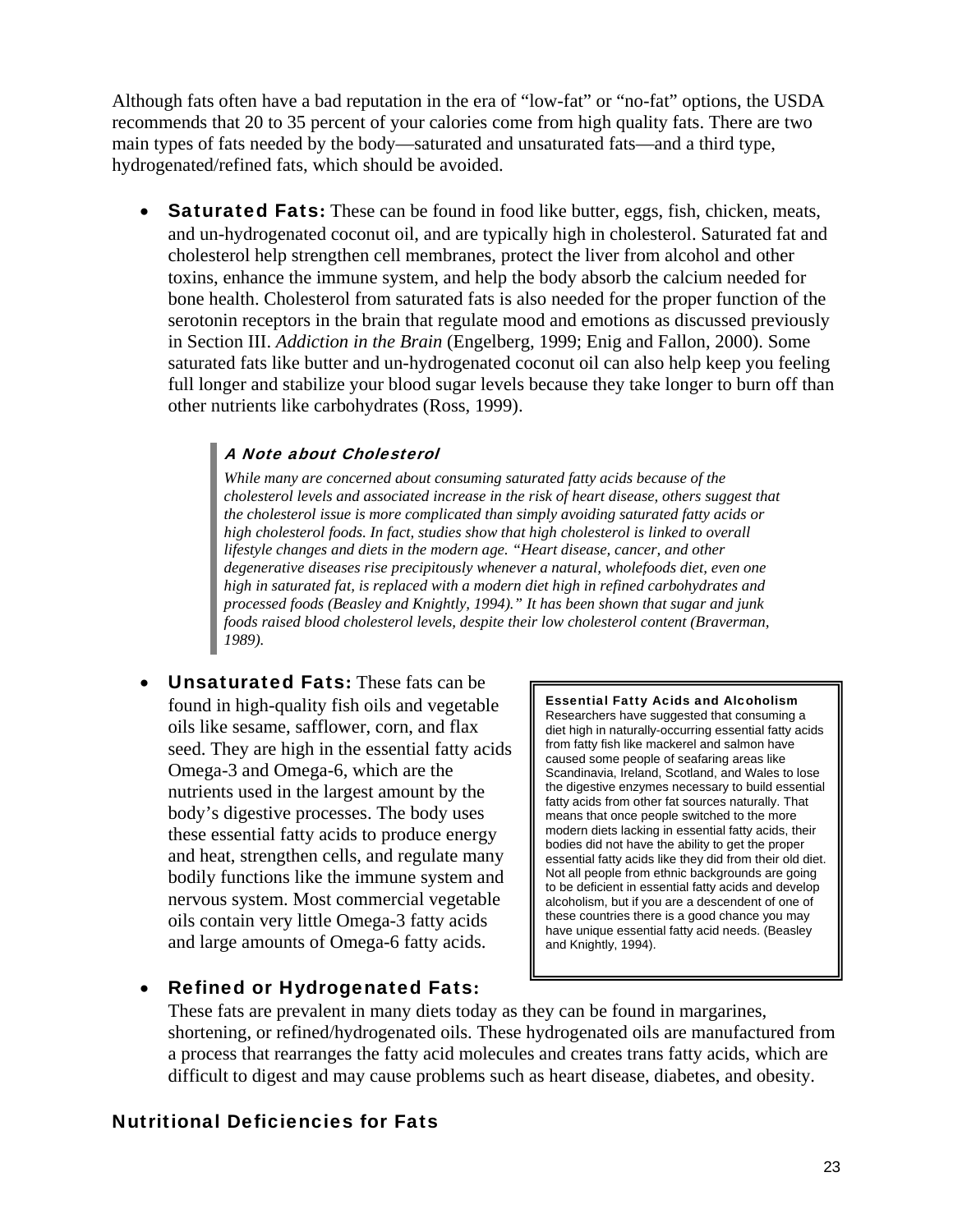While an excess of fats, particularly poor quality ones like hydrogenated oils, contributes to disease, an inadequate intake of fats can also cause poor health. Too little Omega-3 fatty acid, for example, can lead to asthma, heart disease, and learning deficiencies. Too much Omega-6 can cause imbalances that interfere with prostaglandins, a hormone-like substance which is important for a proper functioning of cardiovascular, immune, and nervous systems (Kinsella, 1988; Lasserre, 1985; Horrobin, 1983; Devlin, 1982; Fallon and Enig, 1996; Enig and Fallon, 2000).

Many doctors have found that alcohol and drug addicts have deficiencies of Omega-3 and Omega-6 fatty acids, and that adding them to their program greatly aided recovery (Rudin and Felix, 1987; Bates, 1987; Finnegan, 1989; Finnegan and Gray, 1990). They provide the body with raw materials to build the prostaglandins which are crucial to the recovering addict or alcoholic (Bates, 1987; Finnegan, 1989; Finnegan and Gray, 1990).

# Recovery Foods for Fats

High-quality fats are important in the diet. The best sources of dietary fat for people in recovery are natural whole grains and seeds, various fish (i.e., the best for fats being mackerel, herring, sardines, tuna, anchovy, salmon, trout), and unsaturated oils like extra virgin olive oil that are as fresh and unprocessed as possible. Dairy and meat should be used sparingly (Beasley and Knightly, 1994; Cass and Holford, 2002).

Because many people are especially deficient in Omega-3 fatty acids, the diet should also be supplemented with either high quality fish oils and/or flax seed oil. These oils are delicate and should be kept in the refrigerator and should not be used for cooking. Rather, they can be used to drizzle on salads, vegetables and the like (Enig and Fallon, 2000).

When purchasing oils, be sure they are in opaque containers and keep them refrigerated so they do not go rancid. Stay away from products

Organic Foods and Essential Fatty Acids Modern agriculture and industrial practices have reduced the amount of Omega-3 fatty acids in commercially-available vegetables, eggs, fish and meat. For example, organic eggs from hens feeding on insects and green plants can contain Omega-6 and Omega-3 fatty acids in the beneficial ratio of approximately oneto-one while commercial supermarket eggs can contain as much as nineteen times more Omega-6 than Omega-3 fatty acids. (Simopoulos, 1992; Enig and Fallon, 2000). The average US diet now contains one-sixth as

much Omega-3 as the diets of 1820. It is one of the most deficient fats in modern day diets.

that say "hydrogenated" or "partially hydrogenated" and synthetic products like margarine. Also, look for cold pressed oils as they are closer to their natural state, having been extracted by pressure alone rather than by heat as well. High heat can destroy nutrients. According to the Weston A. Price *Kitchen Transition* (Lipinski, 2003), here are three types of high-quality fats:

- *Butter is a useful fat as it a good source of soluble vitamins A, D, E, and K. Butter also contains important minerals like manganese, zinc, chromium, and iodine. The saturated fat in butter enhances our immune function, protects the liver from toxins, provides nourishment for the heart in times of stress, gives stiffness and integrity to our cell membranes, and aids in the proper utilization of Omega-3 essential fatty acids.*
- *Olive oil is a rich source of antioxidants, relieves the pain and inflammation of arthritis, normalizes blood fats and cholesterol, stimulates strong gallbladder contractions, and is known for increasing longevity. Olive oil is good for sautéing vegetables or as a base in salad dressings.*
- *Coconut oil is also a rich source of some saturated fatty acids, especially lauric acid, which has strong antifungal and antimicrobial properties. It is extremely heat stable and can be used for baking, frying, and sautéing.*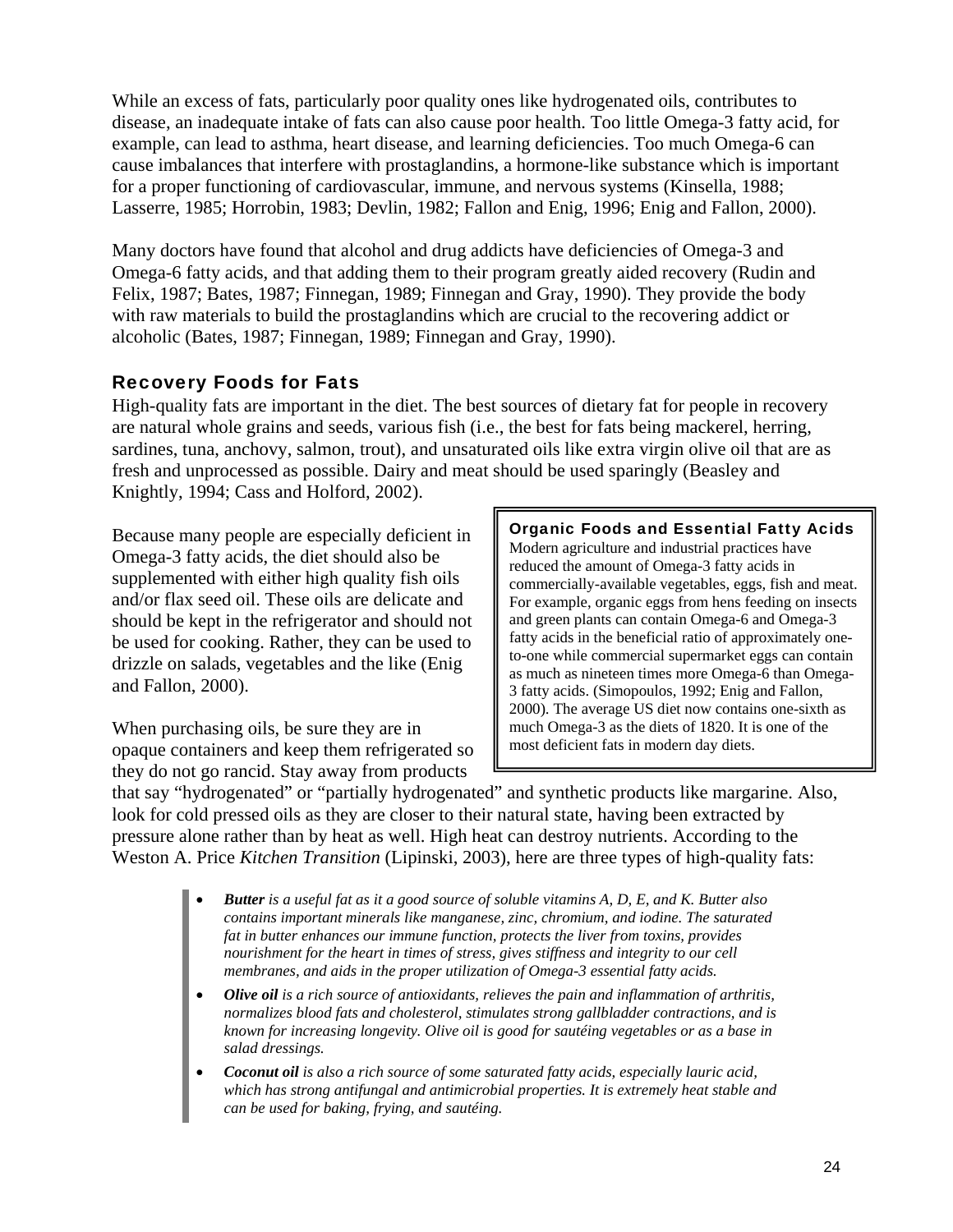#### Vitamins/Minerals

Vitamins and minerals are needed in small quantities each day in order for the body to function properly. These substances are needed for proper cellular function and for all bodily processes. No vitamin works on its own. Vitamins and minerals work together through a complex process that is not fully understood. Vitamins are required for every biochemical process in the body, but they cannot function unless the minerals are there too. Minerals are a catalyst for these biochemical processes. If all essential vitamins are not consumed in balanced amounts, the effectiveness of any single vitamin is greatly reduced, if not nullified entirely (Harte and Chow, 1964; Stitt, 2004).

#### Nutrient-depleted soils = Nutrient-depleted food

As soils become overused and treated with chemicals and synthetic fertilizers, minerals become depleted. That means that the food growing in those soils also becomes depleted. So when possible, opt for organic produce which has been shown to produce fruits and vegetables with higher vitamin and mineral content.

# Nutritional Deficiencies

Alcohol and drug users are often deficient in key minerals such as calcium, magnesium, zinc, and chromium as well as vitamin C and the B-complex vitamins (Public Health Service, National Institutes of Health, 2000; Marsano, 1989; Beasley and Knightly, 1994). Dr. Beasley in *Food for Recovery* notes that he has never cared for a recovering alcoholic or any other addict who was not deficient in vitamins and minerals—both because of their abysmal diets and because of the addiction-induced damage to the organs that process nutrients.

**Zinc:** Unbalanced meals and the over consumption of sugar, caffeine, alcohol, and drugs can leach out the liver's extra stores of zinc. Zinc is an essential mineral that can have many benefits in recovery. The processes are quite complicated and not completely understood, but zinc is believed to help with liver function, aiding a healthy immune system, as well as brain function. Zinc also helps insulin do its job and helps digest the food you eat (DesMaisons, 1998). Deficiencies in zinc may produce symptoms such as cold extremities, poor peripheral circulation, loss of taste, smell, poor wound healing, lethargy, poor appetite, acne, and hypothyroidism.

**Chromium:** Chromium is a mineral that is needed in trace amounts in the body to regulate blood sugar, or glucose. This is especially important for those who suffer from hypoglycemia as discussed previously in this document. Symptoms of chromium deficiencies are hypoglycemia, diabetes, and heart disease (Larson, 1997).

Also note that foods high in simple sugars are low in chromium (Kozlovsky, Moser, and Anderson, 1986; National Institute of Health, Office of Dietary Supplements website, 2010). Finnegan and Gray (1990) note that consuming refined sugars and carbohydrates can increase chromium loss up to 300 percent.

**Calcium/Magnesium:** Many drug and alcohol addicts have calcium deficiencies. This is due in part to a poor diet and inadequate intake of calcium. It is also due to the fact that sugar, caffeine, alcohol, and other drugs cause the body to eliminate calcium. Caffeine has been shown to double the urinary excretion of calcium (Werbach, 1987; Finnegan and Gray, 1990). Finnegan and Gray in *Recovering from Addiction* indicate that calcium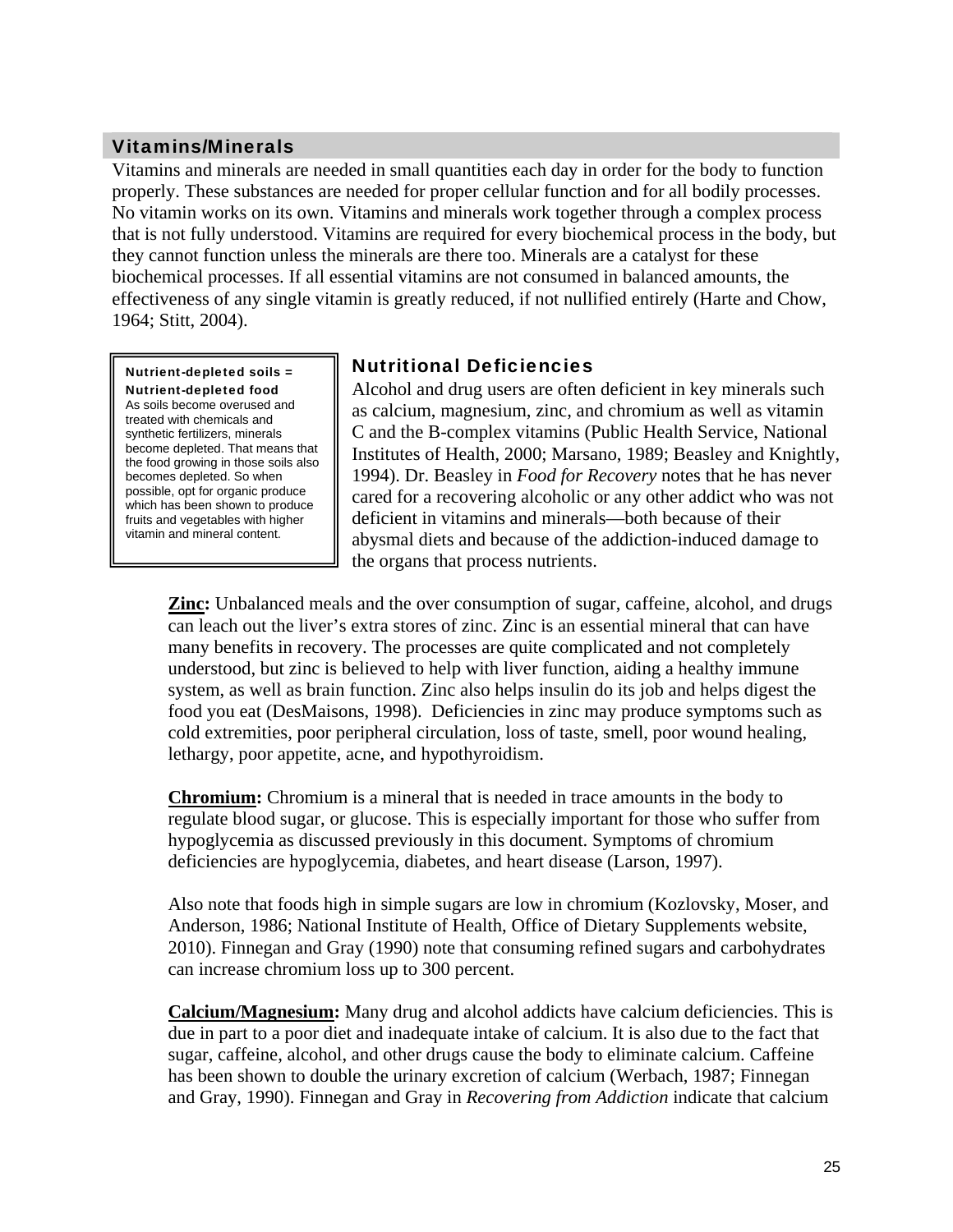is one of the most important nutrients needed in ample amounts for the recovering addict (1990).

Similar to calcium, magnesium is also needed for a strong and calm nervous system but is often found deficient among those consuming high levels of sugar, caffeine, alcohol, and drugs (Finnegan and Gray, 1990).

Low calcium and magnesium levels are a major contributing factor to the irritability, pain, and muscular/nervous system disorders that alcoholics and addicts experience during the withdrawal and recovery phases.

**Iron:** Addicts and alcoholics are especially prone to develop anemia because substance abuse can damage the liver and prevent the body from absorbing iron efficiently. Poor eating habits can also lead to anemia. Those suffering from low iron levels may have a variety of symptoms such as fatigue, depression, poor memory, and headaches.

There are many factors involved in proper digestion of iron. A diet high in good quality protein, with many additional supportive nutrients such as Omega-3 fatty acids, copper, Vitamin C, and B-complex vitamins, may be needed to successfully treat anemia.

**Potassium:** Many recovering addicts have potassium deficiencies. Excessive consumption of salt, use of caffeine, alcohol, sugar, and poor dietary habits all contribute to the development of a potassium deficiency. Symptoms of this deficiency are muscle cramps, fatigue, weakness, and constipation. This deficiency is a major cause of high blood pressure and heat disease. Also, low potassium levels can weaken adrenal and liver function (Finnegan and Gray, 1990).

**Selenium:** Alcoholics were found to have below normal levels of selenium and those with liver disease found to have the lowest levels (Werbach, 1987; Finnegan and Gray, 1990). Low levels of selenium can lead to cancer and heart disease.

**Vitamin C:** Vitamin C plays an important role in brain function. It speeds detoxification and acts as a scavenger that consumes free radicals, which are the destructive by-products of toxin activity within your body. The body requires more Vitamin C in times of stress, such as recovering from drug and alcohol addiction.

Many nutritionally-based programs find Vitamin C to be one of the most essential ingredients in the treatment of addiction because it is a primary detoxifier of drugs and poisons from the system (Finnegan and Gray, 1990). Vitamin C also helps counterbalance some of the withdrawal difficulties and can help rebuild the liver, adrenals, and immune system. Vitamin C helps the adrenals recover from adrenal fatigue as described above. It also helps your brain chemicals work properly by supporting the conversion of the amino acid tryptophan into serotonin.

Vitamin C is a water-soluble vitamin that can be absorbed easily but is not stored in the body. It is "flushed" out in the urine so you need a steady and constant supply in your diet.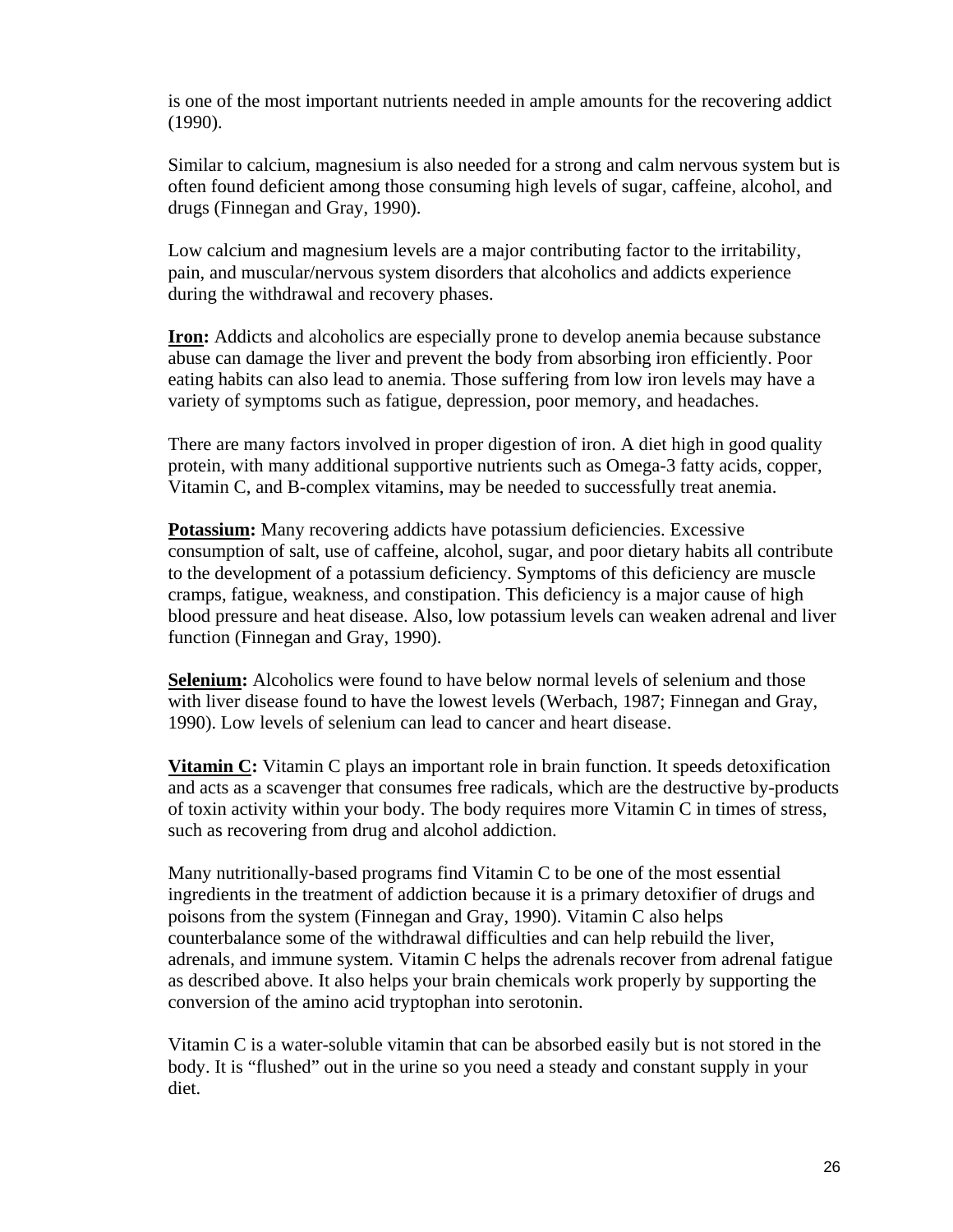**B-Complex Vitamins:** B vitamins are important for metabolism and are required to break down carbohydrates to fuel the body. They also enhance the functioning of the immune and nervous system and promote cell growth, healthy skin, and muscle tone.

There are eight different B-complex vitamins. Deficiencies in the B vitamins, especially thiamin and niacin, can cause many psychological symptoms such as paranoia, hyperactivity, confusion, confabulation, and depression. Niacin, for example, is critical for the conversion of tryptophan into serotonin, which regulates mood and emotions. Thiamin is important for carbohydrate metabolism. Pantothenic acid is a nutrient that helps to combat stress.

*The eight B-complex vitamins are: Biotin Folate Niacin Pantothenic acid Riboflavin* (*B*<sub>2</sub>) *Thiamin (B1) Pryridoxine (B6) Folic acid (or cobalamins, B12)* 

People who are recovering from drug and alcohol addiction and use excessive amounts of sugar, caffeine, alcohol, and drugs often develop serious Vitamin B deficiencies. Some of these deficiencies may have even been present *before* the addiction. In fact, B vitamin deficiencies have been shown to cause cravings for addictive substances. For example, Finnegan and Gray (1990) cite experiments in Finland by the *British Journal of Medicine* where rats deficient in B-vitamins were more likely to choose alcohol than water. But when the B-vitamins were replaced, the rats began to choose water again. Some symptoms of B-complex deficiency are fatigue, depression, anxiety, inability to concentrate, poor memory, insomnia, rapid/irregular heart beat, swollen/inflamed tongue, dry skin around the nose and cracking around the lips.

Bill Wilson, co-founder of AA, Dr. Russell Smith, Dr. Abram Hoffer, Dr. Janice Phelps, Dr. Roger Williams, Dr. Carl Pfeiffer and many other physicians have found B-vitamins to be a tremendous asset during recovery (Finnegan and Gray, 1990). Use of B-vitamins has been found to eliminate or greatly diminish withdrawal symptoms, help clear up cravings, improve mental outlook and stability and aid regeneration of the liver, endocrine glands, and nervous system.

# Recovery Foods for Vitamins and Minerals

Below is a list of foods that are rich in the commonly deficient vitamins and minerals listed above. In addition to a diet high in these key vitamins and minerals, many nutritionally-based addiction programs also recommend vitamin and mineral supplementation, which is discussed in the next section.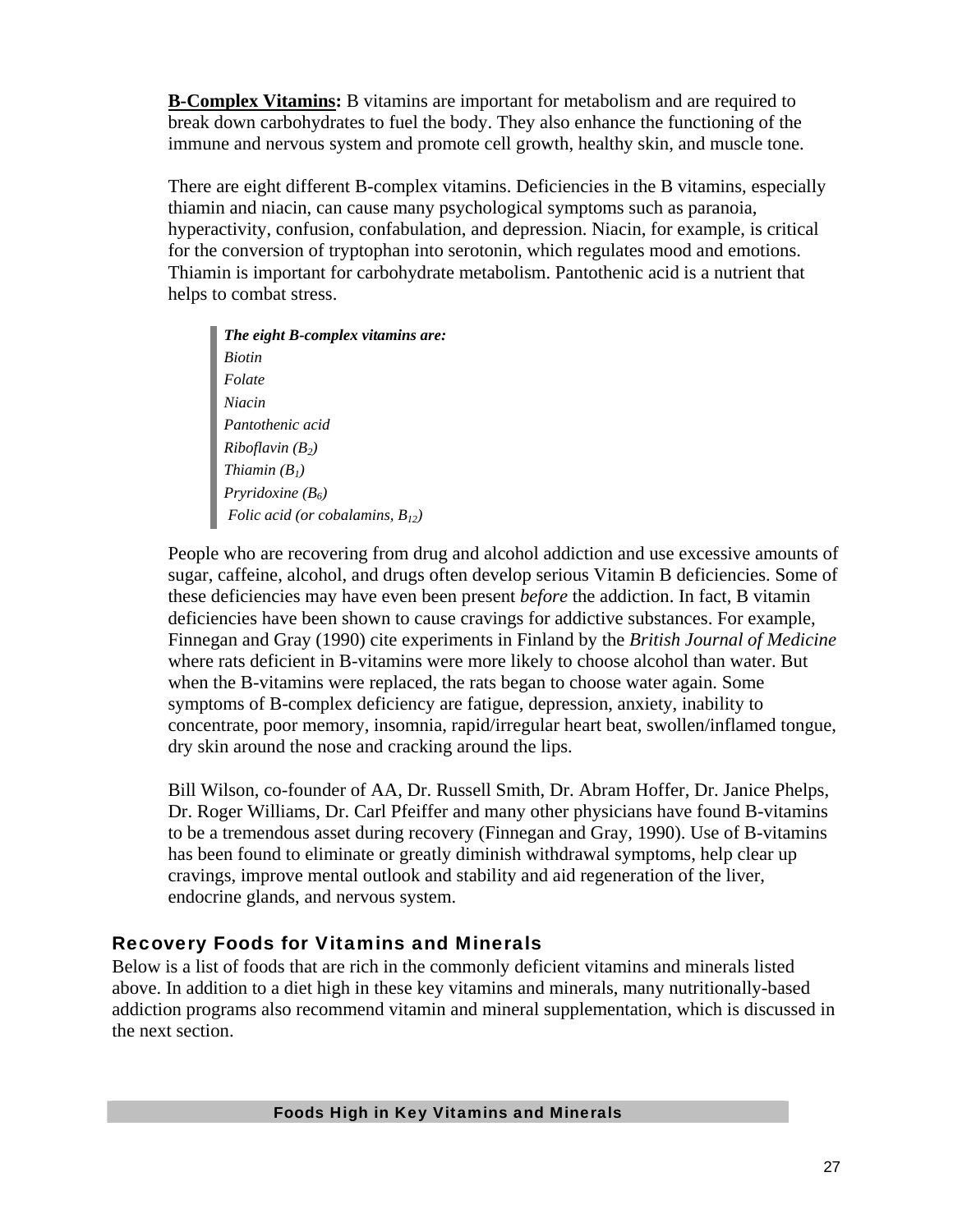| <b>Zinc</b>      | Oysters, gingerroot, round steak, lamb, pecans, peas, shrimp, parsley, and potatoes (Larson, 1997).                                                                                                                                                                                                                                                                                                                                                                                                                                                                 |
|------------------|---------------------------------------------------------------------------------------------------------------------------------------------------------------------------------------------------------------------------------------------------------------------------------------------------------------------------------------------------------------------------------------------------------------------------------------------------------------------------------------------------------------------------------------------------------------------|
| Chromium         | Chromium is widely distributed in food, but most contains only small amounts of it: meat and whole-<br>grain products like whole wheat and rye, some fruits, shellfish like oysters and shrimp, vegetables,<br>brewer's yeast, cornmeal, butter, and spices. (Anderson, Bryden, and Polansky, 1992; National<br>Institute of Health, Office of Dietary Supplements factsheet website).                                                                                                                                                                              |
| Calcium          | Dairy products, almonds, sunflower seeds, parsley, meat, fish, eggs, whole grains, beans, and<br>vegetables.                                                                                                                                                                                                                                                                                                                                                                                                                                                        |
| <b>Magnesium</b> | Leafy green vegetables, kelp, peas, molasses, nuts like almonds and cashews, brown rice, whole<br>grains, and seafood (Merck, 2010; Beasley and Knightly, 1994; Larson, 1997).                                                                                                                                                                                                                                                                                                                                                                                      |
| Iron             | Liver, oysters, leafy greens, red meat, blackstrap molasses, kelp, brewer's yeast, eggs, and beans<br>(Finnegan and Gray, 1990; Merck, 2010).                                                                                                                                                                                                                                                                                                                                                                                                                       |
| Potassium        | Potatoes, bananas, leafy green vegetables, oranges, whole grains, and sunflower seeds.                                                                                                                                                                                                                                                                                                                                                                                                                                                                              |
| <b>Selenium</b>  | Butter, smoked herring, wheat germ, bran, liver, and eggs.                                                                                                                                                                                                                                                                                                                                                                                                                                                                                                          |
| Vitamin C        | Fresh fruits and vegetables like green peppers, citrus fruits, tomatoes, potatoes, cauliflower, Brussels<br>sprouts, broccoli, and cabbage.<br>Note: Many nutritionally-based programs also supplement with large doses of Vitamin C; however, it is<br>highly acidic and when used in moderate or large doses it can cause ulceration of the digestive tract<br>and further depletion of calcium and magnesium levels in many people. If supplementing with large<br>doses, be sure to consult a doctor.                                                           |
| <b>B-complex</b> | Found in most whole, unprocessed foods such as potatoes, lentils, chili peppers, tempeh, beans,<br>brewer's yeast and molasses.<br>Note: Some supplementation may be required for those that are severely imbalanced; however,<br>severe liver damage and other health factors sometimes associated with alcohol and drug addiction<br>may make it especially difficult for some people to tolerate supplements of B-vitamins such as niacin<br>(Finnegan and Gray, 1990). That means that a variety of healthy food alternatives is even more<br><i>important.</i> |

# Nutritional Supplements

Many of the nutritionally-based addiction recovery programs reviewed for this document recommend supplementation of the various nutrients described above (e.g., amino acids, vitamins, minerals, and enzymes). Some argue that an oversupply of nutrients is necessary at the start of a recovery program because the body is so thoroughly depleted both of nutrients and of the ability to digest and absorb nutrients correctly. Larson (1997) asserts that just "eating right" cannot restore depleted levels of nutrients at the start of a program because of the significant deficiencies and absorption issues. In one study of alcoholics, for example, the B-vitamin pantothenic acid was administered orally but researchers found that the alcoholics couldn't absorb it; instead it was all eliminated in the urine. They found that it took 10 weeks before their bodies could absorb it (Tao and Fox, 1976; Larson, 1997).

If you opt to take supplements, they should be used in conjunction with a good diet and not instead of it, and you should always consult with your doctor. Taking supplements is not a quick fix. Kathleen DesMaisons, Ph.D., President and CEO of Radiant Recovery, a treatment program for alcoholism, drug addiction, depression, and compulsive behavior, puts it best in her book *Potatoes not Prozac*:

> *People with addictive bodies love to take something, be it pills, white powder or special mixtures from a can. Taking something becomes the solution rather than creating a lifestyle with a healthy relationship to food. Eating food as your solution to sugar sensitivity or addiction demands that you think about what food you will eat, when, how, and with whom.*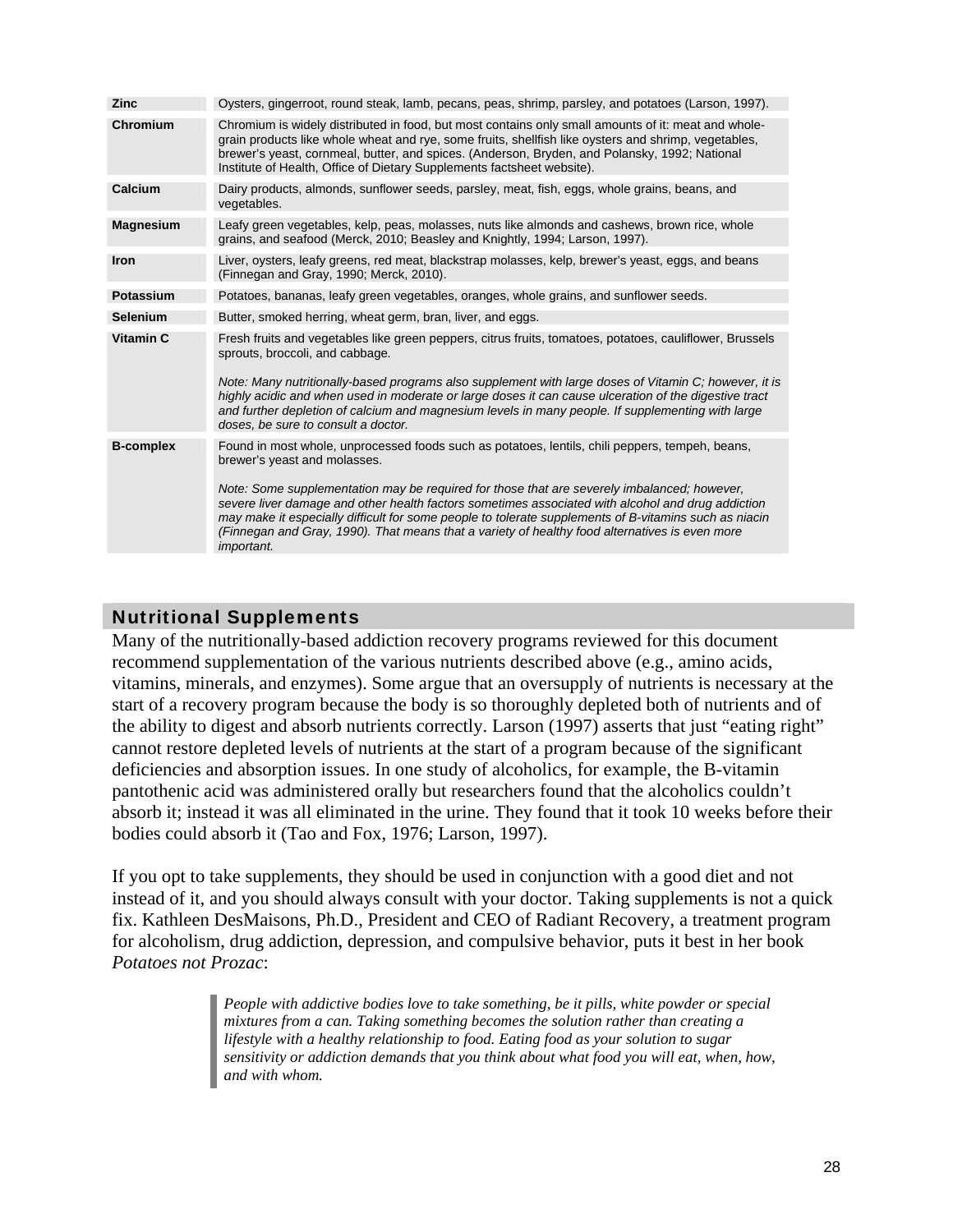# VI. Eating in Recovery

*Food can be used to support addiction recovery efforts.* 

Proper food and nutrition are essential in a recovery program as they keep the body and brain strong and functioning properly. Many biochemical and health problems can be diminished by changing food habits and food choices. In fact, changing food choices can be beneficial to most Americans, many of whom consume too many carbohydrates and sugar and not enough nutrientdense foods.

> *Practitioners working with recovering addicts have repeatedly found that people become well much quicker, with far fewer symptoms—and stay drug free much longer—when they follow principles of good nutrition. Most substance abusers need three square meals a day with good quality protein, complex carbohydrates, and fats served at each meal. They often need snacks as well, especially during the early stages of recovery. (Finnegan and Gray, 1990).*

As you read through the tips below, keep in mind that it may be difficult to establish specific quantities and types of food; every person is different and has unique dietary requirements based their ability to absorb, transport, and digest nutrients. In addition, your metabolism depends on a wide range of individualized factors—genetic background, age, environment, activity level, food choices, and allergies. That means a diet for your neighbor or roommate may not be appropriate to meet all of *your* specific nutritional needs.

#### What to Eat

All recovering drug and alcohol addicts can benefit from food that is of the very highest nutritional value to help balance their depleted bodies and brains. Below are some general guidelines for the types of foods to eat.

# Whole foods

Whole foods are foods that have not been altered extensively from their original state. That is foods that are *not* peeled, cored, refined or chemically changed from their original state. It is recommended that you eat food with all the parts, including peels or skin, to get all possible nutrients. A potato, lightly baked with the peel, contains fiber and extra nutrients. Potatoes that are cut, diced and fried into French fries retain very few nutrients but do contain lots of bad fats and cholesterol. Whole foods naturally provide the balance of nutrients needed to digest them easily. An egg, for example, is high in cholesterol. However, it also has just the right balance of nutrients to allow the body to process and use that cholesterol (Braverman, 1987). Often our grain is broken up, or refined, to remove bran from the wheat, rice and other grains. In doing so, that also removes key nutrients and fiber. Likewise, there is a major difference in the nutrients between a ripe apple from the tree and the syrup-sweetened one from a can.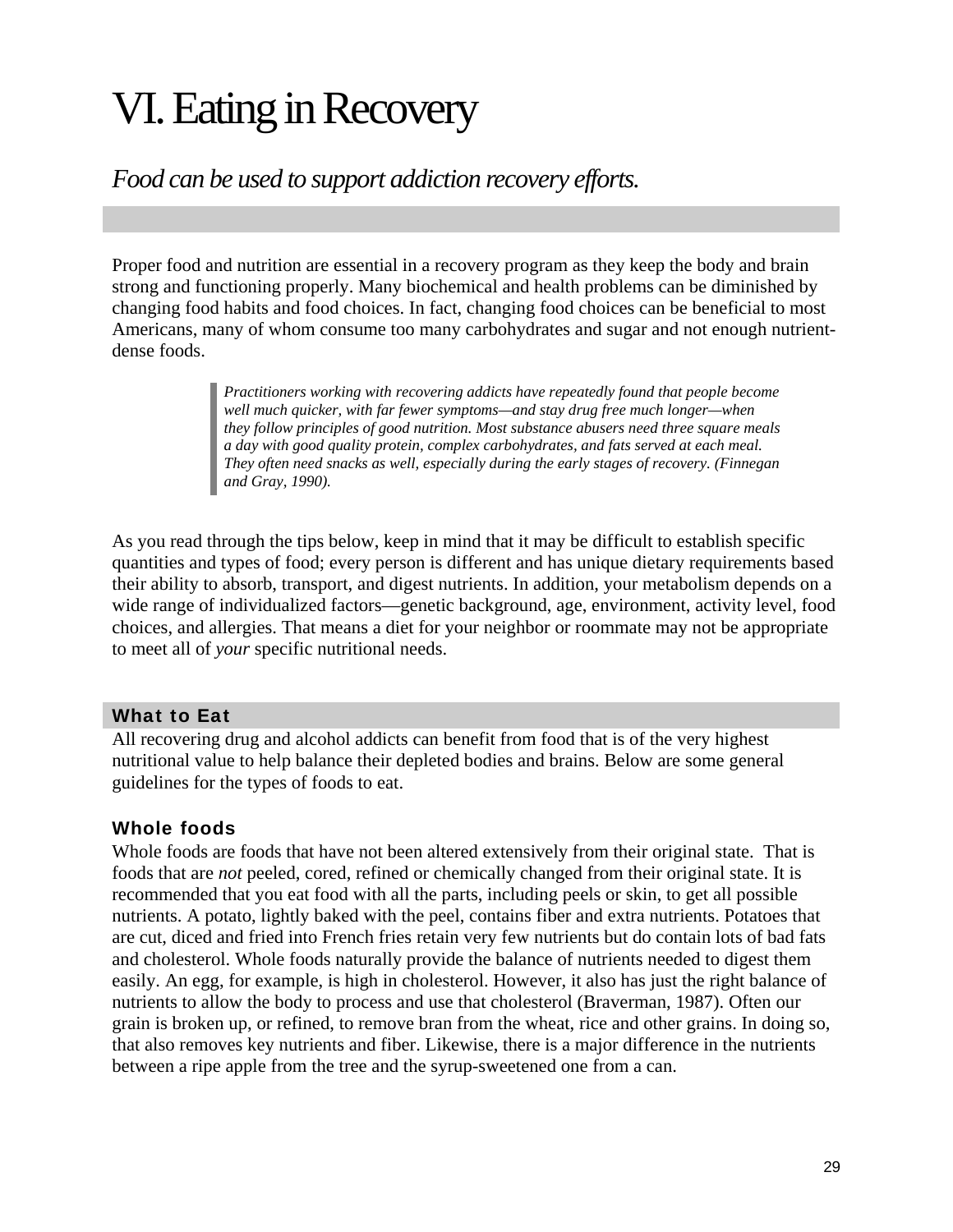# Whole Grains

You need carbohydrates for energy. It is recommended, however, that you consume complex carbohydrates from whole grains, like oatmeal and brown rice. Whole grains provide the outer (bran) and the inner germ layers along with the starch. Because the body cannot digest the whole grains as quickly as processed grains, it helps keep the blood sugar and insulin levels from rising and falling. This is particularly useful for those who are hypoglycemic.

#### Fiber

Fiber is a tough, chewy plant substance that does not break down in the stomach and helps to move digested food smoothly through the intestine. Fiber also helps to moderate the absorption of carbohydrates. Even complex carbohydrates can break down too quickly into glucose and cause a hypoglycemic reaction if fiber is totally absent. Again eating the whole, natural food is better, as the skins, seeds, and bran are the richest sources of fiber.

# Protein

A majority of the nutritionally-based programs reviewed here stress the importance of a highprotein diet. Eat proteins, mainly from legumes, whole grains, brown rice, seeds, raw nuts, eggs, fish, and meats like organically-grown chicken. Be sure to get a good mix of proteins that are complete so that you get all of the essential amino acids.

#### Fats

Good quality fats are an important component of the diet for a recovering addict. The best sources are from oils found in nuts, seeds, and fish. High quality flax seed oil and fish oils may also be useful for Omega-3 fatty acids, which are deficient in many people. Also look for extra virgin, cold-pressed oils (e.g., olive oil and coconut oils) that have not lost nutrients to processing. Stay away from highly-processed oils, hydrogenated or partially hydrogenated oils, as well as oils in fried foods (Ross, 1999).

# Fruits and Vegetables

Fruits and vegetables are among the most important foods in recovery as they are high in vitamins and minerals and low in fat and calories. Unfortunately, most recovering addicts, along with the rest of the American population, are not getting the amounts they need daily. If they are getting *some* fruits and vegetables they often consume a large portion of them in forms high in fat or low in nutrients like iceberg lettuce, French fries, and potato chips. (Putnam et al., 2002).

Eat locally-grown fruits and vegetables when they are in season. Fruits and vegetables that are fully ripened on a tree or a vine are more nutritious than those that are picked before they are ripened then shipped long distances before being stocked in your supermarket. A tomato, for example, that is ripened on the vine has more than twice as much Vitamin C as one that is machine-picked while still green (Beasley and Knightly, 1997). Also look for vegetables and fruit rich in color as they are usually the highest in nutrients (Ross, 1999).

Local farm stands, farmers markets, or CSAs are a good way to find these types of nutrientdense, in-season food. If these are not available, then try to stick to organic fruits and vegetables if possible, as chronic pesticide exposure puts a tremendous strain on the body and detoxification system, compromises the immune system, and increases the body's requirements for certain vitamins, particularly A and C. (Beasley and Knightly, 1994).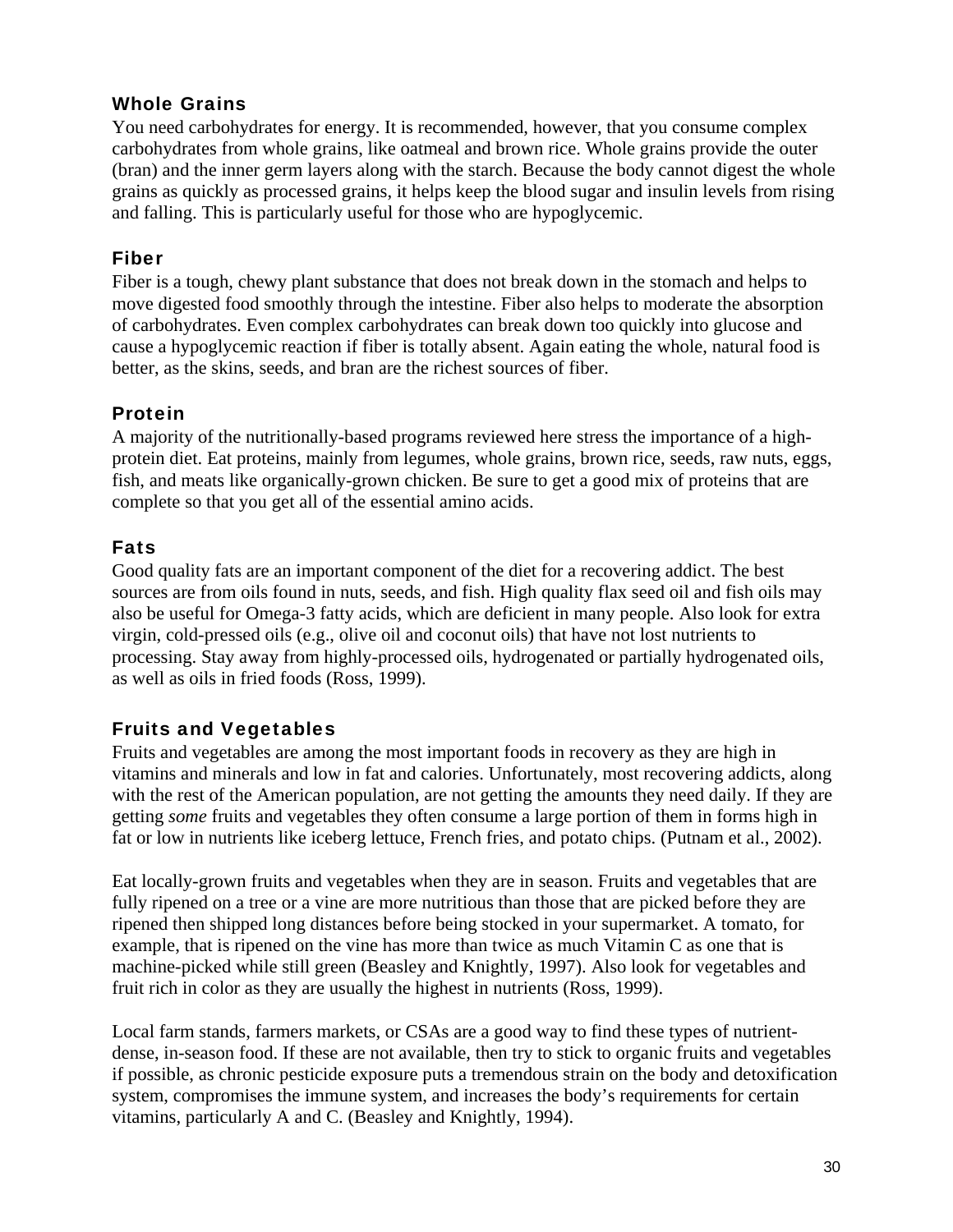Also remember that the food is only as good as the soil in which it is grown. Over-farmed, nutrient-depleted soil that has been heavily treated with chemicals produces nutrient-depleted crops. Organic farming balances the ecological environment: soil is enriched with organic materials such as fish meal, cover crops, and kelp rather than synthetic chemicals, and it relies on biological controls, such as predatory insects, rather than pesticides. Because of these types of measures, organically-grown fruits and vegetables have a higher nutritional value.

# Meat

Meat and poultry are an excellent source of protein as well as many essential vitamins and minerals. They are an important part of the diet for those in recovery. Animals raised in confinement and fed conventional grain, however, are loaded with saturated fat and cholesterol. Organic, free-ranged and grass-fed animals are far lower in saturated fats and cholesterol. Also, overuse of antibiotics in the meat and dairy business has led to potentially lethal antibioticresistant strains of salmonella that are now a significant health threat. Hormones ingested in meat, milk or poultry, as well, can upset the delicate balance of our bodies and brains.

# Seafood

Seafood is good for those in recovery as it provides complete proteins and vitamin B12. It is also a good source of Omega-3 essential fatty acids, which can reduce immunological problems like arthritis and asthma. It also provides you with important trace minerals like iodine, fluoride, selenium, zinc, and copper, and several major minerals. Phosphorus, magnesium, sodium, potassium, and iron are all found in fish. Choose carefully, though, as fish can collect toxins in their fatty tissues from chemical and biological wastes found in the sea.

# What Not to Eat

Poor nutrition is one of the critical risk factors for substance abuse. If you ignore your diet, then you put yourself at risk for a relapse (Gant and Lewis, 2010). If you eat a diet high in "junk food" you may find it hard to stay substance-free. Junk food is highly-processed, containing preservatives, hormones, artificial colorings, and sugar. Below is a list of some items to avoid.

# Sugar

Sugar is one of the common foods that a recovering addict turns to when trying to stay clean and sober. That is because sugar works much like drugs and alcohol to provide temporary relief from the low blood sugar levels common among recovering addicts. Unfortunately, consuming sugar in the form of candy bars, cake, doughnuts, and soda (along with other highly-refined carbohydrates like white flour) can exacerbate hypoglycemic problems.

Sugar is everywhere and comes in many forms like sucrose, corn sweeteners, honey, maple syrup, and molasses. It is found in many foods like flavored yogurts, fruit drinks, ketchup, pizza, hot dogs, bread, and some peanut butters. You can recognize sugars and avoid them in commercial foods by looking at the labels for ingredients that end in –ose or –ol (DesMaisons, 1999).

Refined sugars like sucrose, high fructose corn syrup, and dextrose provide no nutritional value. In fact, they do the opposite—they actually deplete the body of enzymes, minerals and vitamins, especially the B-complex vitamins. (Lipinski, 2003). When a meal is nutritionally poor, your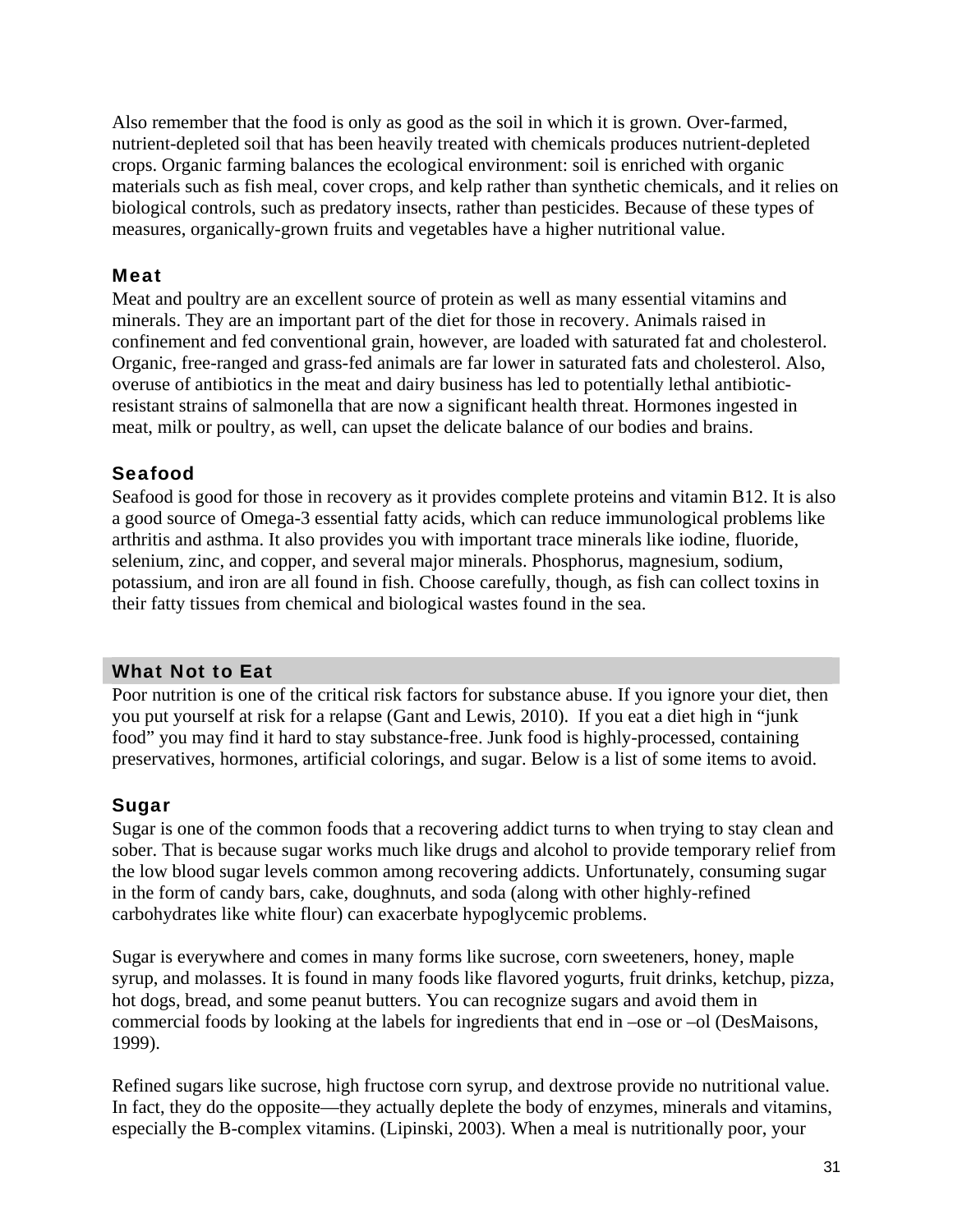body must remove what nutrition it can from your own stores to metabolize the sugar, thus robbing you of precious nutrients.

Those that are trying to avoid sugar often turn to artificial sweeteners. These can cause problems with weight gain, increased cravings for sweets, impaired coordination, decreased mental function, diabetes, MS, Parkinson's, seizures, and migraine headaches. It is recommended that you replace artificial and refined sugar with naturally-occurring sweeteners like raw cane sugar, pure maple syrup, raw honey, or molasses. But use them sparingly, as natural sweeteners can similarly affect your blood sugar levels and contribute to cravings for sweets. Be sure to balance sugar with good fats and protein to help stabilize blood sugar and reduce cravings for sweets (Lipinski, 2003).

# Processed Foods

A majority of the sugar in our diets comes from prepared, processed foods (Stitt, 2004; US Dietary Goals, 1977)*.* Processed foods are foods that have been altered from their original natural state for safety or convenience—food that has been cut, diced, cooked, puffed, ground, canned, or changed from its initial state. Not all processed food is bad. For example, frozen food is processed but is still a good source for fruits and vegetables when fresh is not available. There are many processed foods that are not healthy, however, because they are made with saturated fats, sugar, sodium, artificial flavorings and colors, and other unhealthy additives.

Many processed foods are stripped of nutrients. As Paul Stitt writes in his book *Beating the Food Giants* (2004 as cited in Stitt, 2004): "The milling process destroys 40 percent of the chromium present in the whole grain, as well as 86 percent of the manganese, 89 percent of the cobalt, 68 percent of the copper, 78 percent of the zinc, and 48 percent of the molybdenum. By the time it is completely refined, it has lost most of its phosphorus, iron and thiamin, and a good deal of its niacin and riboflavin. Its crude fiber content has been cut down considerably as well. White flour has been plundered of most of its vitamin E, important oils, and amino acids."

# White Flour

White flour is a highly-processed food choice and should be avoided. The body breaks down white bread like sugar and it can lead to many of the same problems. When whole wheat flour is processed and turned into white flour, the B-vitamins, as well as vitamin E, calcium, zinc, copper, manganese, potassium, and fiber are removed. Because it is lacking fiber, it can cause constipation and other bowel problems. Wheat is also a major allergen and may cause reactions like headaches, fatigue, malabsorption, irritability, upper respiratory congestion, nausea, diarrhea, and other bowel disorders like celiac and Crohn's disease.

White flour is found in most commercial breads, crackers, pasta, bagels and pancake mixes. Avoid these types of food and replace them with whole grains and complex carbohydrates.

# Additives

A number of additives in food have been associated with changes in the brain and can contribute to hyperactivity and/or learning difficulties. Some of these additives include: monosodium glutamate (MSG) found in commercially processed foods such as stocks, sauces, chips, dips, and processed meats; phenylethylamine found in chocolate; tyramine found in aged cheese and Chianti; xanthines from caffeine; and aspartame which is the artificial sweetener known as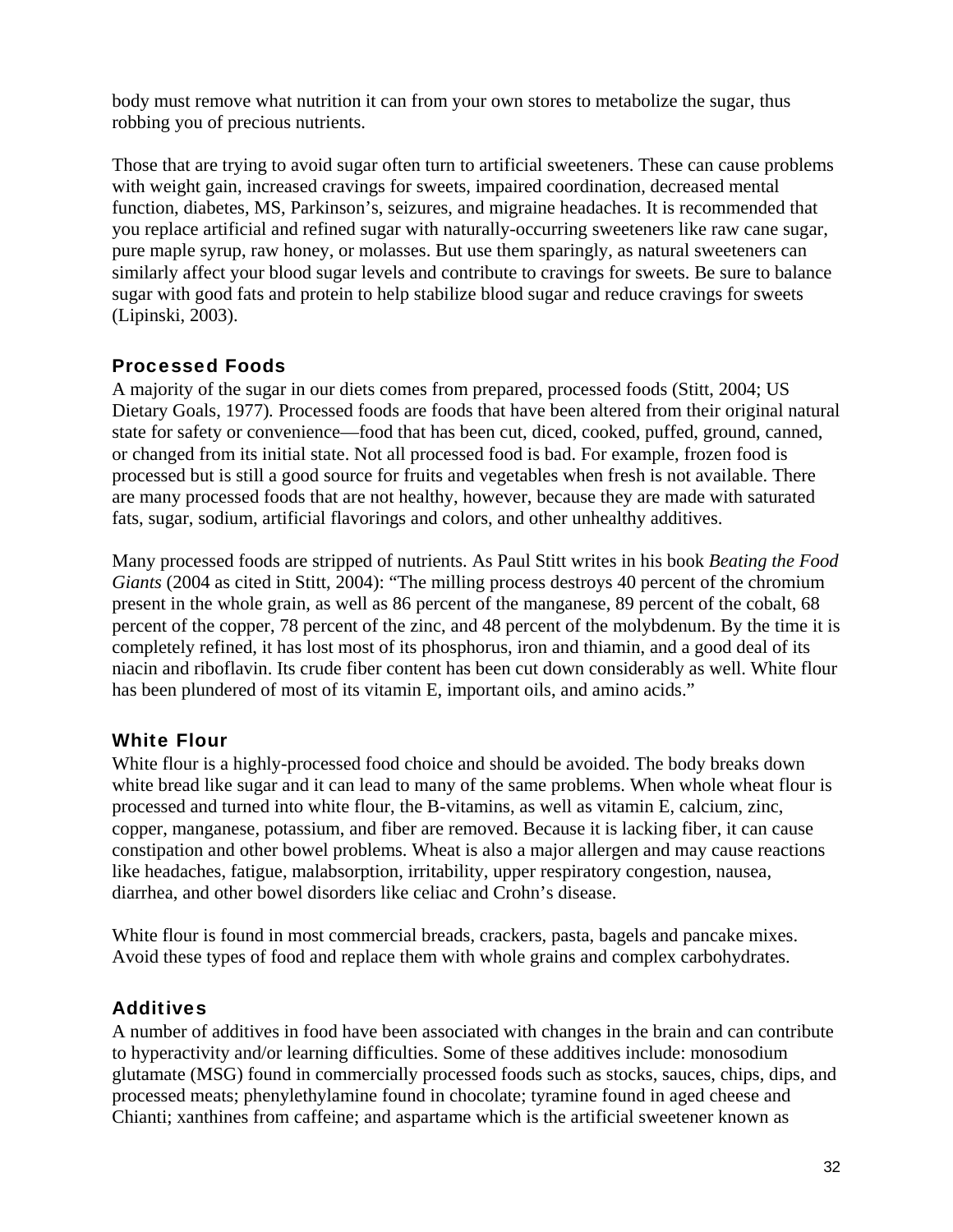NutraSweet. Aspartame has been shown to block the synthesis of serotonin (Wurtman, 1983; Fishbein and Pease, 1988). These additives can also cause some individuals to experience mania, shortened attention span, distractibility, and impaired problem-solving ability (Drake, 1986; Walton, 1986; Fishbein and Pease, 1988).

Phosphates are another group of additives used in processed foods that should be avoided. Phosphates can be found in beverages, oils, baked goods, soft drinks, and fruit products. They have been associated with hyperactivity in certain children whose behavioral problems diminished when the phosphates were removed from their diets (Walker, 1982; Fishbein and Pease, 1988).

Check your labels for all these additives and try to avoid buying products that contain them.

# High Fructose Corn Syrup

High fructose corn syrup is a common ingredient found in many processed and packaged food. It has shown in studies to lead to obesity and cardiovascular disease **(**USDA, 1984). It can deplete the body of nutrients and raise blood levels of cholesterol. It may also accelerate the aging process.

High fructose corn syrup is found in a wide range of foods, including bread, cereals, soft drinks, and even in some ketchup and spaghetti sauces. Check your labels and try to avoid it.

# Hydrogenated Oils

Hydrogenated oils are made by rearranging the fatty acid molecules. These create trans fats which are difficult to digest and can cause problems such as heart disease, diabetes, and obesity. Hydrogenated oils are found in almost all processed foods, commercial salad dressings, sandwich spreads, and margarine.

It is recommended to stay away from hydrogenated oils and replace them with real butter or oils, such as extra-virgin cold-pressed olive oil, flax seed oil, and coconut oil. All are rich sources of saturated fatty acids and some vitamins.

# Caffeine

Many recovering addicts turn to caffeine when trying to recover from drugs and alcohol. Unfortunately, caffeine is just another type of drug that alters your chemical balance. It pumps adrenaline into the bloodstream which temporarily provides energy. Adrenaline also dumps stored sugar into the bloodstream which triggers an outpouring of insulin. Caffeine stimulates the adrenal glands, leading eventually to adrenal exhaustion and symptoms like fatigue, lack of physical endurance and stamina, impaired ability to deal with stress, depressed immune systems, allergic reactions, weight gain, low blood pressure, dizziness and lightheadedness or blacking out when standing up. Caffeine also stimulates the liver to release more sugar in the blood stream and further stresses the body's delicate sugar-regulating mechanism. It also impairs calcium absorption.

While it may be hard to kick the caffeine addiction, start slowly. For example, you may want to begin by cutting your caffeine intake in half each week until you no longer need it. Also, eat protein-based meals with natural carbohydrates and good fats to keep your blood sugar stable and reduce your craving for sugar and caffeine.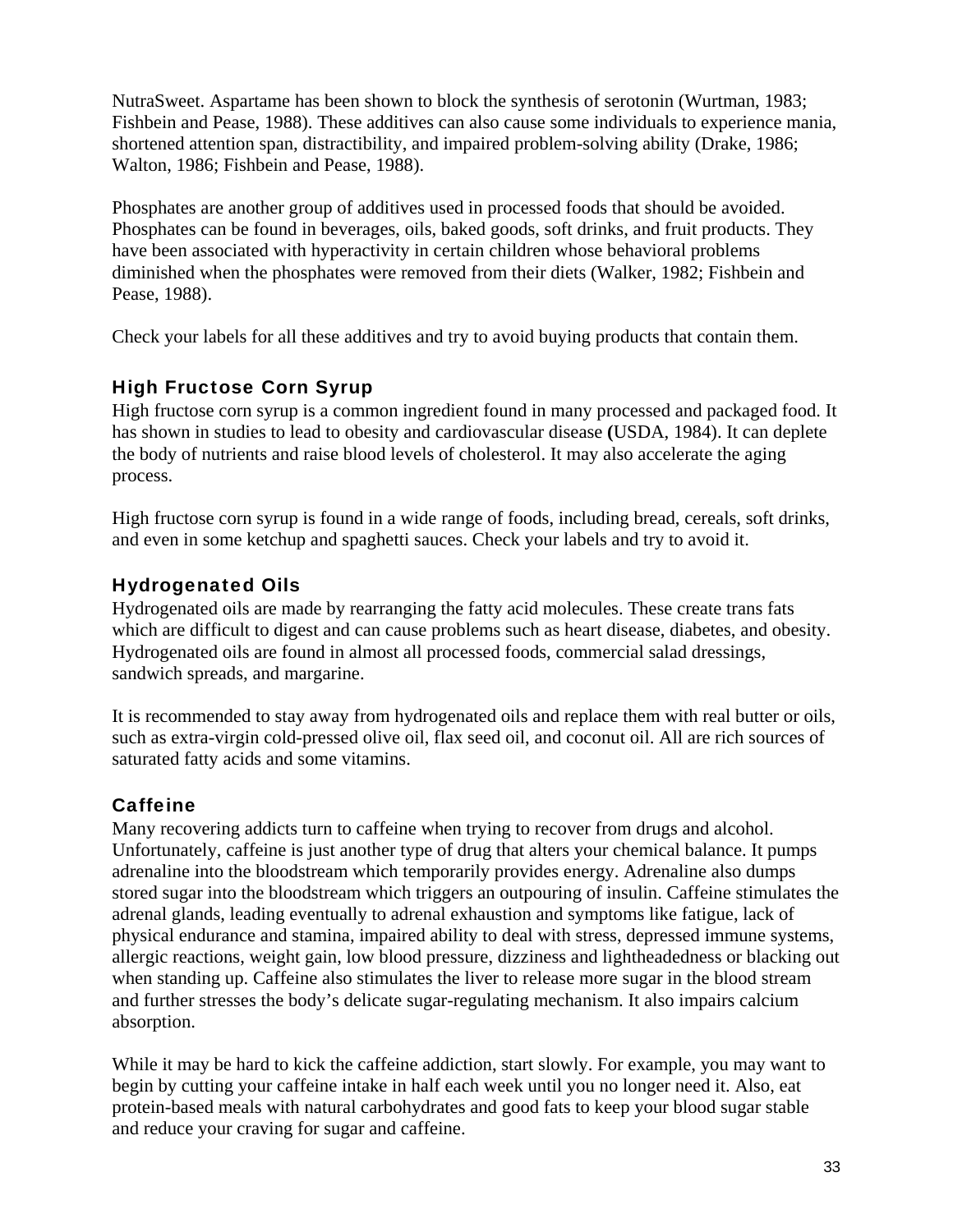#### When to Eat

Besides eating high-quality foods, eating at the right time is also an important part of the nutritional puzzle for recovering addicts, especially with those who are hypoglycemic or sugar sensitive. It is important for the body to receive a steady supply of fuel to control blood sugar levels. This can improve mood and self-control and provide adequate levels of important neurotransmitters like beta-endorphin and serotonin. This can also help to reduce cravings that often block recovery efforts.

In the studies reviewed for this document, several different eating patterns were shown to work well for recovering addicts. For example, *Food & Behavior* recommends three main meals along with light snacks every couple of hours so that your blood sugar does not drop to a crisis point. In contrast, *Potatoes not Prozac* recommends eating only three high-protein meals per day at regular intervals. That program does not recommend the "6 times a day" eating plans for sugarsensitive people because snacking often leads to grazing for those that are sensitive to sugar. Instead, it is recommended that you never go more than 6 hours between eating, except between dinner and breakfast.

In general, you need to listen to your body and see what works for you. Also, since it is not always possible to time when you are hungry or need a snack, carry healthy snacks with you such as nuts and seeds, dried fruit (if you are not sugar sensitive), and sliced carrots.

# Can Food Work in Recovery?

While it is still up for debate and not widely used in many current drug and alcohol recovery programs, a number of studies indicate that correcting biochemical imbalances with nutrition can have an affect on behavior and recovery. Some studies are listed below in loose chronological order. More information can be found in Section VII. *List of Resources*.

| 1940s - 1950s: | Roger J. Williams, the biochemist who named folic acid and found pantothenic acid (one of<br>the B-vitamins), publishes findings from years of study at the University of Texas about the<br>impact of diet on alcohol consumption in animals in the book called <i>Biochemical</i><br><i>Individuality</i> . The data indicate that animals given the choice between alcohol and water<br>chose alcohol more frequently when they were nutritionally deficient than when they were<br>well fed (Williams, 1956; Williams, 1962; Beasley and Knightly, 1994). Rats on high<br>quality diets voluntarily consumed far less alcohol (less sugar) than those on deficient diets.<br>Williams is also able to shift alcohol consumption up and down based on deliberately<br>subtracting and adding vitamins to their diet (Williams, 1962). |
|----------------|------------------------------------------------------------------------------------------------------------------------------------------------------------------------------------------------------------------------------------------------------------------------------------------------------------------------------------------------------------------------------------------------------------------------------------------------------------------------------------------------------------------------------------------------------------------------------------------------------------------------------------------------------------------------------------------------------------------------------------------------------------------------------------------------------------------------------------------|
| 1935 - 1945:   | Studies indicate addiction is a disease with metabolic causes. Dr. J. W. Tintera, Dr. Abram<br>Hoffer, Dr. Broda Barnes identify these metabolic imbalances as poor adrenal function, low<br>thyroid, low blood sugar, and nutritional deficiencies (Finnegan and Gray, 1990).                                                                                                                                                                                                                                                                                                                                                                                                                                                                                                                                                           |
| 1960s - 1970s: | Dr. John Tintera, endocrinologist, studies the relationship between low blood sugar and<br>alcohol abuse. His research indicates that recovered alcoholics continue to suffer from<br>hypoglycemia, even after many years sober, and that controlling it is the most important part<br>of physiological treatment of alcoholics (Tintera, 1974; Larson, 1997).                                                                                                                                                                                                                                                                                                                                                                                                                                                                           |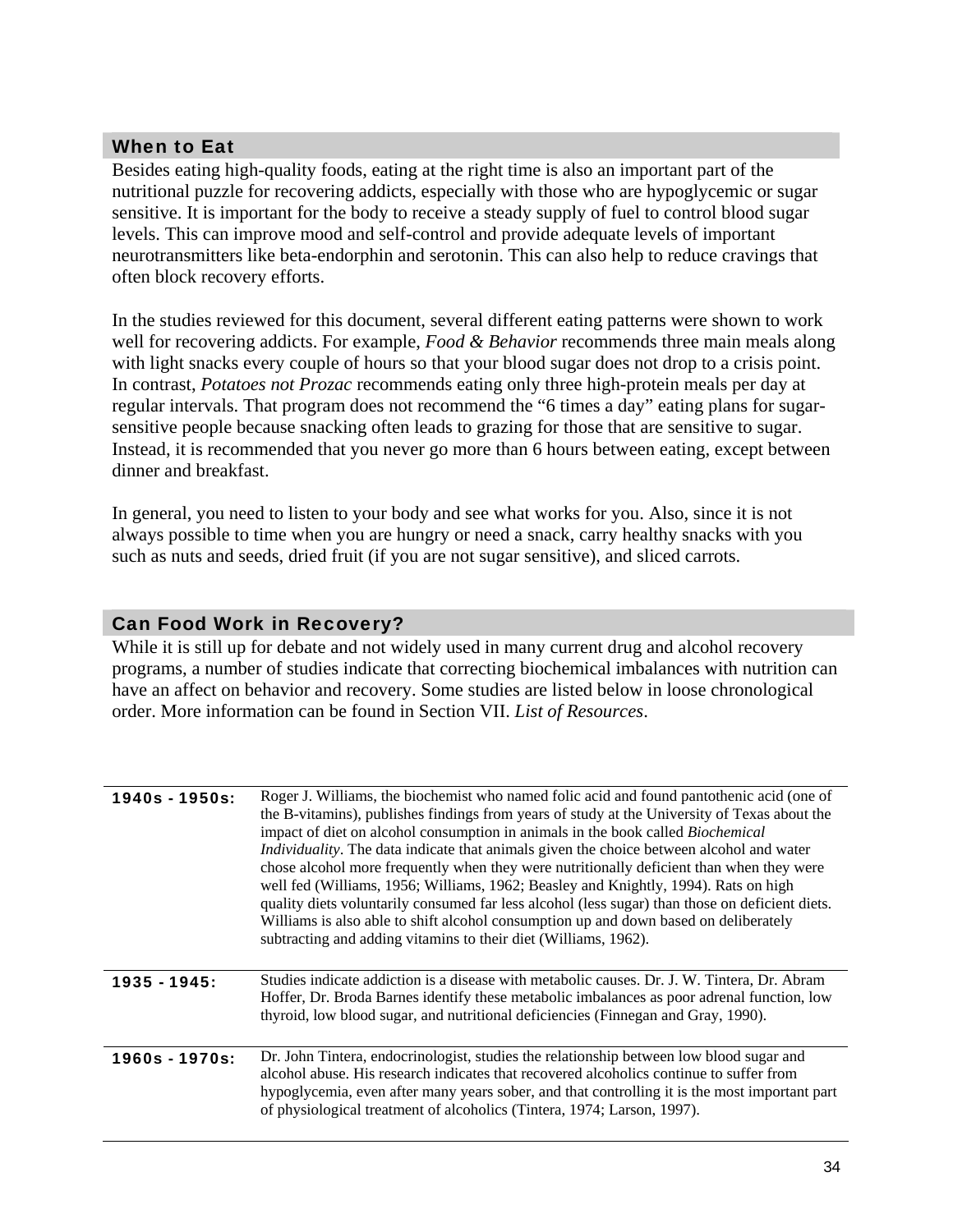| 1970 - 1982:   | Barbara Reed Stitt, probation officer for the Cuyahoga Falls Municipal Court in Ohio, starts<br>a successful dietary therapy program for probationers. She reports that over 80 percent of her<br>probationers were able to lead healthy, crime-free lives after going through her program<br>focused on correcting biochemical imbalances with food and better nutrition (Stitt, 2004).<br>For more information about her program consult her book Food and Behavior: A Natural<br>Connection.                                                                                                                                                                                                                                                              |
|----------------|--------------------------------------------------------------------------------------------------------------------------------------------------------------------------------------------------------------------------------------------------------------------------------------------------------------------------------------------------------------------------------------------------------------------------------------------------------------------------------------------------------------------------------------------------------------------------------------------------------------------------------------------------------------------------------------------------------------------------------------------------------------|
| 1980:          | Dr. Theron Randolf, the father of clinical ecology (a field of medicine that asserts that<br>allergies to foods and environmental chemicals cause a number of physical conditions) finds<br>that addictions to food and alcohol can produce alternating highs and lows. In his work with<br>AA, he discovers that many recovering alcoholics are allergic and/or addicted to the sugars,<br>grapes, and grains from which alcohol is made and finds that people begin to crave alcohol<br>when exposed to the underlying component to which they are addicted (Randolph and Moss,<br>1980; Larson, 1992).                                                                                                                                                    |
| 1983:          | Ruth M. Guenther, researcher at the University of Texas, studies alcoholics in a typical AA<br>treatment program (28 day in treatment) and compares it to alcoholics in the same program<br>with an added nutritional component consisting of dietary changes, vitamin and mineral<br>supplements, and nutrition education. The nutrition education included weekly classes on the<br>basics of nutrition, menu planning, shopping and food preparation, and how to read labels to<br>recognize hidden sugars, alcohol, and preservatives. She finds that six months after<br>discharge from the hospital, 81 percent of the study group were not drinking compared to 38<br>percent of the control study group (Gunther, 1983; Beasley and Knightly, 1994). |
| 1980s - 1990s: | Dr. Kenneth Blum, brain researcher at the University of Texas, is one of the early<br>researchers to note that addiction is a biochemical disease. He finds that restoring natural<br>endorphins and neurotransmitters destroyed or depleted by alcohol could restore normal<br>moods (Larson, 1992). Alliance for Addictions Solutions<br>(http://www.allianceforaddictionsolutions.org/resources/scientific-studies) provides further<br>information about him and a partial list of his publications, some dating to the 1960s.                                                                                                                                                                                                                           |
| 1980s:         | Research at Brunswick Hospital Center and Comprehensive Medical Care in New York<br>apply a similar program to that of Ruth Guenther's program above. 111 patients with severe<br>and chronic alcoholism participate, all with deficient diets, and many with failed recovery<br>attempts. 80 percent are clinically malnourished, almost two-thirds have liver disease, and<br>almost half are also addicted to other drugs. Patients spend 28 days in the hospital followed<br>by a 12-month program of medical follow-up as well as aftercare and AA meetings. 91 of<br>the original 111 patients were still in the program after one year and 74 percent were sober<br>and stable (Beasley and Knightly, 1994).                                          |
| 1986:          | A study of patients receiving in-patient treatment for alcoholism where half receive only the<br>regular treatment plan and half receive a nutritional program as well. Six months after<br>discharge, only 33 percent of the patients in the regular program remain sober, whereas 81<br>percent of the nutritionally-supported group remain sober. (Phelps, Keller, and Nourse,<br>1986; Finnegan and Gray, 1990).                                                                                                                                                                                                                                                                                                                                         |
| 1987:          | Joan Matthews Larson, Ph.D. publishes findings of a study of 100 alcoholic patients who<br>participate in an experimental 6-week outpatient treatment program concentrating on<br>biochemical restoration combined with psychotherapy. 85 percent of the people reported<br>themselves as abstinent and stable 12 and 42 months post treatment. This article can be<br>found on the Alliance for Addiction Solutions website<br>(http://allianceforaddictionsolutions.org/images/pdfs/HRC Alc Study proofed.pdf). Also,<br>more information about this type of treatment program can also be found at the Health<br>Recovery Website<br>(http://www.healthrecovery.com/HRC 2006/AlcoholismDrugAddict.htm).                                                   |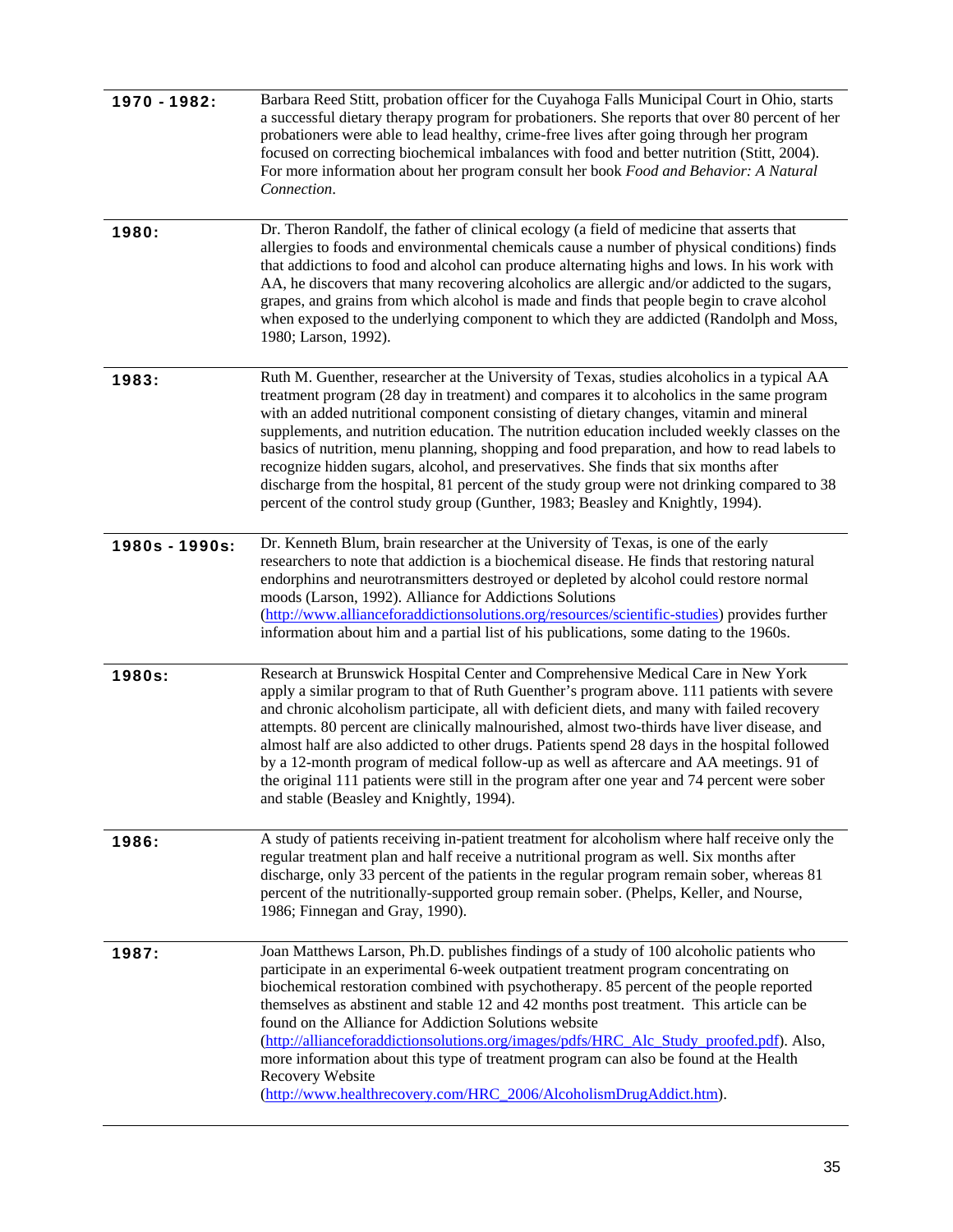| 1990s:         | Kathleen DesMaisons, Ph.D., president and CEO of Radiant Recovery in Burlingame,<br>California establishes a diet and nutrition-based recovery program. It is based on her three-<br>year program working with DUI offenders in San Mateo County, California (called the<br>Biochemical Restoration Program) on using diet and nutrition to reduce sugar cravings.<br>People are educated about what foods to avoid, when to eat, and what to eat. She finds that<br>people in the control group were charged again for more serious offenses at four times the<br>rate of those in the nutritionally-based program (DesMaisons, 1992, 1998). See the Radiant<br>Recovery website (http://www.radiantrecovery.com) for more information about this<br>program as well as other helpful articles and resource materials. |
|----------------|-------------------------------------------------------------------------------------------------------------------------------------------------------------------------------------------------------------------------------------------------------------------------------------------------------------------------------------------------------------------------------------------------------------------------------------------------------------------------------------------------------------------------------------------------------------------------------------------------------------------------------------------------------------------------------------------------------------------------------------------------------------------------------------------------------------------------|
| 1990s - 2000s: | Dr. Stephen Schoenthaler, a professor of criminology and sociology at Cal State Stanislaus,<br>has been studying the effects of vitamins on inmates in California for over 20 years. His<br>findings show that young adult men receiving vitamin supplements have a 38 percent drop<br>in serious behavior problems. In a larger study of prison diets in CA, NY, OK, VA, and FL,<br>he finds that prisoner's eating habits could be used to predict future violent behavior.<br>Shoenthaler's studies suggest that low concentrations of nutrients in the blood can wreak<br>havoc on electrical activity in the brain and affect processing of neurotransmitters like<br>serotonin. (The Crime Diet, 2003; Alliance for Addiction Solutions, 2010).                                                                   |
| 2000:          | Schoenthaler and Bier (2000) study the effects of vitamin-mineral supplementation on<br>juvenile delinquency of school children. Their findings indicate that poor nutritional habits<br>in children can lead to low concentrations of water-soluble vitamins in blood and impair<br>brain function and subsequently cause violence and other serious antisocial behavior.<br>Correction of nutrient intake, either through a well-balanced diet or low-dose vitamin-<br>mineral supplementation, corrects the low concentrations of vitamins in blood, improves<br>brain function and subsequently lowers institutional violence and antisocial behavior by<br>almost half.                                                                                                                                            |
| 2002:          | Dr. Bernard Gesch and colleagues at the University of Oxford find that improving the diets<br>of young offenders (adding vitamins, minerals and essential fatty acids) reduces criminal<br>offenses by 25 percent (Gesch, B et al., 2002; BBC, 2002).                                                                                                                                                                                                                                                                                                                                                                                                                                                                                                                                                                   |
| 2003:          | Gesch, Hammond, and Hampson (2003) report evidence that adverse behavior in prison is<br>reduced by vitamins, minerals, and essential fatty acids. Despite the results, however, Gesch<br>noted that many offenders do not make the right food choices even when they are available.                                                                                                                                                                                                                                                                                                                                                                                                                                                                                                                                    |
| 2004:          | Grant et al. (2004) study nutrition education in substance abuse treatment programs. Results<br>indicate that nutrition education is an essential component of substance abuse treatment<br>programs and can enhance treatment outcomes.                                                                                                                                                                                                                                                                                                                                                                                                                                                                                                                                                                                |
| 2010:          | While serving as the medical director at Tully Hill Hospital and reported in his book End<br>Your Addiction Now (2010), Dr. Gant reports an 83 percent success rate in ending patients'<br>addictions. Gant and his colleagues believe that biochemical imbalances in the body must be<br>attended to before recovery can happen and that alcoholism is primarily a brain chemistry<br>imbalance fueled by a deficiency in certain nutrients. He shows that a critical part of treating<br>addiction is to replenish missing nutrients through food and supplements.                                                                                                                                                                                                                                                    |

.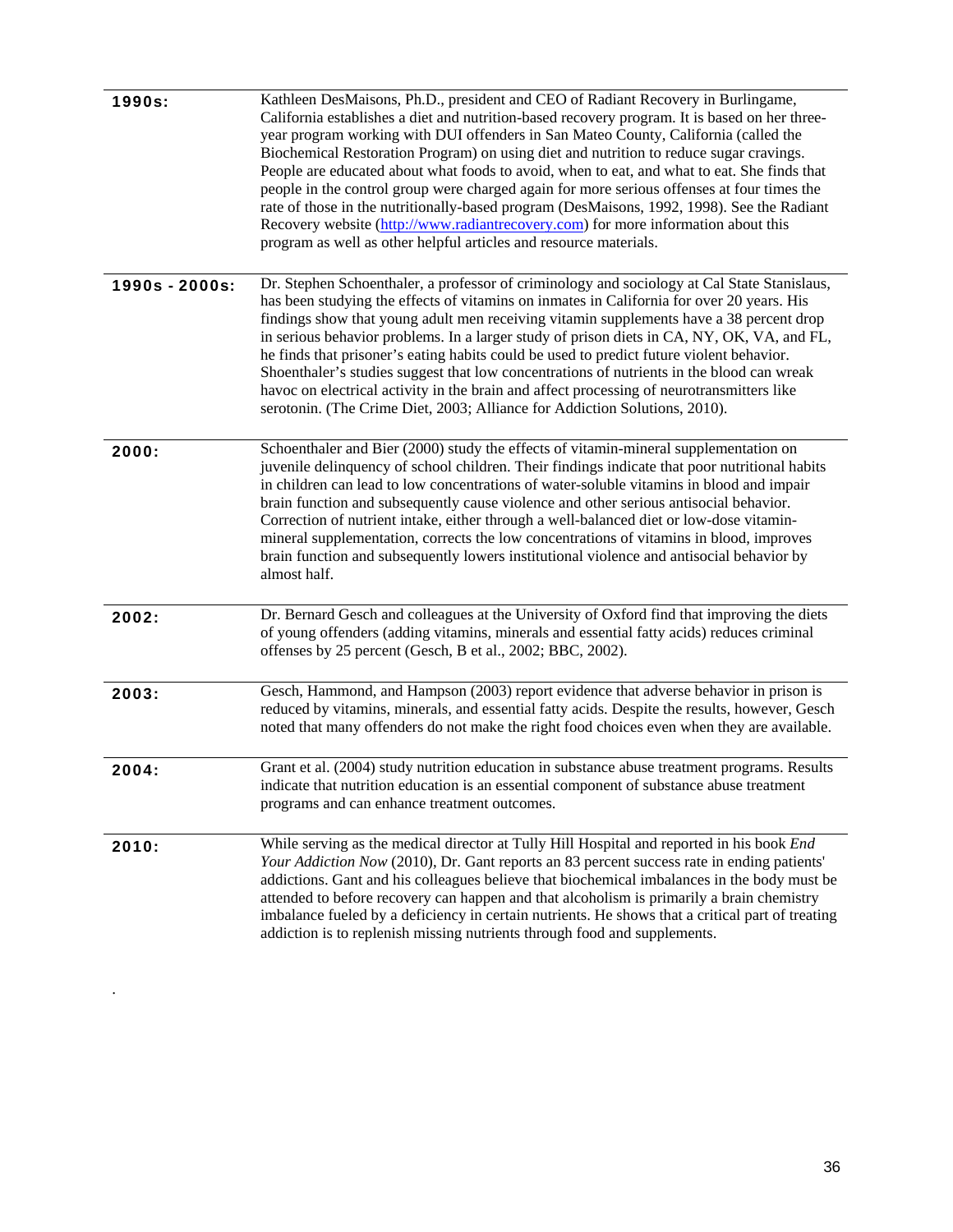# VII. List of Resources

*There are many resources available for more information about nutrition and addiction.* 

#### **Books**

*Addictions: A Nutritional Approach to Recovery (1989)* by John Finnegan, a nutritional and environment consultant working in the holistic health care field. This book is very useful for information about the metabolic basis of addictions. It lists nutritional and medical therapies to help correct biochemical disorders at the heart of addictions. Also included in the book is useful information about herbal extracts that can be used to help detoxify the system, rebuild the endocrine glandular and liver function, and strengthen the blood sugar/nervous systems/metabolic function. The Appendices list herbal supplement purveyors as well as further resources.

*Cleansing the Body, Mind, and Spirit (1998)* by Carolyn Reuben. This book contains a wide range of ways to detoxify the body. Chapter 14 "Addiction and Substance Abuse Detox" is particularly useful. This book is currently out of print but can be bought "used" on the Internet.

*The Diet Cure (1999) and The Mood Cure (2002)* by Julia Ross, M.A., M.F.C.C., the Executive Director of Recovery Systems in Mill Valley, California. This book contains useful nutrition information, especially about amino acids that can be used to jump-start a recovery program. She also includes charts, work sheets, meal plans, and recipes to customize your own program.

*End Your Addiction Now (2002)* by Charles Gant, M.D. and Greg Lewis, Ph.D. This book is useful to learn more about the health consequences of using addicted substances, especially information about neurotransmitters and the brain. Included in the book are questionnaires to help pinpoint nutritional deficiencies and information about nutritional supplements. Case studies are included as well as Appendices with resources for purchasing nutritional supplements and support organizations.

*Feed Yourself Right (1983)* by Lendon Smith, M.D. This book contains useful information about a variety of health-related problems that recovering addicts may face, like abdominal discomfort and headaches. Under each section the author includes some restorative foods that would be helpful for the related health issue along with foods to avoid.

*Food and Behavior: A Natural Connection (2004)* by Barbara Reed Stitt, Ph.D., a former probation officer for the Cuyahoga Falls Municipal Court in Ohio who developed a diet-baseed therapy program for probationers. This book describes the program and provides useful information about health issues related to addiction such as hypoglycemia, food allergies, adrenal gland fatigue, and nutritional deficiencies as well as specific food choices to help with each condition.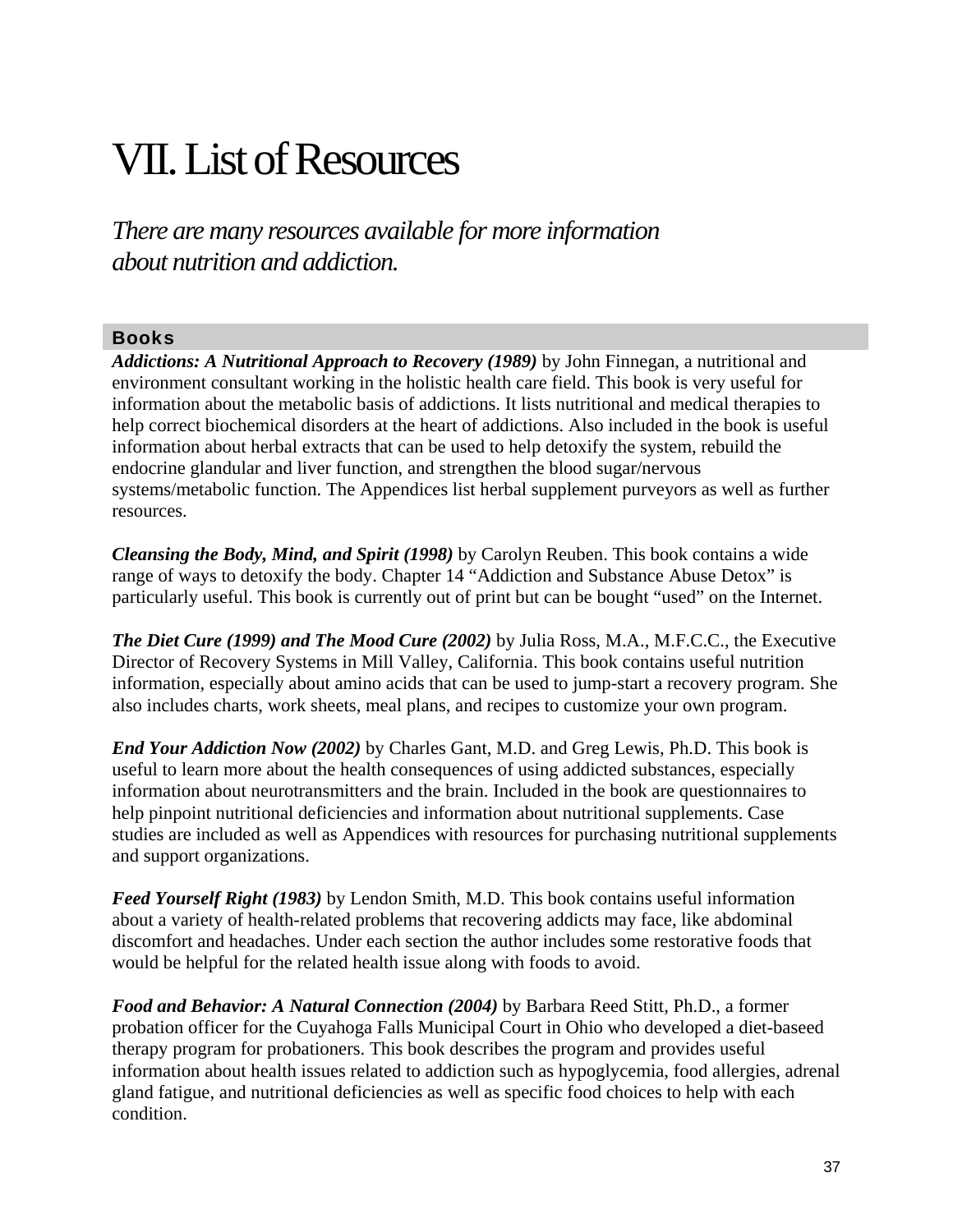*Food for Recovery (1994)* by Joseph Beasley, M.D., Director of Comprehensive Medical Care, P.D. in Amityville, Long Island, and Susan Knightly, co-owner of the first wholefoods restaurant in Amherst, Massachusetts, professional chef, teacher, and food writer specializing in recovery cooking. This book covers all topics related to food and addiction. The second half of the book includes numerous recipes, many of which contain a summary explaining why the recipe is suited for a recovering addict. For example, the Whole Wheat Pancakes with Strawberry Syrup recipe states: "Pancakes made from whole-grain flours have a richer flavor and are more filling. Here, the nutrient density is augmented by the topping of fruit. In addition to being high in vitamin C, the sauce has fewer calories than commercial maple syrup. This breakfast is high in B vitamins, manganese, calcium, protein, complex carbohydrates, and phosphorus." All the recipes use a variety of grains, few dairy products, and little to no sugar to accommodate people with food allergies or sensitivities.

*The Healing Nutrients Within (1987)* by Eric R. Braverman, M.D., with Carl C. Pfeiffer, M.D., Ph.D., Ken Blum, Ph.D., & Richard Smayda, D.O. This book provides important information about amino acids which can be applied to addiction.

*Natural Highs (2002)* by Hyla Cass, M.D., a Los Angeles holistic psychiatrist, author, and frequent presenter on integrative medicine, and co-author Patrick Holford, an author and leading nutritionist in the UK. This book contains useful information about how to feel good naturally by altering your brain, moods, and cravings using a combination of supplements and mind-body techniques.

*Potatoes Not Prozac (1998)* by Kathleen DesMaisons, PhD, president and CEO of Radiant Recovery, a treatment program for alcoholism, drug addiction, depression and compulsive behavior using medical and holistic approaches. This book describes how to overcome sugar dependency. It includes self-tests to determine sugar sensitivity along with detailed information about dietary choices.

*Seven Weeks to Sobriety (1992)* by Joan Mathews Larson, Ph.D., Director of Health Recovery Systems in Minneapolis, Minnesota. This book is a step-by-step, week-by-week resource on how to fight alcoholism through nutrition. Her research has identified a number of common nutritional deficiencies and biochemical imbalances for alcoholics that, when treated through dietary changes, has shown a 75 percent success rate.

*Sugar Shock! (2007)* by Connie Bennett, C.H.H.C. and Stephen T. Sinatra, M.D. This book is full of information for people who eat too many processed sweets and simple carbohydrates. This book describes hypoglycemia in depth as well as other related problems.

*Under the Influence: A Guide to the Myths and Realities of Alcoholism (1983)* by Dr. James R. Milam and Katherine Ketcham. This book is one of the earlier books suggesting the link between nutrition and addiction.

# Web Resources

*Alliance for Addiction Solutions*

(http://www.allianceforaddictionsolutions.org/home). This is an international nonprofit organization dedicated to promoting effective nutritional and other natural methods to treat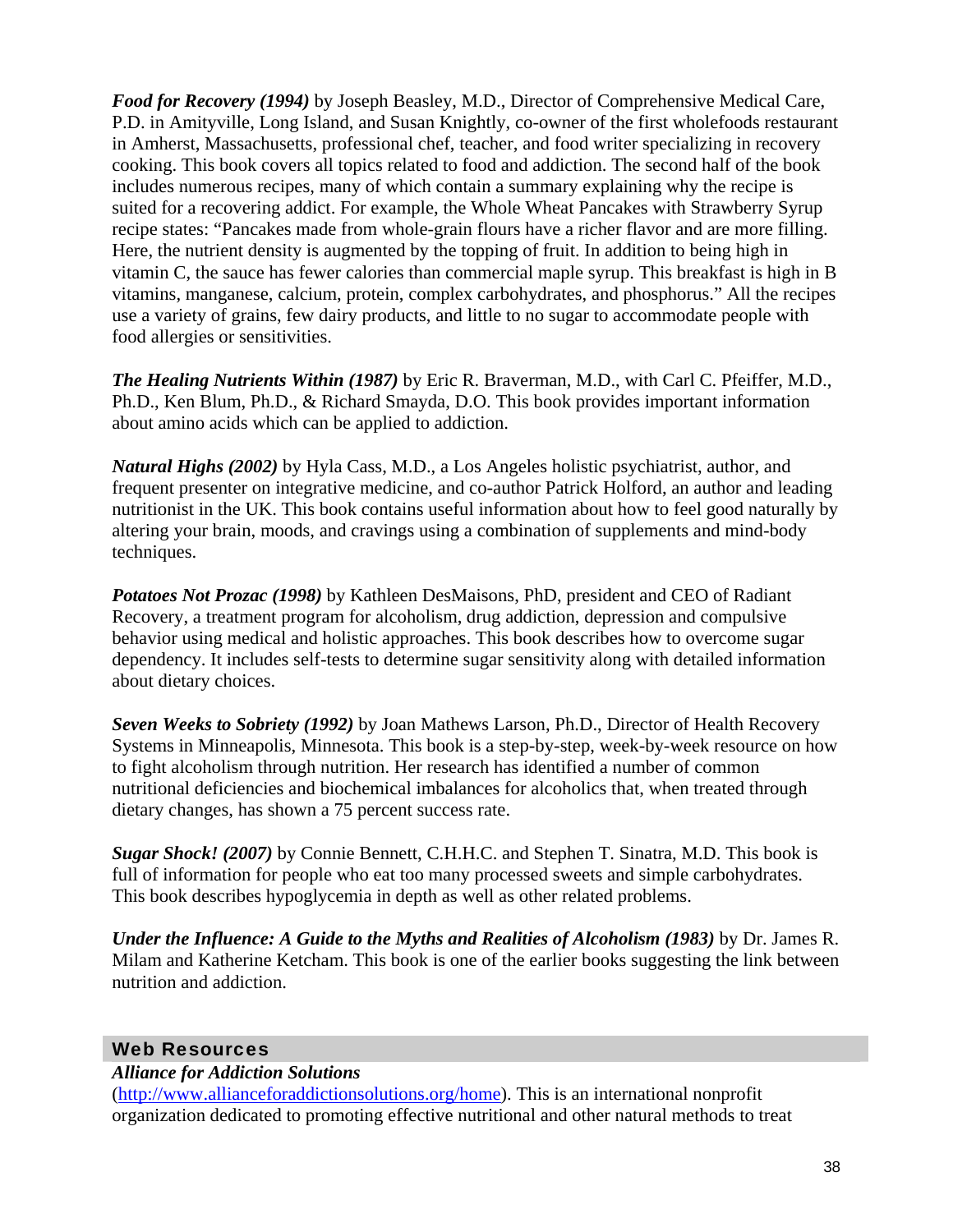addiction. They advocate the use of innovative techniques to establish individualized biochemical balancing of the addicted brain and body. The website contains useful resources, especially in the "Scientific Studies" section.

# *The Best Prognosis: Integrated, Holistic Approach to Addictive Disorders*

(http://www.allianceforaddictionsolutions.org/images/pdfs/integrated-holistic-approach.pdf). This is a recent article in the May/June 2009 edition of the magazine Addiction Today that describes seven areas of focus that can bring about a fuller recovery process: 1. Nutritional and Biochemical Repair; 2. Healthy Self-Care; 3. Healthy Emotional Management & Intelligence; 4. Trauma Healing; 5. Self-Acceptance; 6. Positive Relationships; and 7. Conscious Living.

# *Center for Disease Control: Nutrition for Everyone*

(http://www.cdc.gov/nutrition/everyone/index.html). This CDC site has compiled a variety of resources to help educate you about nutrition and healthy eating habits.

# *The Effects of Diet on Behavior: Implications for Criminology and Corrections*

by Diana Fishbein, Ph.D. and Susan Pease, Ph.D. This document (http://www.nicic.org/pubs/pre/006777.pdf) investigates the physiological dynamics of the human body and how the body relates to food such as carbohydrates and glucose. It provides an overview of studies up to the date of publication (1988) concerning the relationship between diet and behavior, particularly as it relates to practices in institutional corrections.

# *The Institute for Integrative Nutrition*

(http://www.integrativenutrition.com/connect/recipes). This website provides some nutritional recipes from the world's largest nutrition school, offering education with Deepak Chopra, Dr. Andrew Weil, and many more of the world's leaders in health and wellness.

# *The National Institute on Drug Abuse*

(http://www.drugabuse.gov). This website contains useful information about the science of drug abuse and addiction. Among the helpful resources is the "Drug Abuse and Related Topics" section, which contains links to specific information and publications about individual drugs.

# *Pfeiffer Treatment Center Annotated Bibliography*

(http://www.hriptc.org/content/behavioralDisorders.php). This is a bibliographic list of articles, including summaries of each article, relating diet and behavioral disorders. The site also has a bibliography list and summaries for articles on depression (http://www.hriptc.org/content/depression.php) and violent/aggressive behavior (http://www.hriptc.org/content/aggressive.php).

# *Radiant Recovery Treatment Center*

(http://www.radiantrecovery.com/). This website has a lot of information about alternative treatment programs. In particular, there is a "Resource" center that includes links to articles and further information about the science behind sugar sensitivities.

# *The USDA Nutritive Value Foods Guide*

(http://www.ars.usda.gov/SP2UserFiles/Place/12354500/Data/hg72/hg72\_2002.pdf). Published in 2002, this guide contains data on over 1,274 foods. Foods are listed along with their nutritional quality considering nutrients such as fat, fiber, vitamins, and minerals.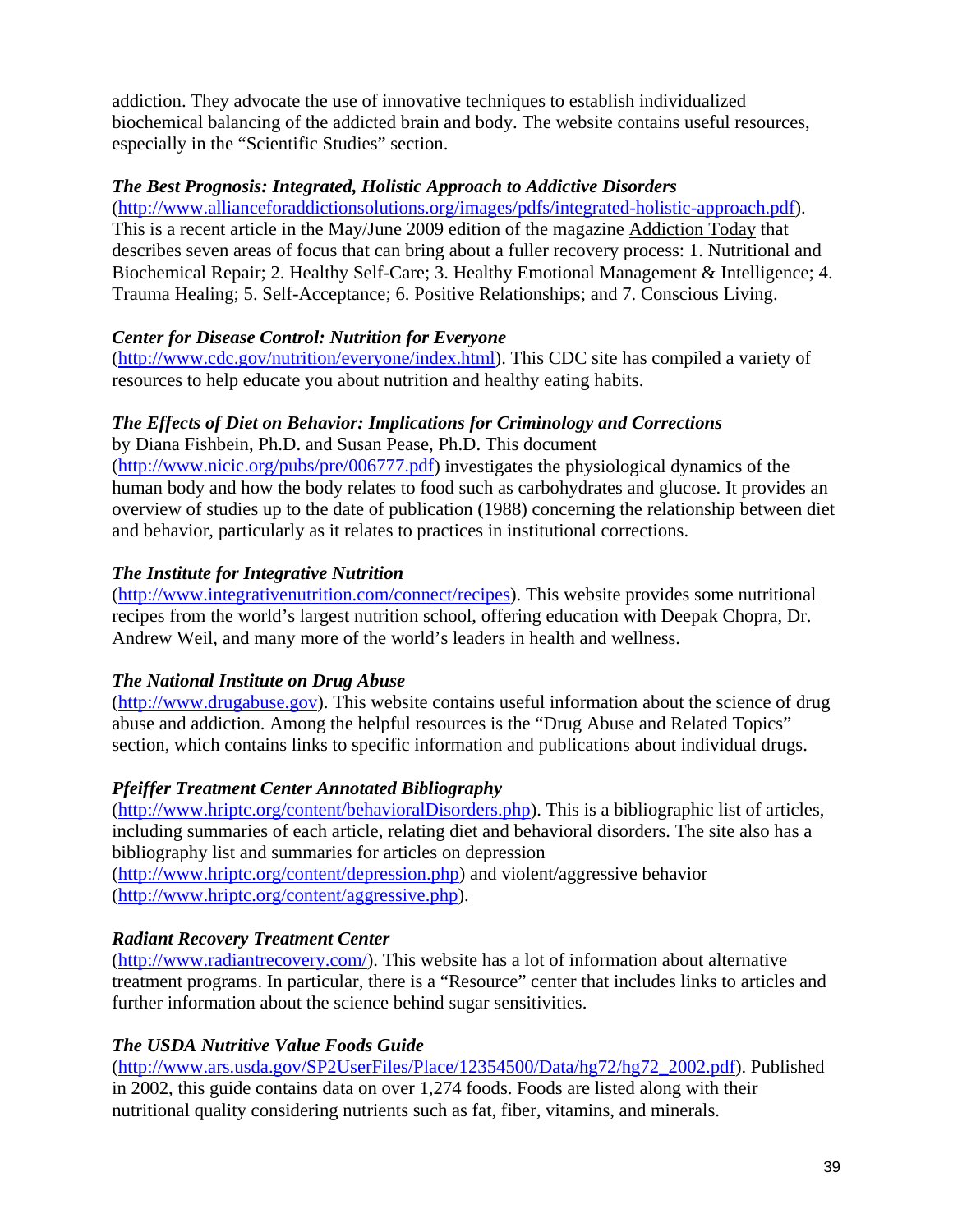#### *Weston A. Price*

(http://westonaprice.org). Weston A. Price was a pioneer in recognizing the influence of diet on health. His research found that many aspects of human and animal health are affected by what our mothers and grandmothers chose to eat and to feed us in earliest childhood. You can search on this website for many in-depth articles about a variety of health issues related to addiction.

#### Addiction Treatment Centers

Below are some treatment centers that focus on holistic, integrated approaches to addiction recovery and biochemical restoration.

#### *Bridging the Gaps, Inc.*

423 W. Cork St. Winchester, VA 22601 540-535-1111 http://www.bridgingthegaps.com

#### *Cri-Help Inc.*

11027 Burbank Blvd. North Hollywood, CA 91601 818-985-8323. http://www.cri-help.org

#### *Health Recovery Center*

Joan Matthews Larson, Ph.D. 3255 Hennepin Ave. South Minneapolis, MN 55408 612-827-7800 http://www.healthrecovery.com

# *InnerBalance Health Center*

2362 E. Prospect Rd., Suite B Fort Collins, CO 80525 877-900-QUIT http://www.innerbalancehealthcenter.com

#### *Radiant Recovery*

Kathleen DesMaisons, PhD 901 Rio Grande Blvd. NW, Suite D-128 Albuquerque, NM 87104 888-579-3970, 505-345-3737 http://www.radiantrecovery.com

#### *Recovery Systems*

Julia Ross, M.A., MFT 147 Lomita Drive D Mill Valley, CA 94941 415-383-3611 http://www.moodcure.com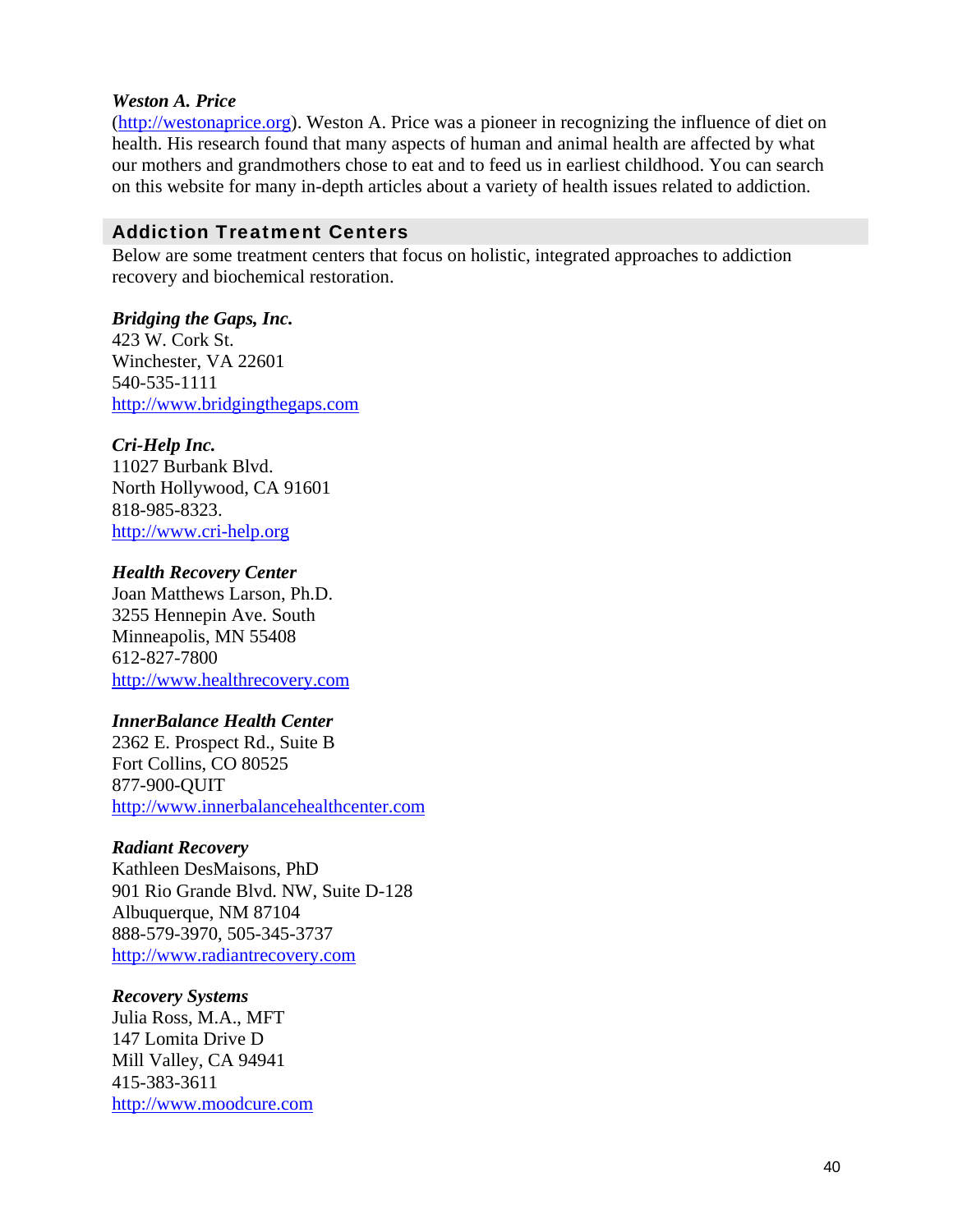# VIII. References

- Aesoph, Lauri M., N.D. *How to Eat Away Arthritis*. (Englewood Cliffs, NJ: Prentice-Hall, Inc.), 1996.
- Alliance for Addiction Solutions (http://www.allianceforaddictionsolutions.org/home). Website accessed February 2010.
- Anderson, R.A., Bryden, N.A., and M.M. Polansky. "Dietary Chromium Intake: Freely Chosen Diets, Institutional Diets and Individual Foods." *Biological Trace Elements Research;* 32:117-21. 1992 as cited in (http://dietary-supplements.info.nih.gov/factsheets/chromium.asp).
- Atkinson, Mark, M.D. "The Best Prognosis: Integrated, Holistic Approach to Addictive Disorders*." Addiction Today*. May/June 2009. (http://www.allianceforaddictionsolutions.org/images/pdfs/integrated-holistic-approach.pdf)
- BBC News, World Edition, Health Section. "Healthy Eating 'Can Cut Crime.'" June 25, 2002*.* (http://news.bbc.co.uk/2/hi/health/2063117.stm).
- Bates, Charles, Ph.D. *Essential Fatty Acids and Immunity in Mental Health* (Washington: Life Science Press), 1987 as cited in Finnegan and Gray, 1990.
- Beasley, Joseph D., M.D. and Susan Knightly. *Food for Recovery*. (New York, New York: Crown Publishers, Inc.), 1994.
- Bennett, Connie, C.H.H.C., and Stephen T. Sinatra, M.D. *Sugar Shock!* (New York, New York: Penguin Group), 2007.
- Bland, Jeffrey, Ph.D. and Sara Benum, M.A. *The 20-Day Rejuvenation Diet Program.* (New Canaan, Connecticut: Keats Publishing, Inc.), 1997.
- Braverman, Eric, M.D. et al. *The Healing Nutrients Within. (*Laguna Beach, California: Basic Health Publications), 1987.

Carl, C. *Mental and Elemental Nutrients.* (New Canaan, Connecticut: Keats Publishing, Inc.) 1975.

Cass, Hyla, M.D. and Patrick Holford. *Natural Highs Feel Good All the Time.* (New York, New York: Penguin Putman, Inc.), 2002.

Center for Disease Control. *Nutrition for Everyone*. Website accessed April 2010. (http://www.cdc.gov/nutrition/everyone/index.html).

Cheraskin, E. and W. Ringsdorf. *New Hope for Incurable Disease.* (New York: Arco). 1971 as cited in Larson, 1992.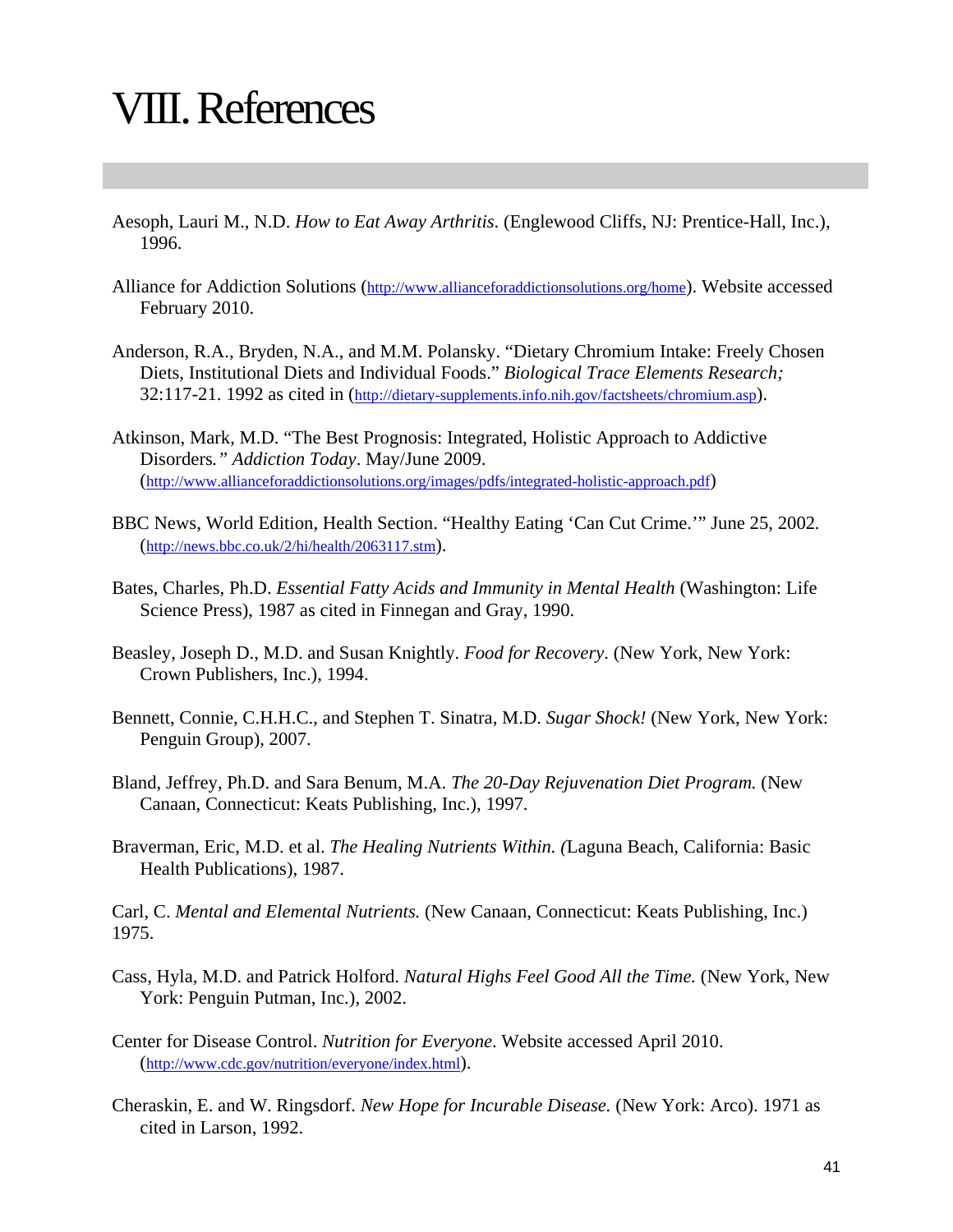- Cowen, Thomas, M.D. "Moods and the Immune System." *Wise Traditions in Food, Farming and the Healing Arts*, the quarterly journal of the Weston A. Price Foundation, Winter 2008. April 15, 2009. (http://www.westonaprice.org/Moods-and-the-Immune-System.html).
- The Crime Diet. *The Osgood File (CBS Radio Network).* November 3, 2003.
- Denney, R.C. and R. Johnson. *Proceedings of the Nutrition Society;* 43, pages 265-270. 1984
- Denney, R.C. *Getting the Most Out of Food*, pages 65-90. (Burgess Hill: Van den Berghs & Jurgens), 1984 as cited in Denny and Johnson, *Proceedings of the Nutrition Society*, 1984.
- DesMaisons, Kathleen, Ph. D. *Potatoes Not Prozac*. (New York, New York: Fireside), 1998.
- DesMaisons, Kathleen, "Biochemical Restoration as an Intervention for Multiple Offense Drunk Driving, Ph.D. dissertation." The Union Institute, Cincinnati, OH, 1996.
- Devlin, T.M., editor. *Textbook of Biochemistry*, 2nd Edition (Wiley Medical), pages 429-430. 1982 as cited in Enig and Fallon, 2000. (http://www.westonaprice.org/The-Skinny-on-Fats.html).
- Di Chiara, G and A, Imperato. "Drugs abused by humans preferentially increase synaptic dopamine concentrations in the mesolimbic system of freely moving rats." *Proc Natl Academy Science;* 85:5274-5278. 1988.
- Di Chiara, G., Tanda, G., Cadoni, C. Acquas, E., Bassareo, V., and E. Carboni. "Homologies and differences in the action of drugs of abuse and a conventional reinforcer (food) on dopamine transmission: an interpretive framework of the mechanism of drug dependence." *Advanced Pharmacology*; 42:983-987. 1998.
- Dietary Reference Intakes for Energy, Carbohydrate, Fiber, Fat, Fatty Acids, Cholesterol, Protein, and Amino Acids (Macronutrients). Institute of Medicine of the National Academies. (Washington, D.C.: National Academies Press). (http://www.nap.edu/openbook.php?record\_id=10490&page=R1).
- Drake, M.E. "Panic Attacks and Excessive Aspartame Ingestion." *Lancet;* page 631. September 1986.
- Engelberg, Hyman, *Lancet*; 339:727-728. March 21, 1992 as cited in Enig and Fallon, 2000.
- Enig, Mary G., Ph.D. and Sally Fallon. "The Skinny on Fats" from *Nourishing Traditions: The Cookbook that Challenges Politically Correct Nutrition and the Diet Dictocrats*, Second Edition (New Trends Publishing), 2000 as published on the Weston A. Price website. *(*http://www.westonaprice.org/The-Skinny-on-Fats.html).
- Enig, Mary G. Ph.D. and Sally Fallon. "Vitamin Primer" from *Nourishing Traditions: The Cookbook that Challenges Politically Correct Nutrition and the Diet Dictocrats*, Second Edition, pages 36-39. (NewTrends Publishing), 2000 as published on the Weston A. Price website (http://www.westonaprice.org/Vitamin-Primer.html).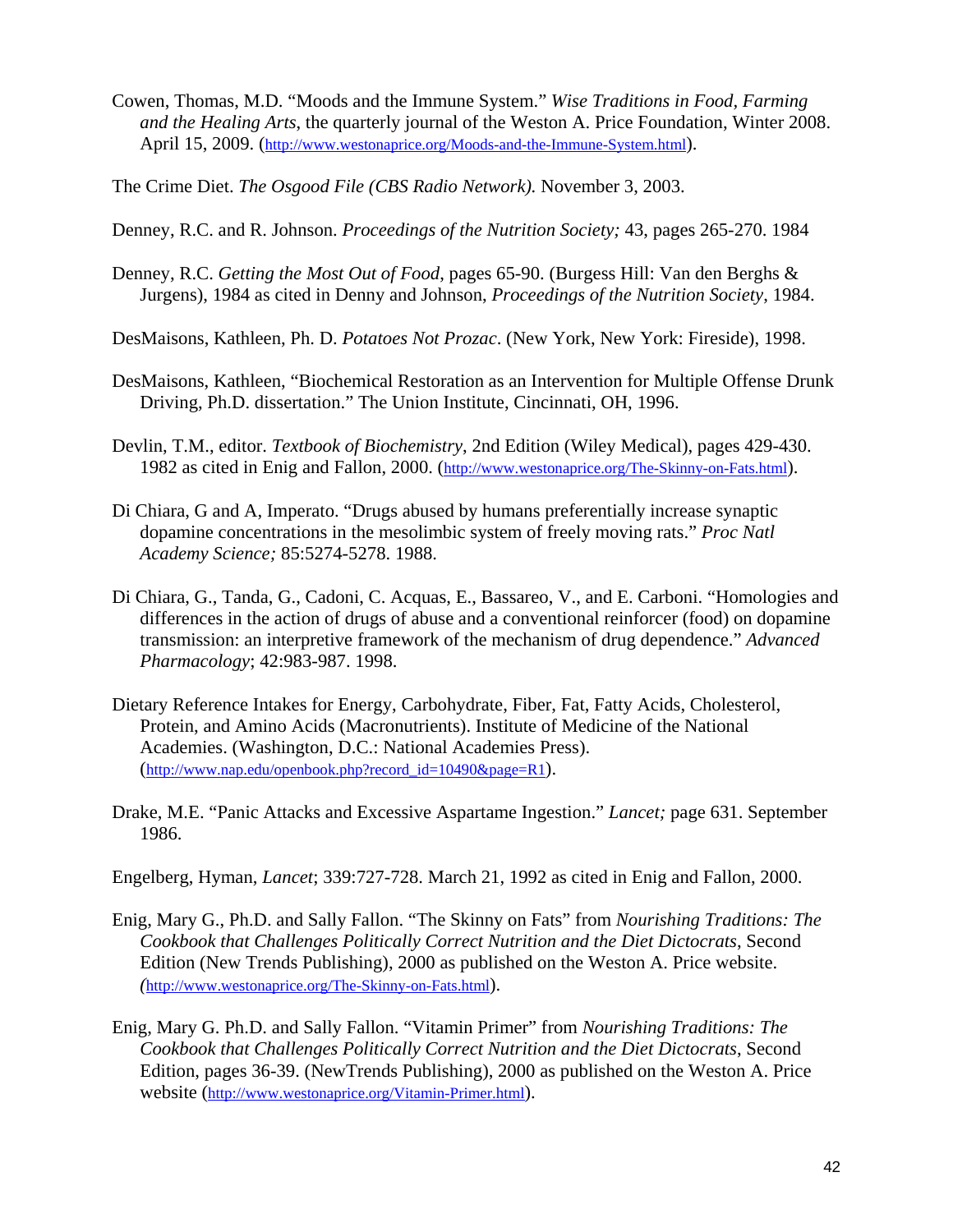- Fallon, Sally, and Mary G Enig, Ph.D. "Tripping Lightly Down the Prostaglandin Pathways," *Price-Pottenger Nutrition Foundation Health Journal*; 20:3:5-8. 1996 as cited in Enig and Fallon, 2000.
- Feinman, L. "Absorption and Utilization of Nutrients in Alcoholism." *Alcohol Health & Research World;* 13(3):207-210. 1989 as cited in Public Health Service, Institute of Health (http://www.seekwellness.com/nutrition/alcohol.htm).
- Feinman, L., and C.S. Lieber. "Nutrition: Medical Problems of Alcoholism." In: Lieber, C.S., ed. *Medical and Nutritional Complications of Alcoholism: Mechanisms in Management*. (New York: Plenum Publishing Corp.), pp. 515-530. 1992 as cited in Public Health Service, Institute of Health (http://www.seekwellness.com/nutrition/alcohol.htm).
- Finnegan, John. *Addiction: A Nutritional Approach to Recovery*. (Mill Valley, California: Elysian Arts), 1989.
- Finnegan, John. *Understanding Oils and Fats (*California: Leysian Arts), 1990 as cited in Finnegan and Gray, 1990.
- Finnegan, John and Daphne Gray. *Recovery from Addiction*. (Berkeley, California: Celestial Arts), 1990.
- Fiorino, D.F. and A.G. Phillips. "Facilitation of sexual behavior and enhanced dopamine efflux in the nucleus accumbens of male rats after D-amphetamine behavioral sensitization." *Journal of Neuroscience*; 19:456-463, 1999.
- Fishbein, Diana, Ph.D. and Susan Pease, Ph.D. "The Effects of Diet on Behavior: Implications for Criminology and Corrections." *Research in Corrections*, Volume 1, Issue 2. June 1988. (http://www.nicic.org/pubs/pre/006777.pdf).
- Flink, E.B. "Magnesium Deficiency in Alcoholism." *Alcoholism: Clinical and Experimental Research;* 10(6): 590-594. 1986 as cited in Public Health Service, Institute of Health (http://www.seekwellness.com/nutrition/alcohol.htm).
- Fowler, J.S., Volkow, N.D., Kassed, C.A., and L. Chang. "Imaging the Addicted Human Brain." *Sci Pract Perspect;* 3(2):4-16. 2007.
- The Franklin Institute. "The Brain and Carbohydrates." Website accessed February, 2010. (http://www.fi.edu/learn/brain/carbs.html).
- Gaby, Alan R. M.D. "Literature Review and Commentary of Health Recovery Center Study." Townsend Newsletter. January 2007. (http://www.allianceforaddictionsolutions.org/images/pdfs/townsend-letter-dr-alan-gaby-on-hrc-alcholism.pdf)
- Gant, Charles, M.D., Ph.D. and Greg Lewis, Ph.D. *End Your Addiction Now*. (NY, NY: Warner Books, Inc.), 2002.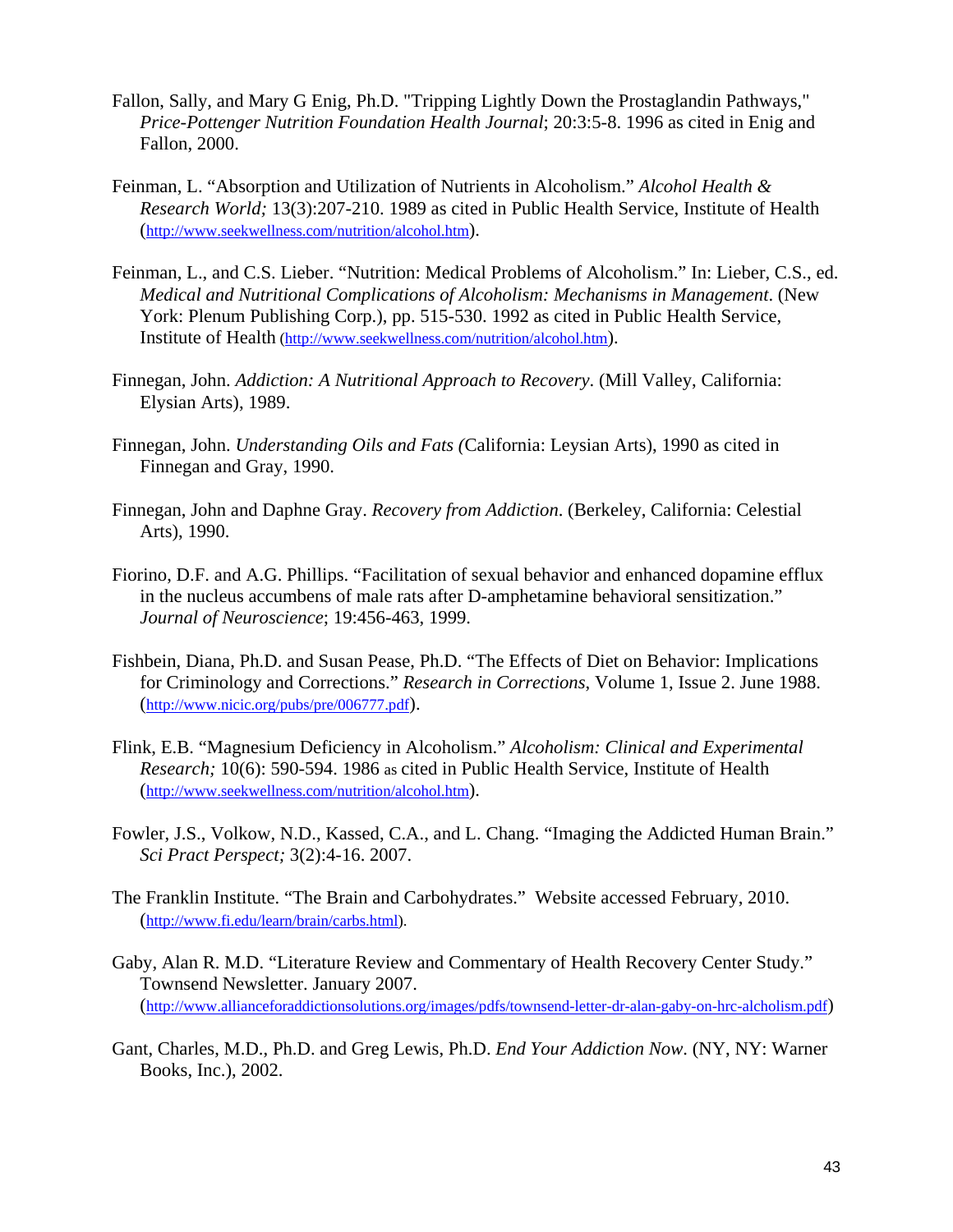- Gesch, C.B., Hammond, S.M., Hampson, S.E., et al. "Dietary Supplementation with Vitamins, Minerals, and Fatty Acids Reduced Antisocial Behavior in Young Adult Prisoners." *British Journal of Psychiatry*; 191: 22. 2002.
- Gesch, B. et al. "Influence of Supplementary Vitamins, Minerals and Essential Fatty Acids in the Antisocial Behavior of Young Adult Prisoners. Randomized, Placebo-Controlled Trial." *British Journal of Psychiatry;* 181: 22-28. 2002.
- Gesch, B, Hammond, S., and S. Hampson. "Vitamin and Fatty Acid Supplements May Reduce Antisocial Behavior in Incarcerated Young Adults. (Therapeutics)." *Evidence-Based Mental Health; 6.2*: 41(1). May 2003.
- Grant L.P., et al. "Nutrition Education is Positively Associated with Substance Abuse Treatment Program Outcomes." *Journal of the American Dietetic Association*; 104(4):604-10. April 2004.
- Guenther, Ruth M. Ph.D. "The Role of Nutritional Therapy in Alcoholism Treatment." *International Journal of Biosocial Research;* 4(1)5-18. 1983.
- Hammond, S., and S. Hampson. "Vitamin and Fatty acid Supplements May Reduce Antisocial Behavior in Incarcerated Young Adults. (Therapeutics)." *Evidence-Based Mental Health 6.2*; 4(1). May 2003.
- Harte, R.A. and Chow, B. "Dietary Interrelationships," in M.G. Wohl and R.S. Goodhard, *Modern Nutrition in Health and Disease*, 3rd edition. (Philadelphia, Pennsylvania: Lea and Febiger), 1964 as cited in Stitt, 2004.
- Hoffer, Abram, M.D., Ph.D. *Orthomolecular Medicine for Physicians.* (Connecticut: Keats). 1989.
- Horrobin, D.F. *Reviews in Pure and Applied Pharmacological Sciences*, Volume 4. (Freund Publishing House), pages 339-383. 1983 as cited in Enig and Fallon, 2000 (http://www.westonaprice.org/The-Skinny-on-Fats.html).
- Kinsella, John E., *Food Technology*. October 1988 as cited in Enig and Fallon, 2000.
- Kozlovsky, A.S., Moser, P.B., Reiser, S., and R.A. Anderson. "Effects of Diets High in Simple Sugars on Urinary Chromium Losses." *Metabolism*; 35:515-8. 1986 as cited in (http://dietarysupplements.info.nih.gov/factsheets/chromium.asp).
- Lappe, Frances Moore. *Diet for a Small Planet.* (New York: Ballantine), 1975 as cited in Stitt, 2004.
- Larson, Joan Mathews, Ph.D. *Seven Weeks to Sobriety*. (New York: Fawcett Books), 1992.
- Larson, Joan Mathews, Ph.D. and Robert A. Parker, M.Sc. "Alcoholism Treatment with Biochemcial Restoration as a Major Component." *International Journal of Biosocial*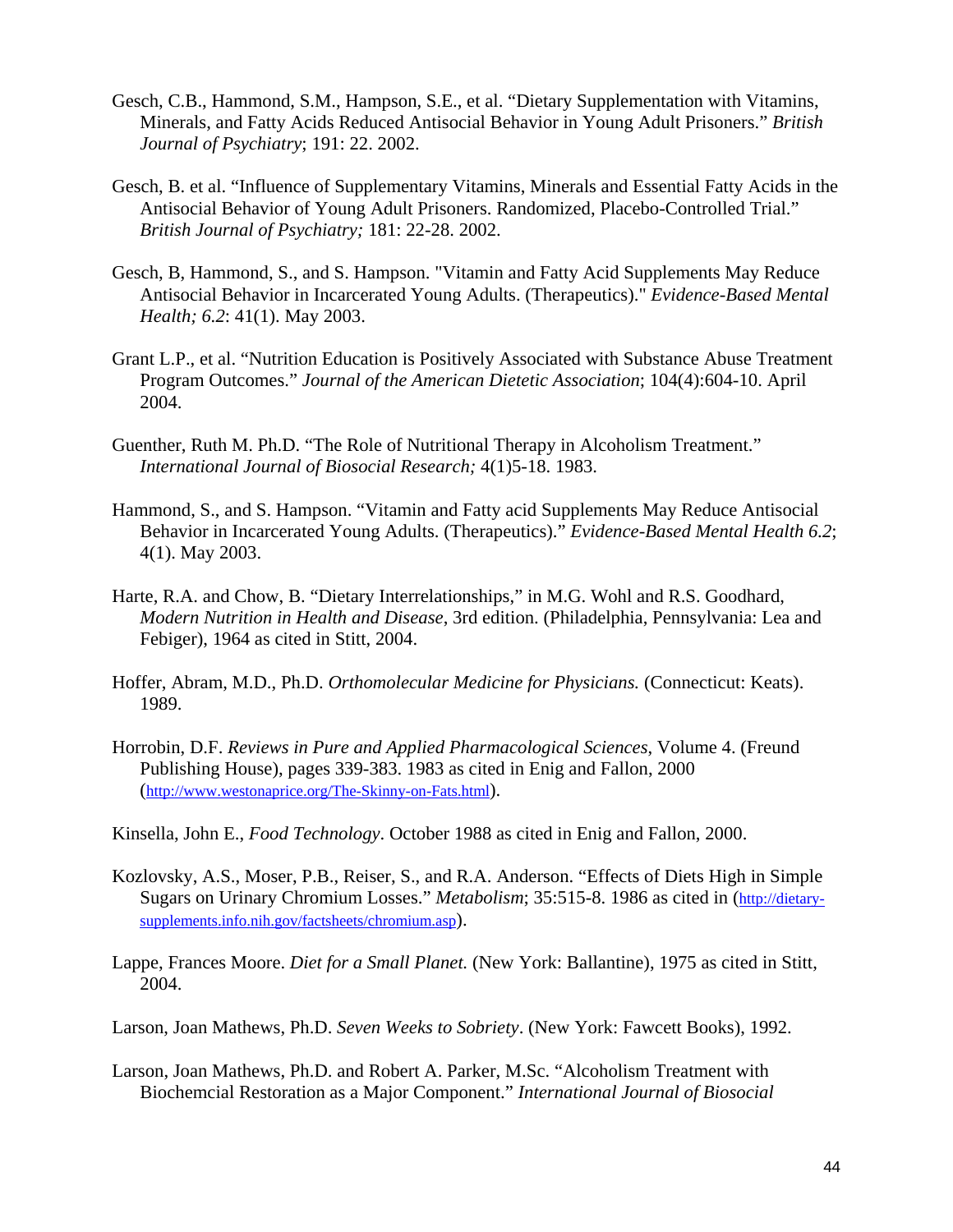*Research*, Volume 9(1): 92-106. 1987. (http://allianceforaddictionsolutions.org/images/pdfs/HRC\_Alc\_Study\_proofed.pdf).

Lasserre, M, et al., *Lipids*. 1985 as cited in Enig and Fallon, 2000.

- Leo, M.A., and C.S. Lieber. "Alcohol and Vitamin A." *Alcohol Health & Research World;* 13(3): 250-254. 1989 as cited in Public Health Service, Institute of Health (http://www.seekwellness.com/nutrition/alcohol.htm).
- Lieber, C.S. "Alcohol and Nutrition: An Overview." *Alcohol Health & Research World;* 13(3): 197-205. 1989 as cited in Public Health Service, Institute of Health (http://www.seekwellness.com/nutrition/alcohol.htm).
- Lieber, C.S. *British Journal on Alcohol and Alcoholism;* 15(3), 95-103. 1980.
- Lieber, C.S. "The Influence of Alcohol on Nutritional Status." *Nutrition Reviews;* 46(7): 241- 254. 1988 as cited in Public Health Service, Institute of Health (http://www.seekwellness.com/nutrition/alcohol.htm).
- Lieberman, H.R., Corkin, S., Spring, B.J., Wurtman, R.J., and J.H. Growdon. "The Effects of Dietary Neurotransmitter Precursors on Human Behavior." *Am J Clin Nutr*; 42(2):366-70. August 1985.
- Lipinski, Lori. "The Kitchen Transition." *Wise Traditions in Food, Farming and the Healing Arts*, the Quarterly Magazine of the Weston A. Price Foundation. December 5, 2003. (http://www.westonaprice.org/The-Kitchen-Transition.html).
- Marsano, L., and C.J. McClain. "Effects of Alcohol on Electrolytes and Minerals." *Alcohol Health & Research World*; 13(3):255-260. 1989 as cited in Public Health Service, Institute of Health (http://www.seekwellness.com/nutrition/alcohol.htm).
- McClain, C.J., Antonow, D.R., Cohen, D.A., and S.I. Shedlofsky. "Zinc Metabolism in Alcoholic Liver Disease." *Alcoholism: Clinical and Experimental Research;* 10(6): 582-589. 1986 as cited in Public Health Service, Institute of Health (http://www.seekwellness.com/nutrition/alcohol.htm).
- Masterjohn, Chris. "The Pursuit of Happiness." *Wise Traditions in Food, Farming and the Healing Arts*, the Quarterly Journal of the Weston A. Price Foundation, Winter 2008. April 14, 2009. (http://www.westonaprice.org/The-Pursuit-of-Happiness.html).
- Medline Plus Encyclopedia Article. "Diet and Substance Abuse Recovery." Updated on 2/12/2009. (http://www.nlm.nih.gov/medlineplus/ency/article/002149.htm).
- Merck Manuals. Table of Trace Mineral Deficiency and Toxicity." *Online Medical Library.*  (http://www.merck.com/media/mmpe/pdf/Table\_005-1.pdf).
- Milam, James R. Ph.D. and Katherine Ketcham. *Under the Influence: A Guide to the Myths and Realities of Alcoholism*, 2nd edition. (Bantam Books), 1983.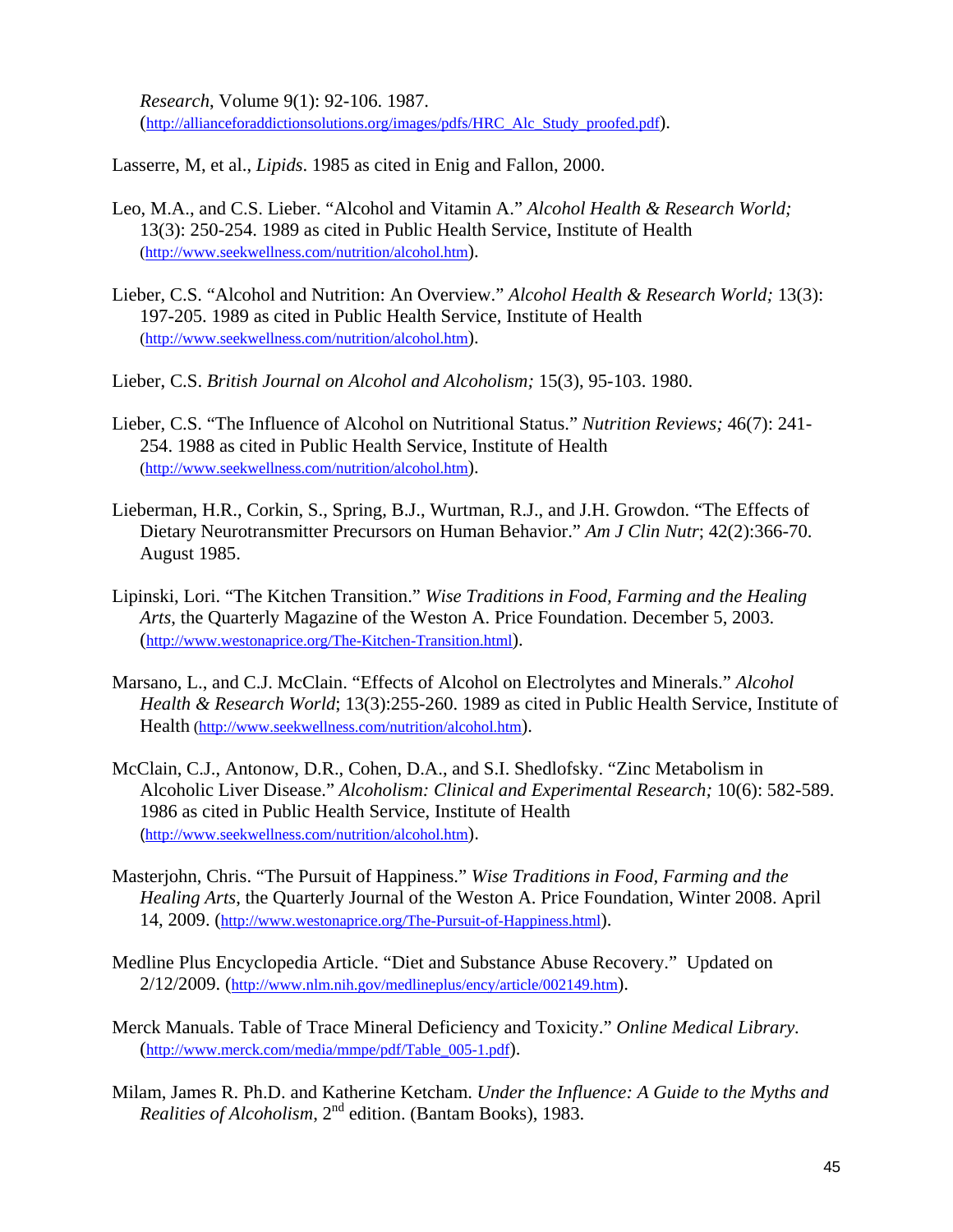- Moore, Simon C., Carter, Lisa M., and Stephanie van Goozen. "Confectionery consumption in childhood and adult violence." *The British Journal of Psychiatry*; 195: 366-367. 2009.
- NIDA Research Report Series. "Cocaine: Abuse and Addiction." Revised May 2009. NIH Publication Number 09-4166. (http://www.drugabuse.gov/ResearchReports/Cocaine/Cocaine.html).
- NIDA Research Report Series. "MDMA (Ecstasy) Abuse." March 2006. NIH Publication Number 06-4728. (http://www.drugabuse.gov/PDF/RRmdma.pdf).
- Noble, E.P. "The D2 dopamine receptor gene: a review of association studies in alcoholism and phenotypes." *Alcohol*; 16(1):33. 1988.
- Norton, V.P. "Interrelationships of Nutrition and Voluntary Alcohol Consumption in Experimental Animals." *Br J Addiction*, 72: 205-212. 1977.
- O'Connor, P.G. "Alcohol Abuse and Dependence" in Goldman, L., Ausiello, D. *Goldman: Cecil Medicine*. 23<sup>rd</sup> ed., Chapter 31. (Philadelphia, PA: Saunders Elsevier), 2007 as cited in Medline Plus article, 2009 (http://nlm.nih.gov/medlineplus/ency/article/).
- PBS, Frontline: The Opium Kings. "Heroin in the Brain: Chemistry and Effects." Website accessed 3/15/10. (http://www.pbs.org/wgbh/pages/frontline/shows/heroin/brain/).
- Pfeiffer, Carl C., Ph.D., M.D. *Mental and Elemental Nutrients.* (New Canaan, Connecticut: Keats Publishing, Inc.), 1975 as cited in Stitt, 2004.
- Pfeiffer, Carl C., Ph.D., M.D. *Nutrition and Mental Illness.* (Vermont: Healing Arts). 1987.
- Phelps, Janice Keller, M.D. and Alan E. Nourse, M.D. *The Hidden Addiction and How to Get*  Free. (Boston, MA: Little Brown & Co.), 1986 as cited in Finnegan and Gray, 1990.
- Poulos, J., Stafford, D., and K. Carron. *Alcoholism, Stress, and Hypoglycemia.* (New York: Sterling). 1976 as cited in Larson, 1992.
- Public Health Service, National Institutes of Health. Updated 2000. Accessed on 4/15/10. (http://www.seekwellness.com/nutrition/alcohol.htm).
- Putnam, Judy, Allshouse, Jane, and Linda Scot Kantor. "U.S. Per Capita Food Supply Trends: More Calories, Refined Carbohydrates and Fats." *FoodReview*, Vol. 25, Issue 3. Winter 2002.
- Randolph, Theron and Ralph Moss. "An Alternative Approach to Allergies." (New York: Lippincott & Crowell), 1980 as cited in Larson, 1992.
- Reuben, Carolyn. *Cleansing the Body, Mind, and Spirit.* (New York: Berkley Books). 1998.

Ross, Julia, M.A. *The Diet Cure*. (New York, New York: Penguin Group), 1999.

Ross, Julia, M.A. *The Mood Cure.* (New York, New York: Penguin Group). 2002.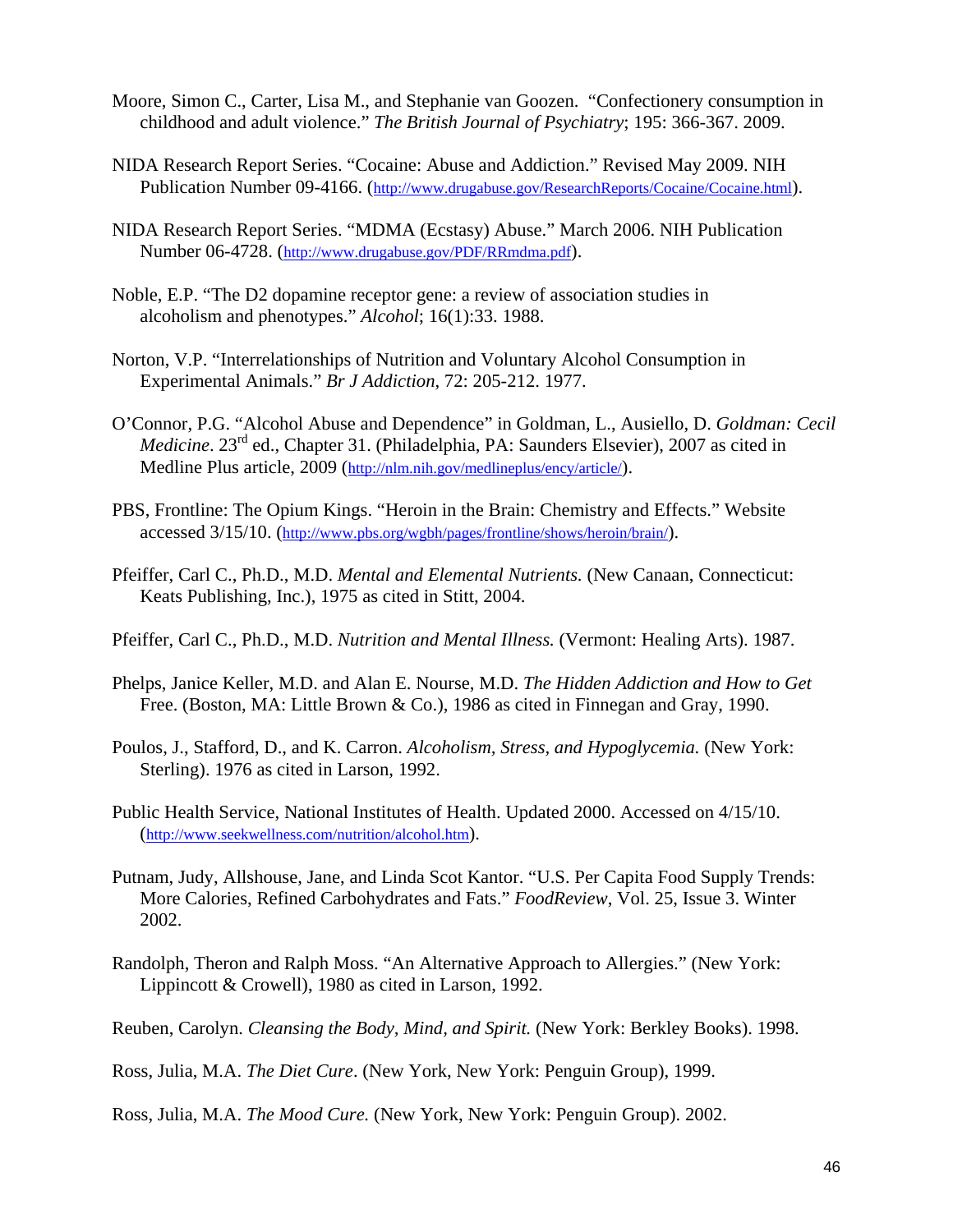- Rudin, Donald O., M.D. and Clara Felix. *The Omega* 3 *Phenomenon* (New York: Rawson Associates), 1987 as cited in Finnegan and Gray, 1990.
- Ruggiero, Roberta. *The Do's and Don'ts of Hypoglycemia*. (Hollywood, Florida: Frederick Fell Publishers, Inc.), 2003.
- Schauss, Alexander, M.D. *Diet, Crime and Delinquency.* (Berkeley, California: Parker House), 1981 as cited in Stitt, 2004.
- Schauss, A.G. "Differential outcomes among probationers comparing orthomolecular approaches to conventional casework/counseling." *Journal of Orthomolecular Psychiatry*; 8: 158-168. 1979. (Abstract at http://www.ncjrs.gov/App/Publications/abstract.aspx?ID=60532)
- Schauss, A.G. and C.E. Simonsen. "Critical Analysis of the Diets of Chronic Juvenile Offenders, Part 1," *Journal of Orthomolecular Psychiatry;* Volume 8, Number 3, pages 149-157. 1979.
- Schoenthaler, S.J., Bier, I. "The Effect of Vitamin-Mineral Supplementation on Juvenile Delinquency among American Schoolchildren: A Randomized, Double-Blind Placebo-Controlled Trial." *The Journal of Alternative and Complementary Medicine*, 6(1): 7-17. February 2000.
- Schoenthaler, S.J., Bier, I.D., Young, K., Nichols, D., and S. Jansenns. "The effect of vitaminmineral supplementation on the intelligence of American schoolchildren: a randomized, double-blind placebo-controlled trial." *Journal of Alternative and Complementary Medicine;*  6(1):19-29. February 2000.
- Sehnert, Keith W. M.D. foreword in *Seven Weeks to Sobriety* by Joan Matthews Larson, Ph.D. 1992.
- Simon, David, M.D. and Deepak Chopra, M.D. *Freedom from Addiction*: *The CHOPRA CENTER Method for Overcoming Destructive Habits.* (Deerfield, Florida: Health Communications, Inc.), 2007.
- Simopoulos, A.P. and Norman Salem. *American Journal of Clinical Nutrition;* 55:411-4. 1992 as cited in Enig and Fallon, 2000.
- Smith, Lendon. *Feed Yourself Right*. (New York, New York: Dell Publishing Co.), 1983.
- Stitt, Barbara Reed. *Food & Behavior: A Natural Connection*. (Manitowoc, Wisconsin: Natural Press), 2004.
- Stitt, Paul. *Beating the Food Giants*. (Manitowoc, Wisconsin: Natural Press), as cited in Stitt, 2004.
- Tao, H and H. Fox. "Measurement of Urinary Pantothenic Acid Excretion of Alcoholic Patients." *Journal of Nutritional Science.* 1976; 22: 333-37 as cited in Larson, 1997.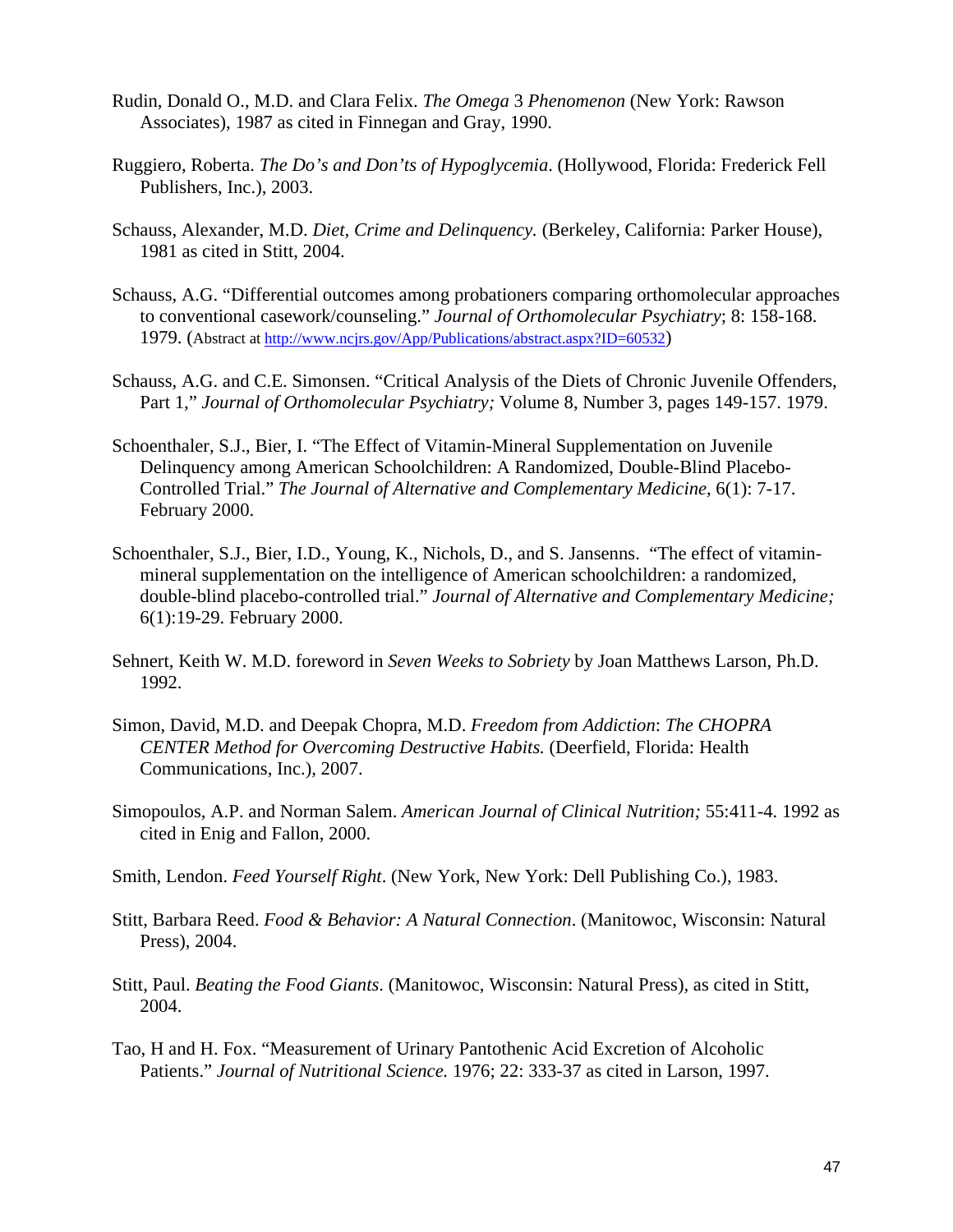- Tintera, John, M.D. "What You Should Know About Your Glands." *Wise Traditions in Food, Farming and the Healing Arts,* the Quarterly Magazine of the Weston A. Price Foundation, Winter 2000. Reprinted of the Adrenal Metabolic Research Society/Hypoglycemia Association, Inc. Ashton, MD. First Published in Woman's Day, February 1958. (http://westonaprice.org/What-You-Should-Know-About-Your-Glands.html).
- Tintera, John, M.D. *Hypoadrenocorticism*. (Mt. Vernon, New York: Hypoglycemia Foundation), pages 71-72, 1974 as cited in Larson, 1997.
- United States Department of Agriculture (USDA). "Macronutrients: The Importance of Carbohydrates and Fat." Linked from USDA to McKinley Health Center (http://www.mckinley.illinois.edu/Handouts/macronutrients.htm).
- United States Department of Agriculture (USDA). Dr. Meira Fields in the *Proceedings of the Society of Experimental Biology and Medicine*; 175:530-537. 1984.
- United States Select Committee on Nutrition and Human Needs, United States Senate, Dietary Goals for the United States, page 48. (Washington, D.C.: US Government Printing Office), 1977.
- United States Department of Health and Human Services. *The Report of the Dietary Guidelines Advisory Committee on Dietary Guidelines for Americans*. 2005. (http://www.health.gov/dietaryguidelines/dga2005/report/).
- United States Department of Health and Human Services. *The Report of the Dietary Guidelines Advisory Committee on Dietary Guidelines for Americans, Appendix B. Food Sources of Select Nutrients.* 2005. (http://www.health.gov/dietaryguidelines/dga2005/document/html/appendixB.htm).
- United States Department of Health and Human Services. "The Health Consequences of Smoking: A Report of the Surgeon General." (Atlanta, GA: Dept. of Health and Human Services, Centers for Disease Control and Prevention; National Center for Chronic Disease Prevention and Health Promotion, Office on Smoking and Health; Washington, DC), 2004.
- Vernon, Theresa, L.AC. "Metals and the Mind." *Wise Traditions in Food, Farming and the Healing Arts*, Quarterly Journal of the Weston A. Price Foundation, Winter 2008. April 15, 2009. (http://www.westonaprice.org/Metals-and-the-Mind.html)
- Volkow ND, et al. "High Levels of Dopamine d2 Receptors in Unaffected Members of Alcoholic Families." *Arch Gen Psychiatry*. 2006; 63(9):999-1008.
- Volkow ND. "Treat the Addict, Cut the Crime Rate." Op-Ed article. *The Washington Post*, August 19, 2006.
- Walker, M.M. "Phosphates and Hyperactivity: Is There a Connection?" *Academic Therapy*; 17(4): 439-446. 1982.
- Walton, M.E. "Seizure and mania after high intake of aspartame." *Psychosomatics; 27*: 218-220. 1986.